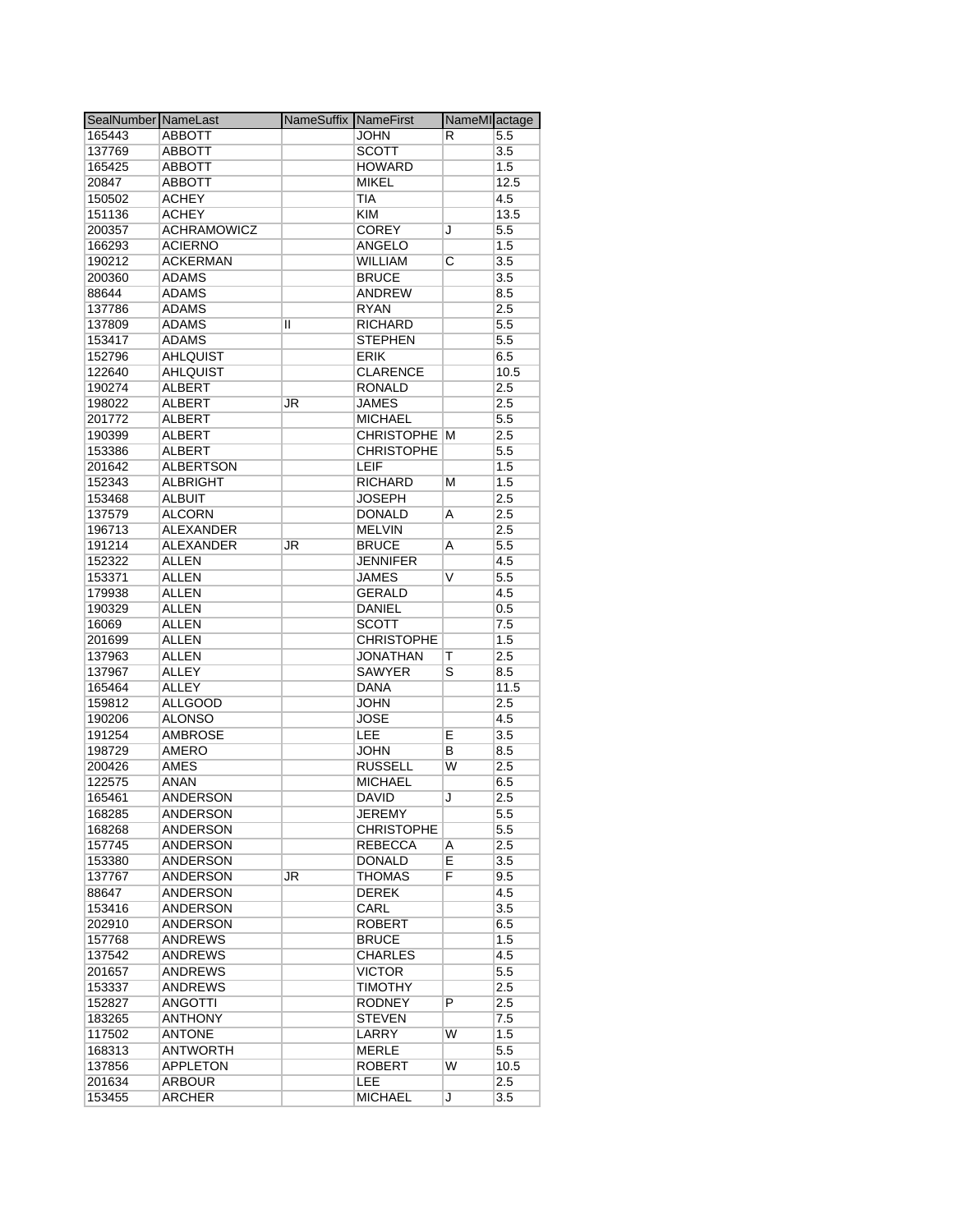| 157732 | ARNESON            |    | <b>WILLIAM</b>    |   | 4.5              |
|--------|--------------------|----|-------------------|---|------------------|
| 200404 | ARNOLD             | Ш  | <b>CHRISTOPHE</b> | Е | 2.5              |
| 151171 | <b>ARSENAULT</b>   |    | ALEX              |   | 2.5              |
| 150506 | <b>ASHE</b>        |    | <b>WILLIAM</b>    |   | 4.5              |
| 137606 | <b>ASHTON</b>      |    | <b>KEVIN</b>      | C | 4.5              |
| 122574 | <b>ASTBURY</b>     |    | <b>SETH</b>       |   | 2.5              |
| 157780 | <b>ASTON</b>       |    | <b>EZRA</b>       |   | 5.5              |
| 137613 | <b>ASTRIKE</b>     |    | <b>DEREK</b>      |   | 3.5              |
| 198028 | <b>ATKISSON</b>    |    | <b>TIFFANY</b>    |   | 5.5              |
| 152162 | <b>AUDINO</b>      |    | <b>FRANK</b>      |   | 5.5              |
| 168299 | <b>AULT</b>        |    | <b>SCOTT</b>      |   | 7.5              |
| 201730 | AUMAN              |    | <b>GEORGE</b>     |   | 1.5              |
| 153476 | <b>AUSTIN</b>      |    | <b>RONALD</b>     |   | 2.5              |
| 202976 | <b>AUSTIN</b>      |    | <b>LINDA</b>      |   | 7.5              |
| 203004 | <b>AUSTIN</b>      |    | <b>PRESTON</b>    |   | 2.5              |
| 157759 | <b>AUSTIN</b>      |    | <b>KIRSTIE</b>    |   | 1.5              |
|        |                    |    |                   |   |                  |
| 137628 | <b>AUSTIN</b>      |    | <b>ALLEN</b>      |   | 7.5              |
| 117507 | AUSTIN             |    | <b>JAMES</b>      | L | 3.5              |
| 198723 | <b>AUSTIN</b>      |    | CALEB             |   | 14.5             |
| 198712 | <b>AUSTIN</b>      | JR | <b>IVAN</b>       |   | 8.5              |
| 198746 | <b>AVERILL</b>     |    | <b>TARA</b>       | S | 7.5              |
| 165444 | <b>AVERY</b>       |    | <b>JONATHAN</b>   |   | 1.5              |
| 168305 | <b>AYOTTE</b>      | JR | <b>GERALD</b>     |   | 9.5              |
| 152748 | <b>AYOTTE</b>      |    | <b>SHARYN</b>     | A | 6.5              |
| 202923 | <b>BABB</b>        |    | <b>BARRY</b>      |   | 5.5              |
| 137859 | <b>BABBITT</b>     |    | <b>WILLIAM</b>    |   | 3.5              |
| 184171 | <b>BACON</b>       |    | <b>SHAYNE</b>     |   | 3.5              |
| 200370 | <b>BAGLEY</b>      |    | LOGAN             | J | 4.5              |
| 165428 | <b>BAGLEY</b>      |    | <b>SHAUN</b>      |   | 6.5              |
| 122638 | <b>BAGLEY</b>      |    | <b>RONALD</b>     |   | 2.5              |
| 117483 | <b>BAGLEY</b>      |    | <b>DARRYL</b>     |   | 3.5              |
| 137616 | <b>BAILEY</b>      |    | <b>BRANDON</b>    |   | 3.5              |
| 168321 | <b>BAILEY</b>      |    | <b>KERRI</b>      |   | $\overline{3.5}$ |
| 151166 | <b>BAILLARGEON</b> |    | <b>JAMES</b>      |   | 3.5              |
| 183958 | <b>BAIRD</b>       |    | <b>HOWARD</b>     | В | 3.5              |
| 201702 | <b>BAKER</b>       |    | <b>DAVID</b>      |   | 3.5              |
| 157746 | <b>BAKER</b>       | JR | <b>RICHARD</b>    |   | 10.5             |
| 196710 | <b>BAKER</b>       |    | <b>PETER</b>      |   | 3.5              |
| 198054 | <b>BAKER</b>       |    | CARL              |   | 5.5              |
|        |                    |    |                   |   |                  |
| 190352 | <b>BALLANTYNE</b>  |    | <b>KENDRICK</b>   |   | 2.5              |
| 198060 | <b>BALZANO</b>     |    | <b>MICHAEL</b>    |   | 3.5              |
| 190360 | <b>BARD</b>        |    | <b>EDWIN</b>      |   | 7.5              |
| 202943 | <b>BARDEN</b>      |    | <b>KRISTOPHER</b> |   | 3.5              |
| 200378 | <b>BARKER</b>      |    | <b>NICHOLAS</b>   | A | 2.5              |
| 175324 | BARNES             |    | <b>DENNIS</b>     | L | 1.5              |
| 191225 | BARNETT            |    | LAURA             |   | 11.5             |
| 70822  | <b>BARROWS</b>     |    | DAVID             |   | 3.5              |
| 152818 | <b>BARROWS</b>     |    | JAIME             |   | 7.5              |
| 201790 | <b>BARRY</b>       |    | GLEN              |   | 9.5              |
| 150702 | <b>BARRY</b>       |    | <b>DANIEL</b>     | L | 3.5              |
| 201612 | <b>BARTLETT</b>    |    | <b>ROBERT</b>     | A | 4.5              |
| 198717 | <b>BARTLETT</b>    |    | SALLY             |   | 7.5              |
| 152864 | <b>BARTLETT</b>    |    | <b>FRANK</b>      |   | 10.5             |
| 201659 | BARTLETT           |    | EDWIN             |   | 7.5              |
| 168311 | <b>BARTLEY</b>     |    | <b>TRAVIS</b>     |   | 4.5              |
| 198053 | <b>BARTON</b>      |    | <b>PATRICIA</b>   | A | 7.5              |
| 168301 | <b>BARTON</b>      |    | JAMES             |   | 1.5              |
| 168309 | <b>BASSETT</b>     |    | <b>JOE</b>        |   | 2.5              |
| 191237 | <b>BATES</b>       |    | JOHN              |   | 7.5              |
| 122616 | BATY               |    | DANIEL            |   | 3.5              |
| 153438 | <b>BAUDO</b>       |    | <b>MARY</b>       |   | 1.5              |
| 16995  | <b>BAVELAAR</b>    |    | <b>CLAUDINE</b>   |   | 10.5             |
| 196720 | <b>BEACH</b>       |    | <b>BRIAN</b>      |   | 4.5              |
|        |                    |    |                   |   |                  |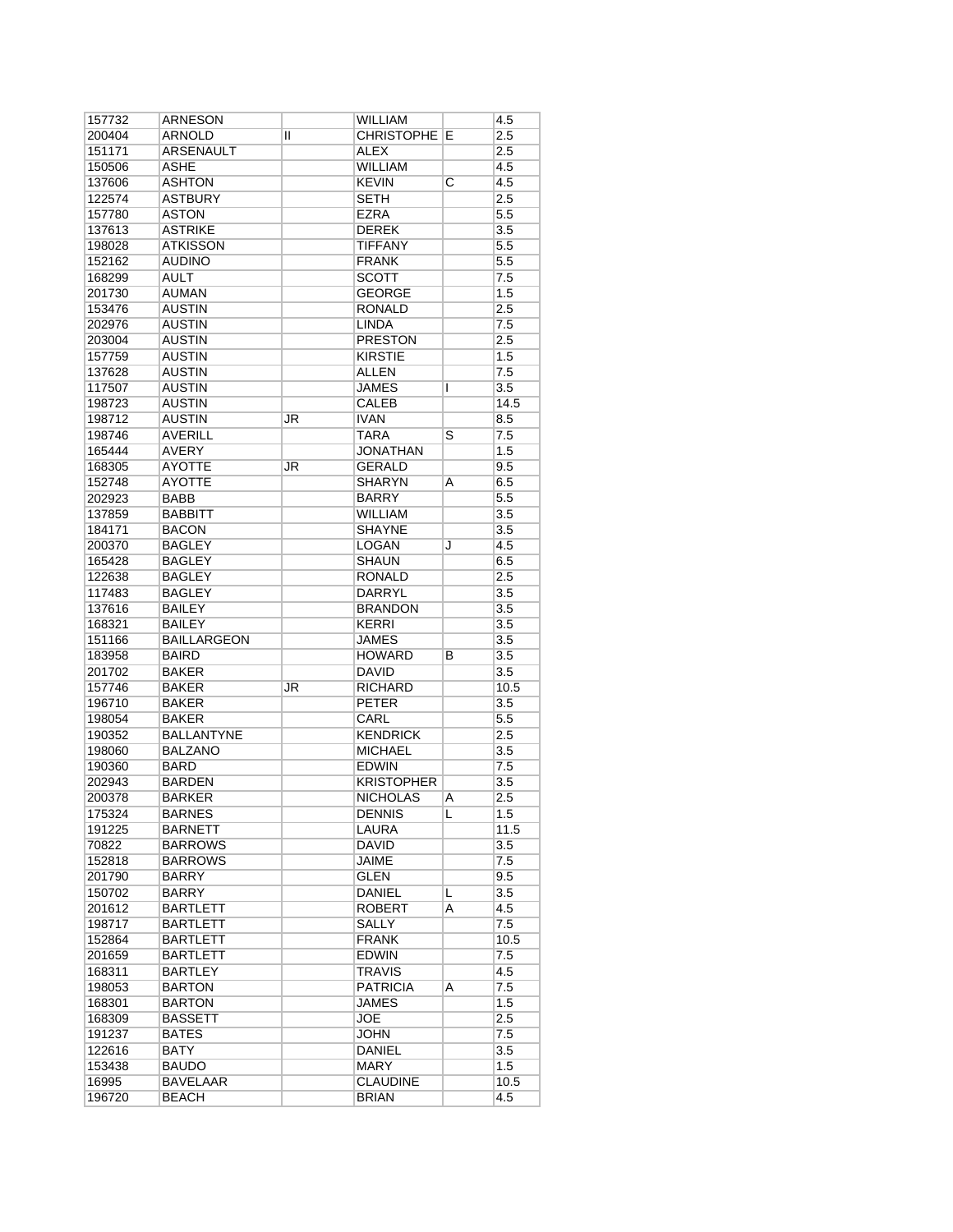| 122615 | <b>BEAN</b>       |    | <b>EMILY</b>      | S | 2.5     |
|--------|-------------------|----|-------------------|---|---------|
| 190387 | <b>BEAN</b>       |    | ALDEN             |   | 4.5     |
| 202944 | <b>BEAN</b>       | JR | <b>KENNETH</b>    |   | 3.5     |
| 137669 | <b>BEAN</b>       |    | <b>ROBERT</b>     | D | 8.5     |
| 153446 | <b>BEAN</b>       |    | <b>CHRISTOPHE</b> | W | 0.5     |
| 137968 | <b>BEAN</b>       |    | <b>CHRISTOPHE</b> |   | 3.5     |
| 153467 | <b>BEASLEY</b>    |    | <b>SCOTT</b>      |   | 1.5     |
| 151192 | <b>BEAUDOIN</b>   |    | <b>JOHN</b>       |   | 5.5     |
| 137633 | <b>BEAULIER</b>   |    | <b>DENNIS</b>     | Α | 2.5     |
| 190208 | <b>BEAULIEU</b>   |    | <b>BRIAN</b>      |   | 3.5     |
| 20843  | <b>BEAULIEU</b>   |    | <b>PAUL</b>       | J | $5.5\,$ |
| 134663 | <b>BEAULIEU</b>   |    | CRAIG             |   | 7.5     |
| 162944 | <b>BEAULIEU</b>   |    | <b>ROGER</b>      |   | 7.5     |
| 163000 | <b>BEAULIEU</b>   |    | <b>STEVEN</b>     | P | $5.5\,$ |
| 20844  | <b>BEAULIEU</b>   |    | <b>MICHAEL</b>    |   | 0.5     |
| 152355 | <b>BEECHY</b>     |    | AARON             |   | 2.5     |
| 201761 | <b>BEEN</b>       |    | <b>ROBERT</b>     |   | 11.5    |
| 151141 | <b>BEGIN</b>      |    | <b>JEREMY</b>     |   | 3.5     |
| 137957 | <b>BELANGER</b>   |    | JUSTIN            | м | 8.5     |
| 157737 | <b>BELISLE</b>    |    | <b>CODY</b>       |   | 5.5     |
| 201716 | <b>BELL</b>       |    | <b>JAMES</b>      |   | 3.5     |
| 88645  | <b>BELL</b>       |    | <b>JOHN</b>       |   | 3.5     |
| 168327 | <b>BELLAMY</b>    |    | <b>WILLIAM</b>    |   | 2.5     |
|        | <b>BELLFLEUR</b>  | JR | CONRAD            |   | 14.5    |
| 137771 | <b>BELYEU</b>     |    |                   |   |         |
| 198044 | <b>BEMIS</b>      |    | <b>JACK</b>       | F | 2.5     |
| 168357 |                   |    | <b>TRAVIS</b>     |   | 1.5     |
| 152784 | <b>BENNER</b>     |    | <b>DAVID</b>      | Ē | 2.5     |
| 152821 | <b>BENNET</b>     |    | <b>SCOTT</b>      | O | 0.5     |
| 152775 | <b>BENNETT</b>    |    | <b>MATHEW</b>     | R | 6.5     |
| 191266 | <b>BENNETT</b>    |    | <b>HEIDI</b>      |   | 3.5     |
| 202929 | <b>BENNETT</b>    |    | LORI              |   | 11.5    |
| 85472  | <b>BENNETT</b>    |    | THADDEUS          | J | 1.5     |
| 137703 | <b>BENSON</b>     |    | CHAD              | R | 2.5     |
| 190395 | <b>BENWAY</b>     |    | <b>BRET</b>       |   | 2.5     |
| 190284 | <b>BEREZA</b>     |    | <b>MICHAEL</b>    |   | 4.5     |
| 190251 | <b>BERNIER</b>    |    | <b>PETER</b>      |   | 2.5     |
| 162984 | <b>BERRY</b>      |    | <b>DYLAN</b>      |   | 7.5     |
| 150713 | <b>BERUBE</b>     | JR | <b>THOMAS</b>     |   | 1.5     |
| 196712 | <b>BERUBE</b>     |    | <b>ROGER</b>      |   | 4.5     |
| 200350 | <b>BESSEY</b>     | SR | <b>LAWRENCE</b>   | E | 2.5     |
| 152745 | <b>BEVERLY</b>    |    | <b>WILLIAM</b>    |   | 6.5     |
| 202932 | <b>BIBEAU</b>     | JR | PHILIP            | Е | 6.5     |
| 200352 | <b>BICKFORD</b>   |    | RANDALL           |   | 4.5     |
| 165454 | <b>BICKFORD</b>   |    | <b>MICHAEL</b>    |   | 2.5     |
| 168333 | <b>BICKFORD</b>   |    | JOHN              |   | 9.5     |
| 117570 | BIEHL             |    | <b>MOLLY</b>      |   | 5.5     |
| 151198 | <b>BILLINGTON</b> |    | <b>CHARLES</b>    |   | 7.5     |
| 202953 | <b>BILODEAU</b>   |    | <b>CHRISTOPHE</b> |   | 2.5     |
| 152813 | <b>BINGHAM</b>    |    | LEROY             |   | 3.5     |
| 198033 | <b>BISHOP</b>     |    | <b>TAMMY</b>      | A | 3.5     |
| 137563 | <b>BISHOP</b>     |    | <b>ROBERT</b>     | S | 4.5     |
| 190236 | <b>BISHOP</b>     |    | <b>DARREN</b>     |   | 2.5     |
| 190332 | <b>BISHOP</b>     |    | JOHN              |   | 3.5     |
| 137865 | <b>BISHOP</b>     | JR | <b>ROBERT</b>     |   | 4.5     |
| 122639 | <b>BLAIS</b>      |    | <b>ROBERT</b>     |   | 4.5     |
| 202977 | <b>BLAIS</b>      |    | <b>PHILLIPE</b>   | P | 7.5     |
| 197911 | BLAIS             |    | KEITH             |   | 9.5     |
| 103386 | <b>BLAKE</b>      |    | <b>CALEB</b>      |   | 2.5     |
| 196725 | <b>BLAKE</b>      |    | THOMAS            |   | 4.5     |
| 168291 | BLAKE             |    | <b>CHRISTOPHE</b> |   | 9.5     |
| 168318 | BLAKE             |    | CARL              |   | $5.5\,$ |
| 152324 | <b>BLANCHARD</b>  |    | <b>IRVIN</b>      |   | 1.5     |
| 202969 | <b>BLANCHARD</b>  |    | <b>STEVEN</b>     |   | 6.5     |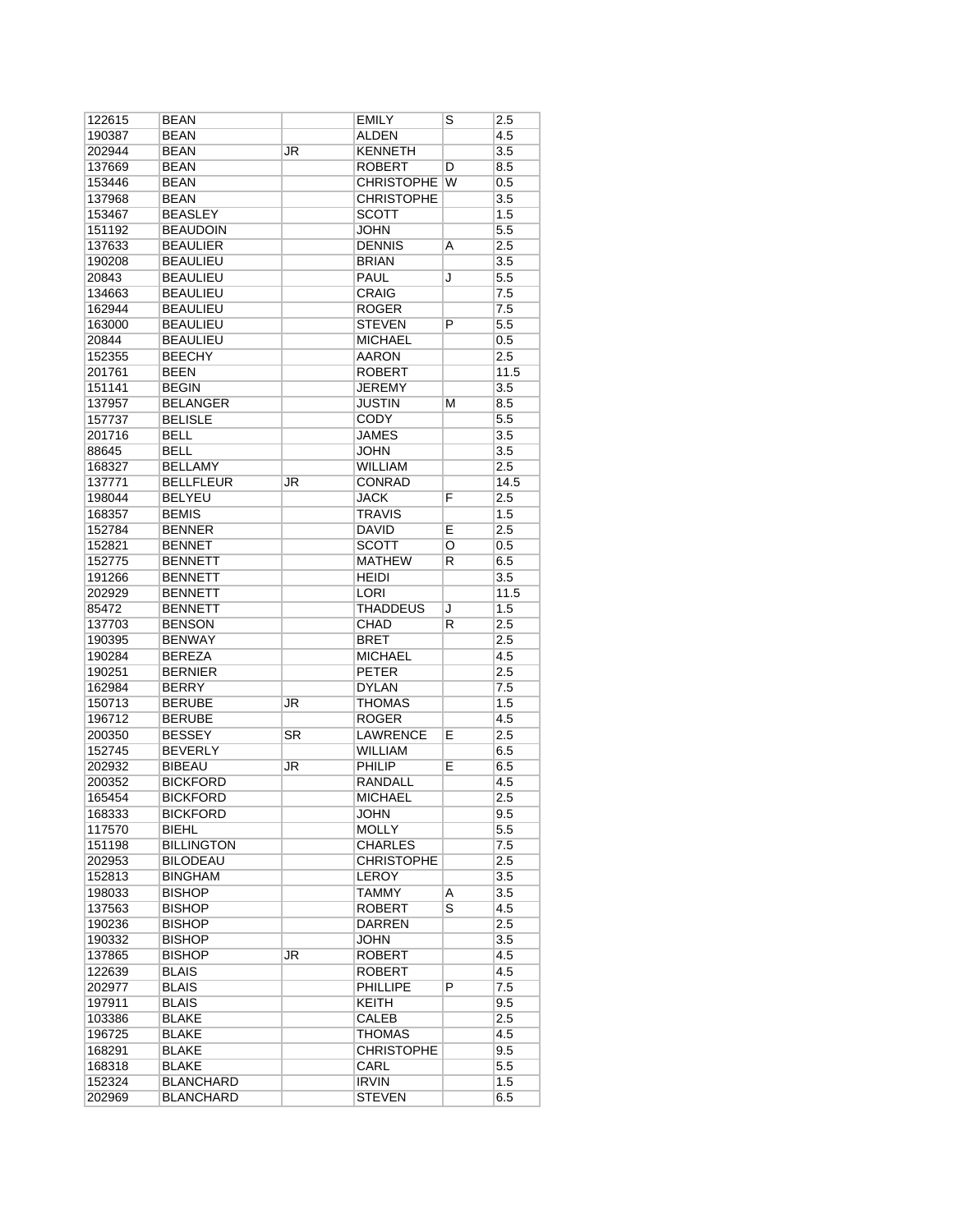| 190264           | <b>BLANCHETTE</b>                |           | TOMMY                        |                         | 3.5              |
|------------------|----------------------------------|-----------|------------------------------|-------------------------|------------------|
| 153413           | <b>BLANCHETTE</b>                |           | <b>DAVID</b>                 |                         | 2.5              |
| 88669            | <b>BLASCHKE</b>                  |           | <b>RUTH</b>                  |                         | 4.5              |
| 200399           | <b>BLODGETT</b>                  |           | <b>TROY</b>                  |                         | 8.5              |
| 201650           | <b>BLOOM</b>                     |           | <b>BRIAN</b>                 |                         | 1.5              |
| 122593           | <b>BOCK</b>                      |           | <b>KIM</b>                   |                         | 2.5              |
| 198065           | <b>BODEMER</b>                   |           | <b>DENNIS</b>                |                         | 1.5              |
| 153382           | <b>BODNaR</b>                    |           | <b>JOSEPH</b>                |                         | 2.5              |
| 122635           | <b>BOEHLER</b>                   |           | <b>MICHAEL</b>               |                         |                  |
|                  |                                  |           |                              |                         | 9.5              |
| 151145           | <b>BOIS</b>                      |           | <b>RICHARD</b>               |                         | 2.5              |
| 150501           | <b>BOIVIN</b>                    |           | DANIEL                       |                         | 2.5              |
| 137892           | <b>BOLSTER</b>                   |           | <b>MATTHEW</b>               | P                       | 4.5              |
| 183959           | <b>BOLSTRIDGE</b>                |           | <b>DAVID</b>                 |                         | 0.5              |
| 137712           | <b>BOND</b>                      |           | <b>PAUL</b>                  |                         | 7.5              |
| 153370           | <b>BOOTH</b>                     |           | <b>THOMAS</b>                |                         | 0.5              |
| 137774           | <b>BORJA</b>                     |           | <b>PABLITO</b>               |                         | 9.5              |
| 201683           | <b>BOSSE</b>                     |           | <b>BRUCE</b>                 |                         | 7.5              |
| 153399           | <b>BOSSIE</b>                    |           | <b>RICHARD</b>               |                         | 4.5              |
| 201627           | <b>BOSSIE</b>                    |           | <b>JOEL</b>                  |                         | 6.5              |
| 153423           | <b>BOSSIE</b>                    |           | <b>CRAIG</b>                 | A                       | 3.5              |
| 153421           | <b>BOSTON</b>                    |           | <b>CLAYTON</b>               |                         | 2.5              |
| 202940           | <b>BOTHWELL</b>                  | JR        | <b>DANIEL</b>                |                         | 6.5              |
|                  | <b>BOTLEY</b>                    |           |                              |                         |                  |
| 168335           |                                  |           | <b>NOAH</b>                  |                         | 6.5              |
| 153376           | <b>BOUCHARD</b>                  |           | <b>STEVE</b>                 |                         | 8.5              |
| 190353           | <b>BOUCHARD</b>                  |           | LEO                          |                         | 4.5              |
| 190266           | <b>BOUCHARD</b>                  |           | <b>BEN</b>                   |                         | 9.5              |
| 152809           | <b>BOUCHARD</b>                  |           | <b>BONNIE</b>                | J                       | $\overline{3.5}$ |
| 201778           | <b>BOUCHARD</b>                  |           | <b>CHRIS</b>                 |                         | 5.5              |
| 152777           | <b>BOUCHARD</b>                  |           | <b>SCOTT</b>                 | S                       | 7.5              |
| 184221           | <b>BOUCHARD</b>                  |           | <b>RICHARD</b>               |                         | 4.5              |
| 190297           | <b>BOUCHARD</b>                  |           | DANIEL                       |                         | 4.5              |
| 201777           | <b>BOUCHARD</b>                  |           | <b>JOHN</b>                  |                         | $\overline{3.5}$ |
| 165469           | <b>BOUCHER</b>                   |           | <b>JESSICA</b>               |                         | 2.5              |
| 202918           | <b>BOUCHER</b>                   |           | <b>ANDREW</b>                |                         | 6.5              |
|                  |                                  |           |                              |                         |                  |
| 134642           | <b>BOUCHER</b>                   |           | <b>JESSE</b>                 |                         | 8.5              |
| 190361           | <b>BOUCHER</b>                   |           | DAVID                        |                         | 3.5              |
| 137990           | <b>BOUCHER</b>                   |           | <b>RYAN</b>                  | в                       | 9.5              |
| 150704           | <b>BOUFORD</b>                   |           | <b>KEVIN</b>                 |                         | 7.5              |
| 165467           | <b>BOULANGER</b>                 |           | <b>TYLER</b>                 | $\overline{\mathrm{c}}$ | 2.5              |
| 190316           | <b>BOULEY</b>                    |           | <b>JOHN</b>                  |                         | 4.5              |
| 201707           | <b>BOULEY</b>                    |           | CARL                         |                         | 9.5              |
| 190343           | <b>BOURGOIN</b>                  |           | <b>ERIC</b>                  |                         | 2.5              |
| 201617           | <b>BOURGOIN</b>                  |           | <b>GLENN</b>                 |                         | 1.5              |
| 122617           | <b>BOUTET</b>                    |           | <b>MATTHEW</b>               |                         | 4.5              |
| 200396           | <b>BOUTIN</b>                    |           | <b>JENNIFER</b>              |                         | 6.5              |
| 201791           | <b>BOUTOT</b>                    |           | <b>MICHAEL</b>               |                         | 2.5              |
|                  |                                  |           |                              |                         |                  |
| 198076           | <b>BOWDEN</b>                    | <b>JR</b> | <b>ALFRED</b>                | В                       | 3.5              |
| 137680           | <b>BOWIE</b>                     |           | <b>CALVIN</b>                | L                       | 4.5              |
| 165455           | <b>BOWMAN</b>                    |           | <b>CHAD</b>                  | В                       | 6.5              |
| 157756           | <b>BOWMAN</b>                    |           | <b>DEVIN</b>                 |                         | 4.5              |
| 157755           | BOYD                             |           | <b>ROBERT</b>                |                         | 2.5              |
| 191205           | <b>BOYLES</b>                    |           | <b>ERIC</b>                  |                         | 3.5              |
| 152843           | <b>BOYNTON</b>                   |           | GARY                         |                         | 3.5              |
| 137638           | <b>BRADY</b>                     |           | <b>PETER</b>                 |                         | 2.5              |
| 200421           | <b>BRAGDON</b>                   |           | <b>SEAN</b>                  |                         | 6.5              |
| 174747           | <b>BRAGG</b>                     |           | WILLIAM                      |                         | 0.5              |
| 137845           | <b>BRAGG</b>                     | JR        | <b>DAVID</b>                 |                         | 10.5             |
| 16071            | <b>BRAGG</b>                     |           | BARBARA                      |                         | 1.5              |
|                  |                                  |           |                              |                         |                  |
| 137796           | <b>BRAGG</b>                     |           | THOMAS                       |                         | 2.5              |
| 137980           | <b>BRAGG</b>                     |           | <b>RYAN</b>                  | T                       | 4.5              |
| 190256           | <b>BRAGG</b>                     |           | <b>RUSSELL</b>               |                         | 2.5              |
|                  |                                  |           |                              |                         |                  |
| 152854<br>137629 | <b>BRALEY</b><br><b>BRANTNER</b> |           | <b>JERRY</b><br><b>FRANK</b> |                         | 2.5<br>3.5       |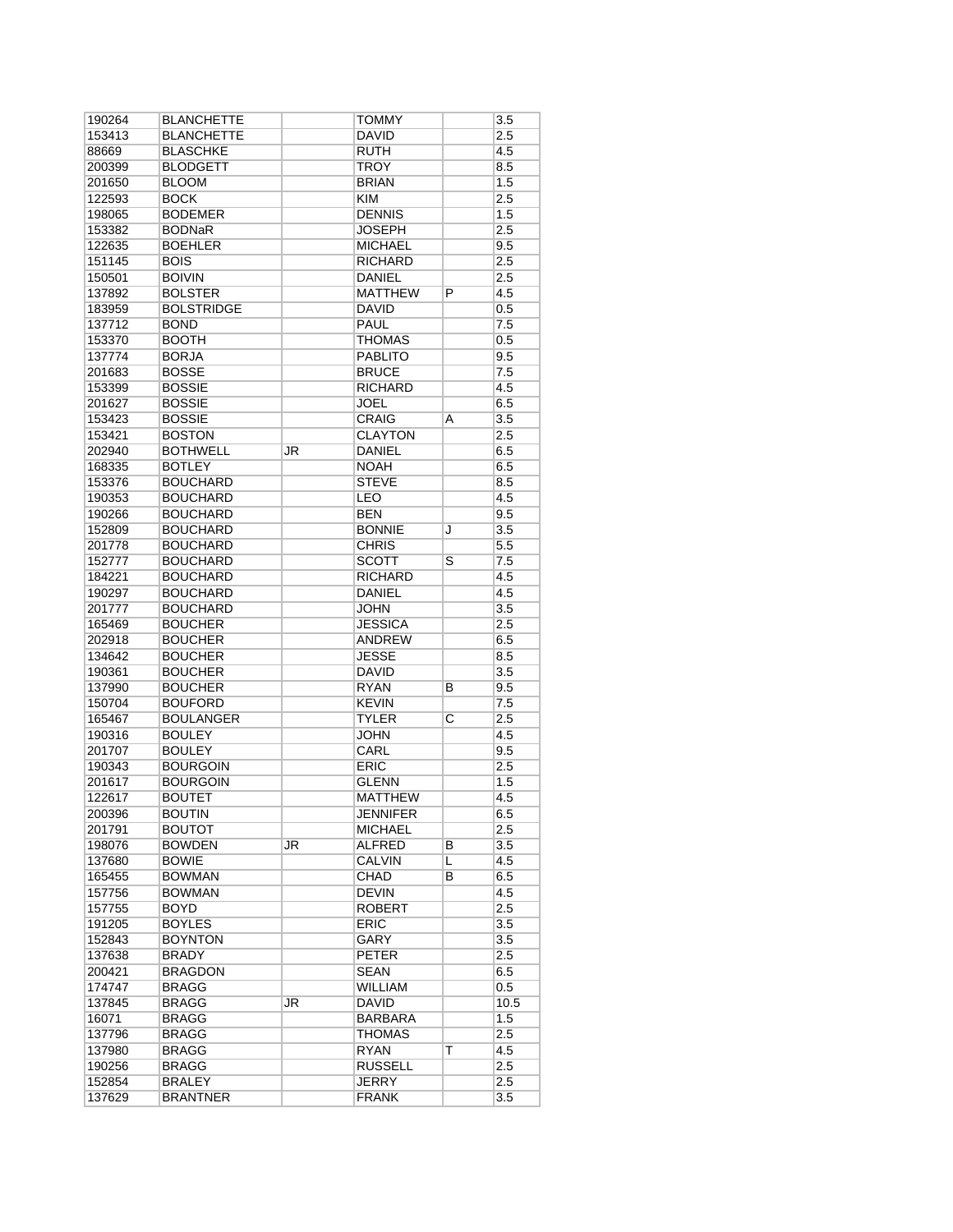| 202955 | <b>BRAWN</b>      |    | ROGER             |    | 6.5  |
|--------|-------------------|----|-------------------|----|------|
| 157763 | <b>BRAWN</b>      |    | JAMES             |    | 3.5  |
| 201705 | <b>BRESETTE</b>   |    | <b>MICHAEL</b>    |    | 5.5  |
| 165412 | <b>BREWER</b>     | Ш  | <b>PHINEUS</b>    |    | 12.5 |
| 162969 | <b>BREWER</b>     |    | <b>RODNEY</b>     | A  | 3.5  |
| 201775 | <b>BREZNYAK</b>   |    | <b>STEVEN</b>     |    | 4.5  |
| 201632 | <b>BRIDGES</b>    |    | <b>LARRY</b>      |    | 8.5  |
| 202942 | <b>BRIGGS</b>     |    | <b>WILLIAM</b>    | G  | 3.5  |
| 202905 | <b>BRIGGS</b>     |    | JAMES             |    | 2.5  |
| 152751 | <b>BROCHU</b>     |    | <b>DONALD</b>     |    | 6.5  |
|        | <b>BROCHU</b>     |    | <b>GREG</b>       |    | 4.5  |
| 190325 |                   |    |                   |    |      |
| 137576 | <b>BROCK</b>      |    | BILLY             |    | 6.5  |
| 122643 | <b>BROOKS</b>     |    | <b>RAYNOLD</b>    |    | 5.5  |
| 152850 | <b>BROOKS</b>     |    | <b>GARY</b>       |    | 3.5  |
| 201735 | <b>BROOKS</b>     |    | <b>JASON</b>      |    | 12.5 |
| 137772 | <b>BROOKS</b>     | Ш  | <b>RAYNOLD</b>    |    | 5.5  |
| 168351 | <b>BROOKS</b>     |    | THADDEUS          |    | 3.5  |
| 191283 | <b>BROOKS</b>     |    | BARBARA           | J  | 1.5  |
| 70834  | <b>BROWN</b>      |    | <b>WILLIAM</b>    |    | 4.5  |
| 198027 | <b>BROWN</b>      |    | <b>DEAN</b>       |    | 3.5  |
| 190357 | <b>BROWN</b>      |    | <b>GALEN</b>      | A  | 4.5  |
| 184183 | <b>BROWN</b>      |    | GEORGE            |    | 6.5  |
| 128390 | <b>BROWN</b>      |    | <b>MICHAEL</b>    |    | 4.5  |
| 197128 | <b>BROWN</b>      | JR | <b>WILLIAM</b>    | R  | 9.5  |
| 137543 | <b>BROWN</b>      |    | <b>BRODY</b>      | Α  | 9.5  |
|        | <b>BROWN</b>      |    | <b>CLAYTON</b>    |    | 1.5  |
| 165465 |                   |    |                   |    |      |
| 134652 | <b>BROWN</b>      |    | <b>RONALD</b>     |    | 1.5  |
| 16066  | <b>BROWN</b>      |    | <b>MADISON</b>    |    | 2.5  |
| 117516 | <b>BROWN</b>      |    | GARY              | R  | 7.5  |
| 168378 | <b>BROWN</b>      |    | DAKOTA            |    | 9.5  |
| 165411 | <b>BROWNING</b>   |    | <b>PATRICIA</b>   | М  | 3.5  |
| 165476 | <b>BRUNELLE</b>   |    | <b>PARKER</b>     |    | 2.5  |
| 162955 | <b>BRUNELLE</b>   |    | SHAWN             |    | 6.5  |
| 151170 | <b>BRYAN</b>      |    | ROBERT            |    | 2.5  |
| 88666  | <b>BRYANT</b>     |    | RANDY             |    | 3.5  |
| 201606 | <b>BRYANT</b>     |    | <b>TROY</b>       |    | 3.5  |
| 183965 | <b>BRYER</b>      |    | <b>BRANDON</b>    |    | 2.5  |
| 152771 | <b>BUBAR</b>      |    | <b>DEAN</b>       | Α  | 3.5  |
| 150543 | <b>BUBAR</b>      |    | <b>RANSFORD</b>   |    | 6.5  |
| 202925 | <b>BUBIER</b>     |    | <b>WAYNE</b>      |    | 5.5  |
|        |                   |    | <b>JAMES</b>      |    |      |
| 198061 | <b>BUCCI</b>      |    |                   | R  | 3.5  |
| 137577 | <b>BUCK</b>       |    | <b>SHAWN</b>      |    | 2.5  |
| 165403 | <b>BUCK</b>       |    | <b>NEALE</b>      |    | 3.5  |
| 162973 | <b>BUCK</b>       |    | <b>MICHAEL</b>    | W  | 3.5  |
| 153452 | <b>BUCKNER</b>    |    | <b>RAYMOND</b>    |    | 3.5  |
| 198034 | <b>BUCKWALTER</b> |    | LARRY             |    | 2.5  |
| 122577 | <b>BUEHNE</b>     |    | <b>CHRISTOPHE</b> |    | 3.5  |
| 198025 | <b>BULLOCK</b>    |    | DARYL             |    | 5.5  |
| 190335 | <b>BURGESS</b>    |    | <b>KEVIN</b>      | E  | 6.5  |
| 137961 | <b>BURGESS</b>    |    | BRIAN             | T  | 2.5  |
| 200358 | <b>BURGESS</b>    |    | RANDALL           | L  | 9.5  |
| 175326 | <b>BURHOE</b>     |    | MARK              |    | 4.5  |
| 162961 | <b>BURKE</b>      |    | <b>BRADY</b>      |    | 1.5  |
| 190315 | <b>BURMAN</b>     |    | WILLIAM           |    | 3.5  |
|        |                   |    |                   |    |      |
| 117505 | <b>BURNHAM</b>    |    | DARIN             |    | 2.5  |
| 137598 | <b>BURNS</b>      |    | ROBERT            | L. | 4.5  |
| 153453 | <b>BURNS</b>      |    | EMILY             |    | 0.5  |
| 201668 | <b>BURNS</b>      |    | <b>JAMES</b>      |    | 9.5  |
| 190298 | <b>BURNS</b>      |    | <b>CHESTER</b>    |    | 2.5  |
| 152345 | <b>BUSTARD</b>    |    | JENNIFER          |    | 4.5  |
| 134666 | <b>BUTERA</b>     |    | <b>DANIELLE</b>   |    | 5.5  |
|        |                   |    | BRIAN             | W  | 3.5  |
| 137850 | <b>BUTILIER</b>   |    |                   |    |      |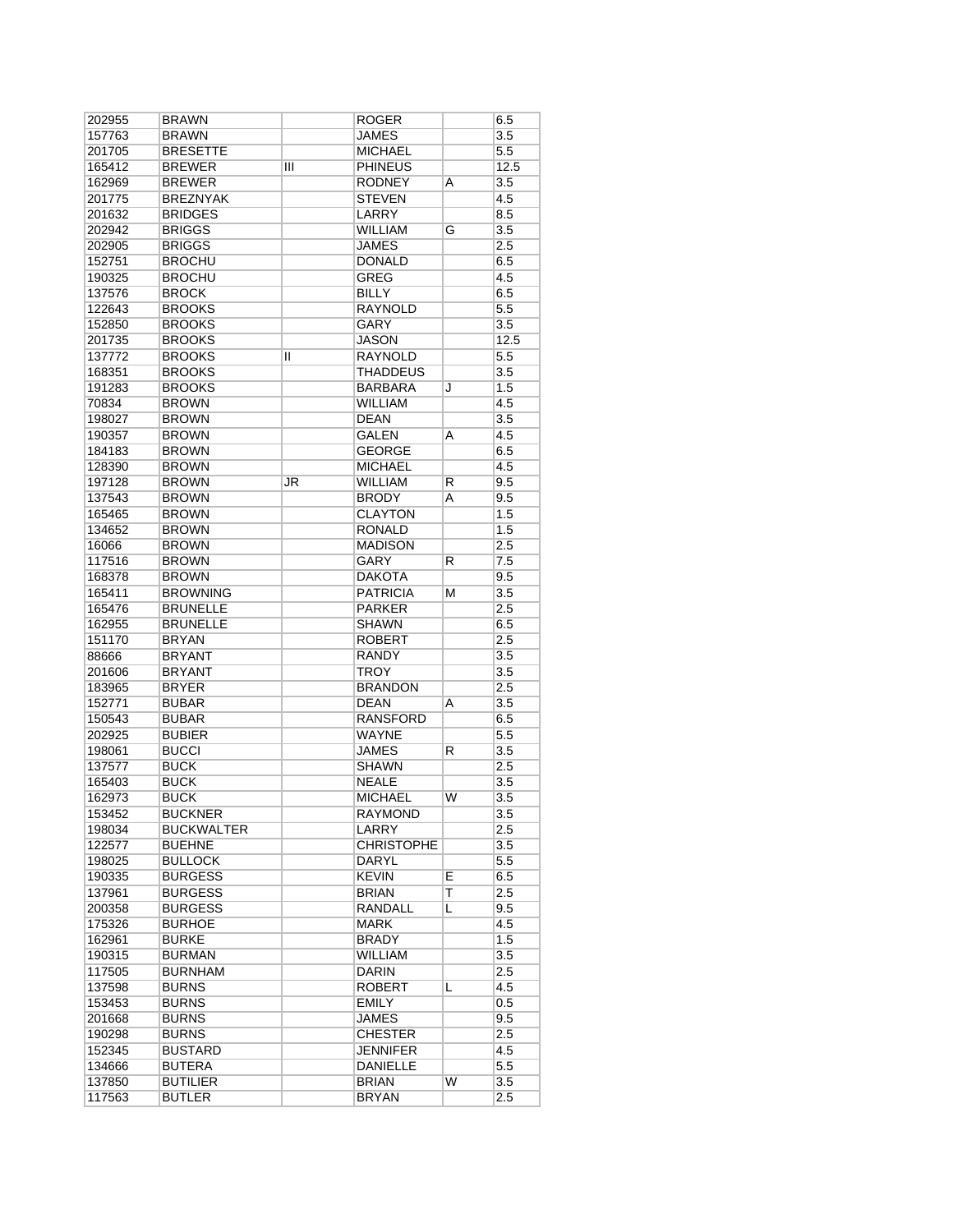| 151150 | <b>BUTLER</b>      |    | DANIEL              |   | 4.5     |
|--------|--------------------|----|---------------------|---|---------|
| 190338 | <b>BUTLER</b>      |    | MILLARD             |   | 4.5     |
| 179944 | <b>BUTLER</b>      |    | <b>RODNEY</b>       |   | 1.5     |
| 137823 | <b>BUTLER</b>      |    | <b>OMAR</b>         | J | 8.5     |
| 117504 | <b>BUTLER</b>      |    | <b>JEREMY</b>       |   | 2.5     |
| 137987 | BUTTA              |    | <b>PETER</b>        | J | 6.5     |
| 201670 | <b>BUTTERFIELD</b> |    | <b>JOHN</b>         |   | 5.5     |
| 175333 | <b>BUZZELL</b>     |    | THOMAS              |   | 3.5     |
| 198735 | <b>BYLOW</b>       |    | GARY                |   | 3.5     |
| 200414 | CAIAZZO            |    | MATTHEW             | R | 5.5     |
| 168332 | <b>CALAMAN</b>     |    | <b>KRISTIN</b>      |   | 1.5     |
| 190209 | <b>CALDER</b>      |    | <b>HOWARD</b>       |   | 4.5     |
| 117566 | CALDWELL           |    | <b>ANNETTE</b>      |   | 5.5     |
| 201731 | <b>CALLAS</b>      |    | <b>WILLIAM</b>      |   | 9.5     |
| 137608 | <b>CAMPBELL</b>    |    | <b>TOM</b>          |   | 3.5     |
| 168262 | <b>CAMPBELL</b>    |    | LARRY               |   | 3.5     |
| 117491 | <b>CAMPBELL</b>    |    | <b>AUSTIN</b>       | E | 3.5     |
| 201766 | CAMPBELL           |    | <b>ALAN</b>         |   | 0.5     |
| 152197 | <b>CANNON</b>      |    | <b>EILEEN</b>       |   | 5.5     |
| 190268 | <b>CARBEN</b>      |    | <b>JOHN</b>         |   | 3.5     |
| 202927 | CARD               |    | <b>RICHARD</b>      |   | 6.5     |
| 153409 | <b>CAREY</b>       |    | DAVID               | Α | 4.5     |
| 165408 | <b>CAREY</b>       |    | <b>JUSTIN</b>       |   | 7.5     |
| 166321 | <b>CAREY</b>       |    | <b>CRAIG</b>        | М | 4.5     |
| 88684  | <b>CARLTON</b>     |    | <b>CEILA</b>        |   | $0.5\,$ |
| 122568 | <b>CARMANY</b>     |    | KEITH               |   | 3.5     |
| 137756 | CARNEY             |    | <b>TIMOTHY</b>      |   | 4.5     |
| 201697 | CARON              |    | JAIMMIE             |   | 0.5     |
| 202950 | <b>CARPENTER</b>   |    | <b>HAROLD</b>       |   | 3.5     |
| 200411 | <b>CARPENTER</b>   |    | WALTER              | L | 9.5     |
| 153368 | <b>CARPENTER</b>   |    | SAMUEL              |   | 2.5     |
| 137595 | <b>CARTER</b>      |    | <b>AMANDA</b>       |   | 2.5     |
| 183274 | CARTER             |    | TROY                | Α | 2.5     |
| 157771 | <b>CARTWRIGHT</b>  |    | JAMES               |   | 11.5    |
| 122595 | CARUSO             |    | TRAVIS              |   | $5.5\,$ |
| 153392 | <b>CARVER</b>      | SR | <b>BRUCE</b>        |   | 1.5     |
| 202906 | <b>CARVILLE</b>    |    | <b>JOHN</b>         |   | 4.5     |
| 137561 | <b>CASEY</b>       |    | SAMANTHA            | L | 6.5     |
| 134653 | <b>CASEY</b>       |    | JOSEPH              | F | 2.5     |
| 190265 | <b>CATABIA</b>     |    | <b>LEONARD</b>      |   | 7.5     |
| 122570 | <b>CAYFORD</b>     |    | <b>LYNN</b>         |   | 8.5     |
| 157723 | <b>CAZZORLA</b>    |    | <b>LEONARD</b>      |   | 6.5     |
| 200418 | <b>CHADBOURNE</b>  |    | <b>CHRISTOPHE E</b> |   | 2.5     |
| 190304 | <b>CHAFARDON</b>   |    | <b>JOSEPH</b>       |   | 3.5     |
| 153374 | <b>CHAMBERLAIN</b> |    | <b>PATRICK</b>      |   | 2.5     |
| 201793 | CHAMBERLAND        |    | ALLEN               |   | 6.5     |
| 201698 | CHAMBERLAND        |    | <b>HAROLD</b>       |   | $2.5\,$ |
| 191213 | <b>CHAMBERS</b>    |    | RANDY               | Е | 2.5     |
| 165440 | CHAMMINGS          | Ш  | RICHARD             | E | 4.5     |
| 137881 | <b>CHAMPAGNE</b>   | Ш  | ROLAND              |   | 3.5     |
| 174743 | CHANDLER           | JR | JOHN                |   | 3.5     |
| 88675  | <b>CHANDLER</b>    |    | LYNN                |   | 4.5     |
| 165424 | CHAPMAN            |    | <b>HARRY</b>        | D | $5.5\,$ |
| 137945 | <b>CHARETTE</b>    | SR | GERARD              |   | 9.5     |
| 196707 | <b>CHARLES</b>     |    | <b>WILLIAM</b>      |   | 6.5     |
| 157767 | <b>CHARRON</b>     |    | REBECCA             |   | 6.5     |
| 137789 | CHASE              |    | TIMOTHY             | W | 1.5     |
| 162999 | <b>CHASE</b>       |    | DARYN               | O | 3.5     |
| 200423 | CHASE              |    | <b>SETH</b>         |   | 5.5     |
| 88662  | CHASE              |    | THOMAS              |   | 6.5     |
|        |                    |    | <b>JOSEPH</b>       | P |         |
| 162960 | CHASSE             |    |                     |   | 3.5     |
| 191255 | CHASSE             |    | RAYMOND             |   | 8.5     |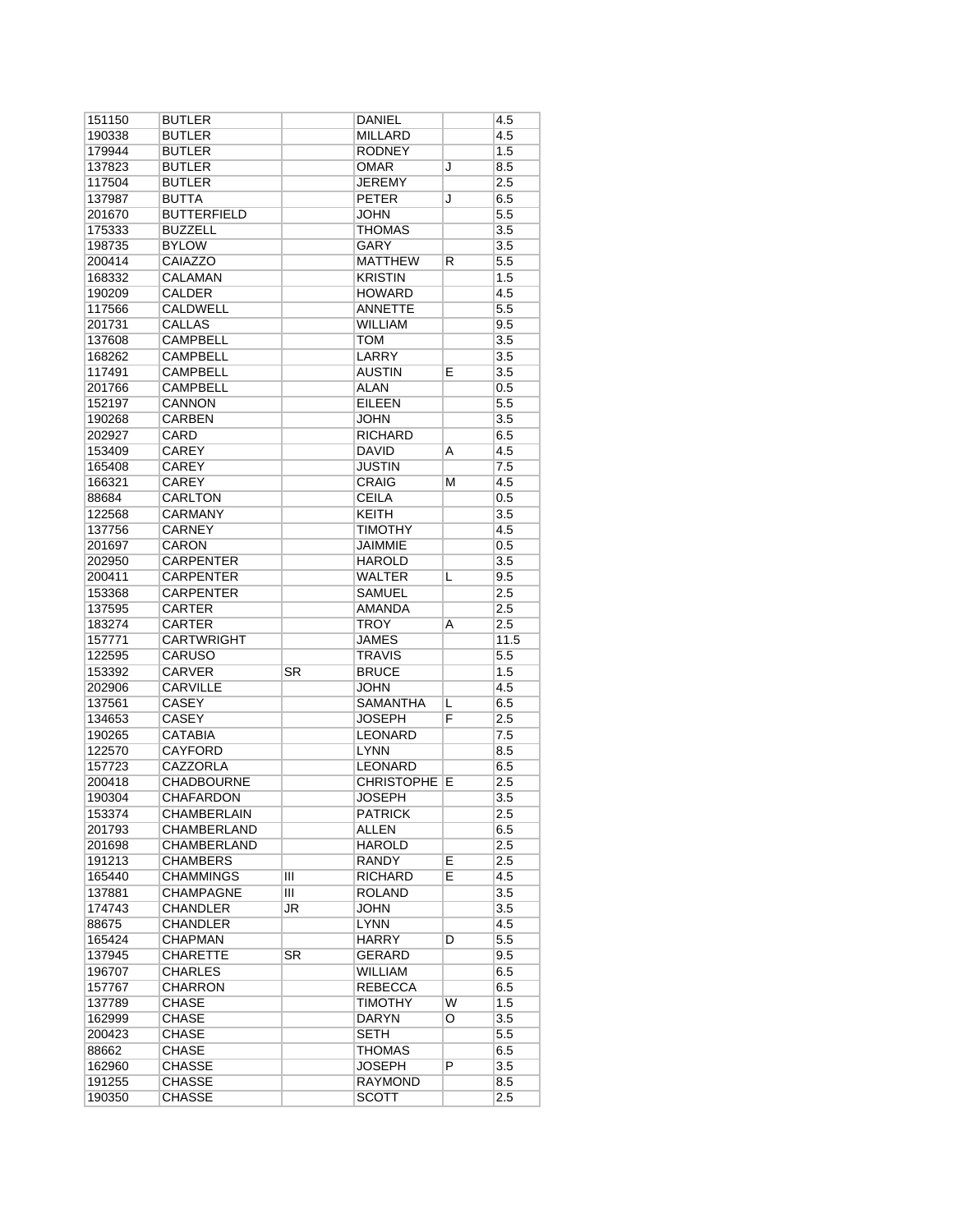| 162946           | <b>CHESSIE</b>      |           | <b>STEPHEN</b>        |        | 4.5        |
|------------------|---------------------|-----------|-----------------------|--------|------------|
| 201601           | <b>CHEVALIER</b>    |           | <b>LIONEL</b>         |        | 2.5        |
| 152360           | <b>CHOW</b>         |           | <b>TODD</b>           |        | 8.5        |
| 198736           | <b>CHRISTENSEN</b>  |           | <b>KURT</b>           |        | 5.5        |
| 137807           | <b>CHRISTIAN</b>    |           | <b>MARY</b>           |        | 5.5        |
| 157733           | <b>CHRISTIANSON</b> |           | <b>DANIEL</b>         | R      | 2.5        |
| 202957           | <b>CHUTE</b>        |           | <b>MARK</b>           |        | 1.5        |
| 137988           | <b>CHUTE</b>        |           | <b>SYLVIA</b>         | L      | 5.5        |
| 103371           | <b>CILLEY</b>       |           | <b>GRANT</b>          |        | 6.5        |
| 152755           | <b>CIVIELLO</b>     |           | <b>DENNIS</b>         |        | 1.5        |
| 162981           | <b>CLAIR</b>        |           | <b>RICHARD</b>        |        | 2.5        |
| 137695           | <b>CLAPP</b>        |           | GAGE                  | A      | 2.5        |
| 202919           | <b>CLAPPERTON</b>   |           | <b>JEFF</b>           |        | 5.5        |
| 152852           | <b>CLARK</b>        |           | <b>CURTIS</b>         |        | 2.5        |
| 190260           | <b>CLARK</b>        |           | <b>ALDEN</b>          |        | 4.5        |
| 168288           | <b>CLARK</b>        |           | <b>DOUGLAS</b>        |        | $0.5\,$    |
| 201680           | <b>CLARK</b>        |           | <b>WILLIAM</b>        |        | 2.5        |
| 201745           | <b>CLARK</b>        |           | <b>MICHAEL</b>        |        | 5.5        |
| 103383           | <b>CLARK</b>        |           | <b>JEREMY</b>         |        | 9.5        |
| 152768           | <b>CLARK</b>        |           | <b>GENE</b>           |        | 5.5        |
| 200349           | <b>CLAUSEN</b>      |           | <b>JOHN</b>           |        | 2.5        |
| 153352           | <b>CLEMENTS</b>     |           | <b>BRENDA</b>         |        | 4.5        |
| 134654           | <b>CLIFFORD</b>     | JR        | JOHN                  | A      | 6.5        |
| 168380           | <b>CLINE</b>        |           | <b>GLEN</b>           |        | 6.5        |
| 137692           | <b>CLOUGH</b>       |           | <b>CLYDE</b>          | н      | 6.5        |
| 152769           | <b>CLOUTIER</b>     |           | <b>LIONEL</b>         | R      | 7.5        |
| 200408           | <b>CLOUTIER</b>     |           | <b>BRIAN</b>          | J      | 5.5        |
|                  | <b>CLOUTIER</b>     |           | <b>LINDA</b>          |        | 3.5        |
| 183285           | <b>CLUKEY</b>       | <b>SR</b> | <b>LEONARD</b>        |        |            |
| 122625<br>153358 | <b>COATES</b>       |           | <b>DAVID</b>          |        | 4.5<br>2.5 |
|                  | COGILL              |           | <b>BRIAN</b>          | Α<br>F |            |
| 190292<br>175327 |                     | JR        |                       |        | 10.5       |
|                  | COLE<br><b>COLE</b> |           | RYAN<br><b>ALBERT</b> |        | 6.5<br>1.5 |
| 201718<br>152177 | <b>COLE</b>         |           | <b>DENZIL</b>         | L      | 6.5        |
|                  | COLE                |           |                       |        |            |
| 198739           |                     |           | EARL                  |        | 2.5        |
| 137951           | <b>COLEMAN</b>      |           | GABRIEL               | R      | 7.5        |
| 165458           | <b>COLLINS</b>      |           | <b>MICHAEL</b>        | N      | 2.5        |
| 191211           | COLLINS             |           | <b>KATHRYN</b>        | A      | 7.5        |
| 165432           | <b>COLLODEL</b>     |           | <b>MICHAEL</b>        |        | 2.5        |
| 198084           | <b>COMETA</b>       |           | <b>CHRISTOPHE</b>     |        | 3.5        |
| 152851           | <b>COMFORT</b>      |           | <b>DANIEL</b>         |        | 3.5        |
| 122602           | <b>CONARY</b>       |           | <b>CHRISTOPHE</b>     | D      | 2.5        |
| 152181           | <b>CONDON</b>       |           | <b>STEPHEN</b>        | D      | 4.5        |
| 174753           | <b>CONLES</b>       |           | <b>TIMOTHY</b>        |        | 2.5        |
| 150537           | CONLEY              |           | <b>MARTIN</b>         |        | 7.5        |
| 150721           | CONLEY              |           | GENE                  |        | 2.5        |
| 157775           | CONNOLLY            |           | <b>EDWARD</b>         |        | 2.5        |
| 137546           | CONNOR              |           | JAMES                 |        | 4.5        |
| 201691           | CONRY               |           | <b>MICHAEL</b>        |        | 5.5        |
| 20841            | <b>COOK</b>         |           | <b>ROBERT</b>         |        | 6.5        |
| 137942           | <b>COOKSON</b>      |           | DANA                  | Α      | 4.5        |
| 201781           | <b>COOLEY</b>       |           | <b>HOPE</b>           |        | 2.5        |
| 153365           | CORBIN              |           | <b>NORMAN</b>         | R      | 4.5        |
| 122621           | CORDARO             |           | RITO                  |        | 4.5        |
| 153321           | <b>CORMIER</b>      |           | <b>KEN</b>            |        | 1.5        |
| 137743           | CORMIER             |           | <b>PATRICK</b>        |        | 3.5        |
| 162965           | <b>CORMIER</b>      |           | PAUL                  | A      | 4.5        |
| 151160           | CORO                |           | <b>KORI</b>           |        | 8.5        |
| 190267           | <b>CORRIVEAU</b>    |           | <b>JAMES</b>          |        | 3.5        |
| 201647           | CORRIVEAU           |           | PHILLIP               |        | 2.5        |
| 201661           | <b>CORSON</b>       |           | STEVE                 |        | 1.5        |
|                  |                     |           |                       |        |            |
| 81987            | <b>COSSAR</b>       |           | <b>KIRSTEN</b>        | R      | 2.5        |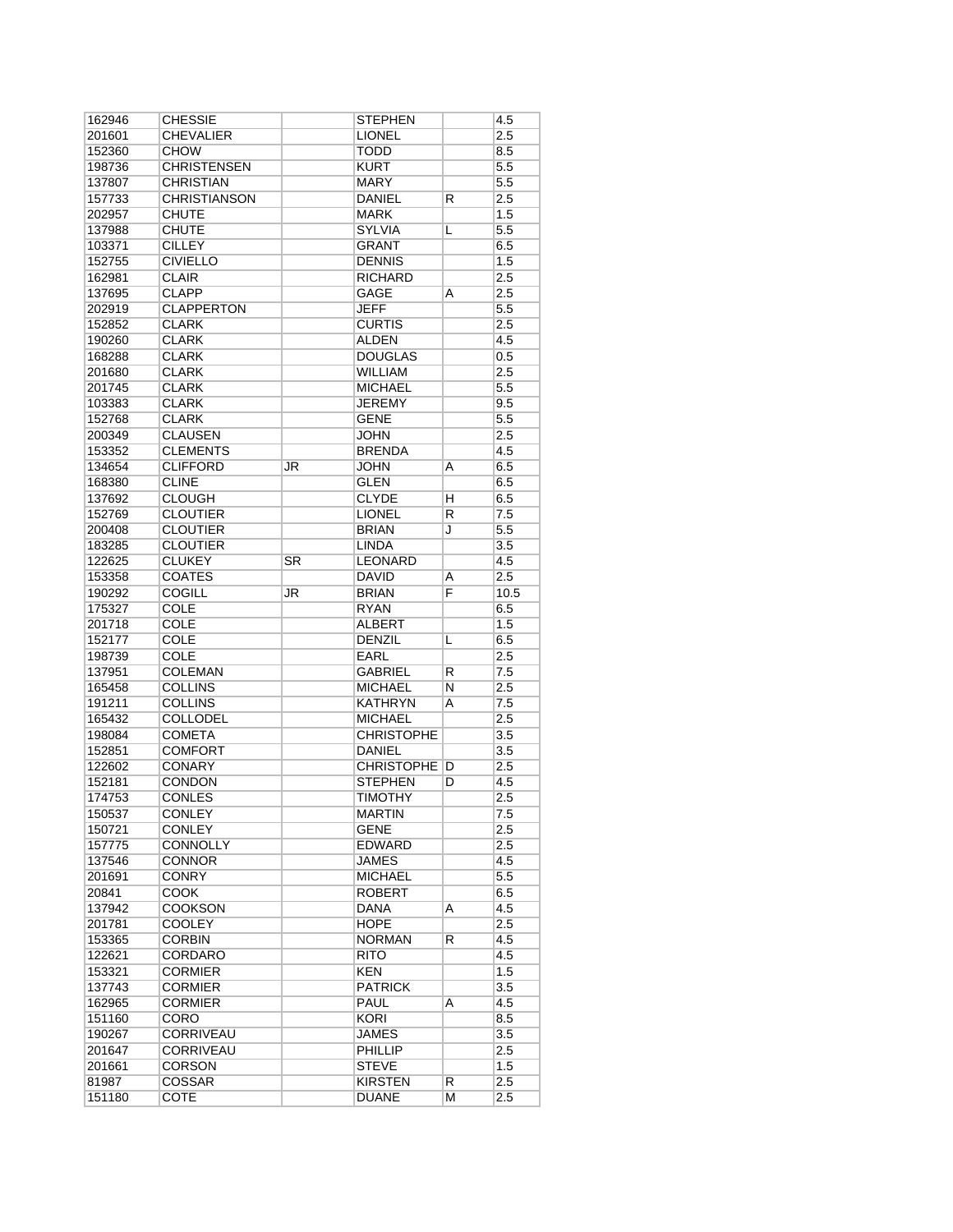| 202909           | <b>COTE</b>        |           | <b>DEVIN</b>     |   | 2.5        |
|------------------|--------------------|-----------|------------------|---|------------|
| 153364           | COTE               |           | <b>HURBAIR</b>   |   | 1.5        |
| 198715           | COTE               | SR        | <b>VICTOR</b>    |   | 1.5        |
| 137722           | <b>COURTEMANCH</b> |           | <b>DANIEL</b>    |   | 2.5        |
| 151191           | <b>COUSINS</b>     |           | <b>TRAVIS</b>    |   | 6.5        |
| 191246           | <b>COX</b>         |           | <b>MATTHEW</b>   | A | 7.5        |
| 152876           | CRANE              |           | <b>JOHN</b>      |   | 1.5        |
| 199755           | <b>CRAWFORD</b>    |           | <b>SUZANNE</b>   | E | 2.5        |
| 137777           | <b>CROCKETT</b>    |           | <b>SCOTT</b>     |   | 7.5        |
| 153341           | <b>CRONE</b>       |           | <b>ROBERT</b>    |   | 2.5        |
| 153437           | <b>CROSS</b>       |           | <b>JOHN</b>      |   | 2.5        |
| 152175           | <b>CROSS</b>       |           | <b>JOHN</b>      | S | 2.5        |
| 153332           | <b>CROSS</b>       |           | <b>HAROLD</b>    |   | 4.5        |
| 199721           | <b>CROSS</b>       |           | <b>DUANE</b>     |   | 4.5        |
| 202937           | <b>CROSS</b>       |           | <b>STEVE</b>     |   | 2.5        |
| 152323           | <b>CROUSE</b>      |           | <b>DANA</b>      |   | 4.5        |
| 153477           | <b>CROWE</b>       |           | <b>ERYN</b>      | L | 2.5        |
| 157727           | <b>CUMMINGS</b>    |           | <b>PETER</b>     | N | 7.5        |
| 201712           | <b>CUMMINGS</b>    | JR        | <b>RICHARD</b>   |   | 4.5        |
| 153367           | <b>CUMMINGS</b>    |           | <b>JEFFREY</b>   |   | 2.5        |
| 137776           | <b>CUNNINGHAM</b>  |           | <b>THOMAS</b>    | L | 2.5        |
| 137996           | <b>CUNNINGHAM</b>  |           | <b>CAMERON</b>   | S | 2.5        |
| 137717           | <b>CURNAN</b>      |           | <b>MARTIN</b>    |   | 4.5        |
| 152188           | <b>CURTIS</b>      |           | <b>FREDERICK</b> | G | 5.5        |
| 137622           | <b>CURTIS</b>      |           | <b>CALEB</b>     |   | 12.5       |
| 122598           | <b>CURTIS</b>      |           | <b>ALBERT</b>    |   | 2.5        |
| 190355           | <b>CURTIS</b>      |           | <b>STACEY</b>    |   | 5.5        |
| 137944           | <b>CURTIS</b>      |           | <b>DAVID</b>     |   | 4.5        |
| 152798           | <b>CURTIS</b>      |           | <b>STEVEN</b>    |   | 9.5        |
| 137742           | <b>CYR</b>         |           | <b>RODERICK</b>  |   | 5.5        |
| 168340           | <b>CYR</b>         |           | LEVI             |   | 3.5        |
| 168338           | <b>CYR</b>         |           | <b>BRENT</b>     |   | 2.5        |
| 137618           | <b>CYR</b>         |           | <b>HAROLD</b>    |   | 6.5        |
| 153362           | <b>CYR</b>         |           | <b>JAMES</b>     |   | 5.5        |
| 184177           | <b>DAGGETT</b>     |           | <b>BRAD</b>      | Α | 1.5        |
| 157728           | <b>DAGGETT</b>     |           | <b>TERRANCE</b>  |   | 2.5        |
| 202967           | <b>DAHMS</b>       |           | <b>RICHARD</b>   |   | 2.5        |
| 190215           | <b>DAIGLE</b>      |           | <b>JOSEPH</b>    |   | 2.5        |
| 190250           | <b>DAIGLE</b>      |           | <b>MICHAEL</b>   |   | 10.5       |
|                  | <b>DAIGLE</b>      |           | <b>LESTER</b>    |   |            |
| 201674<br>201644 | <b>DAIGLE</b>      |           | <b>ALEXANDRE</b> |   | 9.5<br>7.5 |
|                  | <b>DAIGLE</b>      |           | <b>BERTHOL</b>   |   |            |
| 201607           | <b>DAMBOISE</b>    |           |                  |   | 6.5        |
| 153396           | <b>DAMBOISE</b>    |           | <b>BEN</b>       |   | 1.5        |
| 190386           |                    |           | JEANNOT          |   | 2.5        |
| 152328           | DAMON              | JR        | ERWIN            | A | 1.5        |
| 201774           | <b>DAMONE</b>      |           | JOHN             |   | 2.5        |
| 122619           | <b>DAN</b>         |           | <b>WALTER</b>    |   | 9.5        |
| 150504           | <b>DANNER</b>      |           | <b>CURTIS</b>    |   | 3.5        |
| 137683           | <b>DASCANIO</b>    |           | <b>MICHAEL</b>   |   | 2.5        |
| 165413           | <b>DASILVA</b>     |           | <b>MARIO</b>     |   | 11.5       |
| 200424           | <b>DAUPHINEE</b>   |           | <b>STEVEN</b>    |   | $5.5\,$    |
| 168325           | DAVALA             |           | <b>RYAN</b>      |   | 7.5        |
| 157754           | <b>DAVIS</b>       |           | <b>JAMES</b>     |   | 4.5        |
| 153461           | <b>DAVIS</b>       |           | <b>DONALD</b>    |   | 0.5        |
| 200392           | <b>DAVIS</b>       |           | <b>THEODORE</b>  |   | 3.5        |
| 198068           | <b>DAVIS</b>       |           | SCOTT            | М | 2.5        |
| 196724           | <b>DAVIS</b>       |           | ARIC             |   | 7.5        |
| 144740           | <b>DAVIS</b>       |           | <b>AUSTIN</b>    |   | 2.5        |
| 153397           | <b>DAVIS</b>       | <b>SR</b> | <b>MICHAEL</b>   |   | 2.5        |
| 153447           | <b>DEANE</b>       | Ш         | WILFRED          |   | 3.5        |
| 153420           | <b>DEANE</b>       | JR        | WILFRED          |   | 3.5        |
| 85475            | <b>DEANIS</b>      |           | <b>GERALD</b>    | W | 3.5        |
| 152824           | <b>DEARBORN</b>    | <b>JR</b> | <b>LYLE</b>      |   | 7.5        |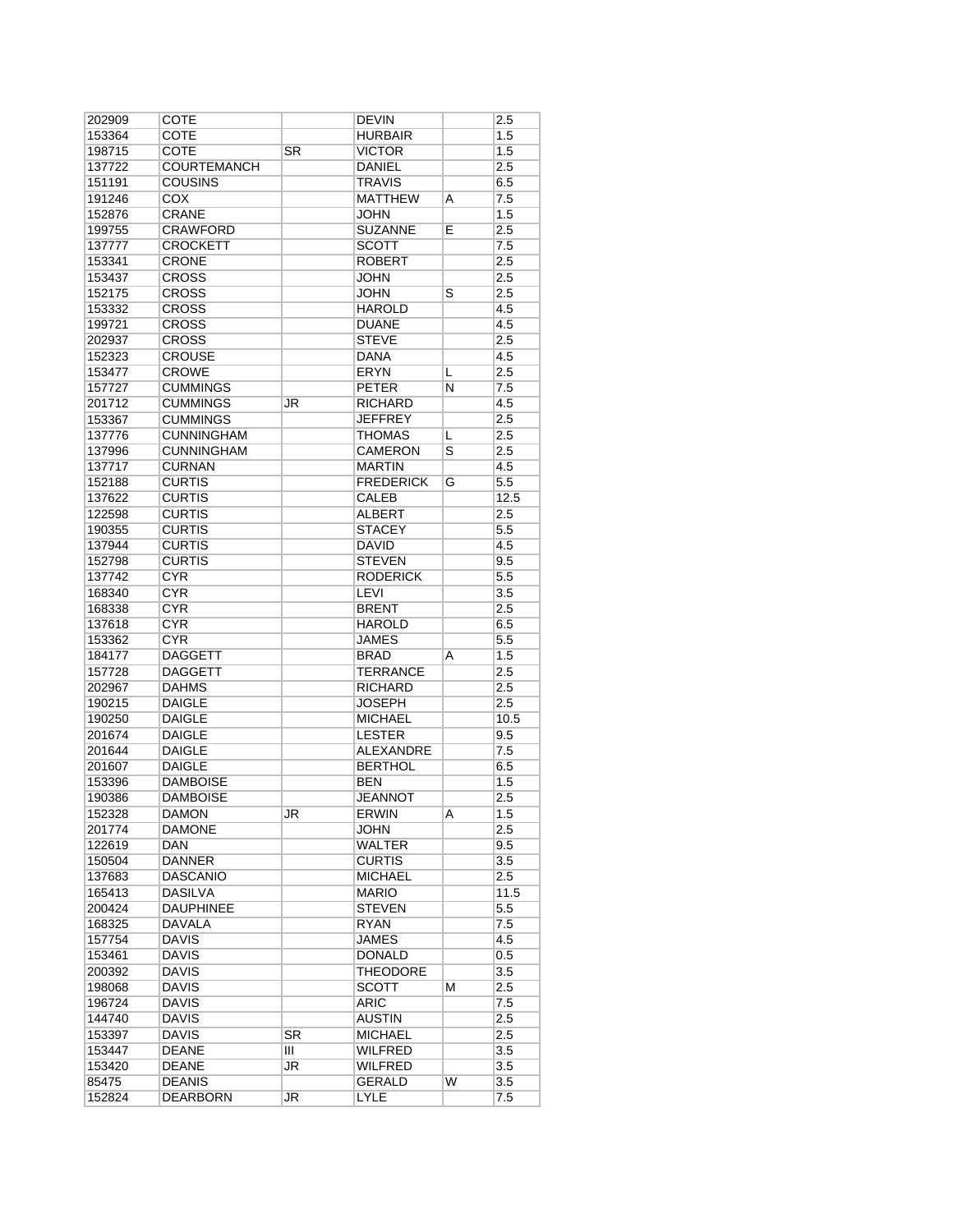| 137857 | DECOSTE             |                        | <b>STEVEN</b>     |                | 3.5     |
|--------|---------------------|------------------------|-------------------|----------------|---------|
| 201655 | <b>DEFARGES</b>     |                        | <b>JOHN</b>       |                | 5.5     |
| 162983 | <b>DELANO</b>       |                        | <b>SAMUEL</b>     |                | 3.5     |
| 198051 | <b>DELISLE</b>      |                        | <b>RAYMOND</b>    | A              | 8.5     |
| 198082 | <b>DELISLE</b>      |                        | <b>CHRIS</b>      |                | 1.5     |
| 150509 | <b>DELOREY</b>      |                        | <b>SHAWN</b>      |                | 1.5     |
| 183278 | <b>DEMBECK</b>      |                        | <b>JOSEPH</b>     |                | 4.5     |
| 201602 | <b>DEMCHAK</b>      |                        | <b>ROBERT</b>     |                | 2.5     |
| 196703 | <b>DEMENY</b>       |                        | <b>RYAN</b>       |                | 7.5     |
| 165471 | DEMERCHANT          |                        | <b>CHRISTOPHE</b> |                | 1.5     |
| 162980 | <b>DEMERCHANT</b>   |                        | <b>JOSHUA</b>     | Κ              | 1.5     |
| 122614 | <b>DEMERS</b>       |                        | <b>KEVIN</b>      |                |         |
|        |                     |                        |                   | L              | 3.5     |
| 152774 | <b>DEMERS</b>       |                        | <b>NATHAN</b>     | A              | 6.5     |
| 200415 | <b>DEMORANVILLE</b> |                        | <b>SCOTT</b>      | D              | 6.5     |
| 152812 | <b>DENHAM</b>       |                        | <b>CARROLL</b>    |                | 7.5     |
| 190296 | <b>DEPREY</b>       |                        | <b>BRENTON</b>    |                | 2.5     |
| 201693 | <b>DEPREY</b>       |                        | <b>DAVID</b>      | J              | 7.5     |
| 152811 | <b>DEROY</b>        |                        | <b>WILLIAM</b>    |                | 7.5     |
| 152781 | DEROY               |                        | <b>BLAINE</b>     | Е              | 1.5     |
| 151195 | <b>DERSCH</b>       |                        | <b>DAVID</b>      |                | 2.5     |
| 134658 | <b>DESCHAINE</b>    |                        | DANIEL            |                | 14.5    |
| 190300 | <b>DESCHAINE</b>    |                        | <b>PHILIP</b>     |                | 5.5     |
| 134647 | <b>DESCHAINE</b>    |                        | <b>KEVIN</b>      | D              | 6.5     |
| 162966 | <b>DESCHAINE</b>    |                        | <b>MICHAEL</b>    |                | 1.5     |
| 168328 | <b>DESCHAMPS</b>    |                        | <b>RICHARD</b>    |                | 1.5     |
| 174749 | <b>DESCHENE</b>     |                        | GERALD            |                | 5.5     |
| 201616 | <b>DESJARDINS</b>   |                        | <b>RICHARD</b>    |                | 2.5     |
|        | <b>DESJARDINS</b>   |                        | <b>WILLIAM</b>    |                |         |
| 165419 |                     |                        |                   |                | 7.5     |
| 153463 | <b>DESJARDINS</b>   |                        | WAYNE             |                | 2.5     |
| 190381 | <b>DESJARDINS</b>   |                        | <b>TIMOTHY</b>    |                | 5.5     |
| 137877 | <b>DESJARDINS</b>   |                        | JOHN              |                | 2.5     |
| 201665 | <b>DESROCHERS</b>   |                        | <b>MARC</b>       |                | 2.5     |
| 198716 | <b>DESROCHES</b>    |                        | <b>RONALD</b>     |                | 2.5     |
| 157739 | <b>DETOUR</b>       | JR                     | <b>WESLEY</b>     |                | 5.5     |
| 152203 | <b>DEWEES</b>       | $\overline{\text{SR}}$ | GARY              |                | 6.5     |
| 190365 | <b>DEWITT</b>       |                        | <b>PAUL</b>       |                | $5.5\,$ |
| 152752 | <b>DEWITT</b>       |                        | <b>DAVID</b>      |                | 7.5     |
| 190321 | <b>DEZENZO</b>      |                        | <b>ROBERT</b>     |                | 4.5     |
| 190273 | <b>DIAS</b>         |                        | ARNEY             |                | 1.5     |
| 137984 | <b>DICK</b>         |                        | <b>MAUREEN</b>    | A              | 11.5    |
| 201762 | <b>DICKENS</b>      |                        | <b>KATHRYN</b>    |                | 3.5     |
| 137677 | <b>DICKINSON</b>    |                        | <b>BART</b>       |                | 2.5     |
| 137826 | <b>DIFFIN</b>       |                        | <b>DOUGLAS</b>    | A              | 2.5     |
| 200373 | <b>DIGHTON</b>      |                        | <b>WILLIAM</b>    |                | 4.5     |
| 201630 | <b>DIGIOVANNI</b>   |                        | <b>NICHOLAS</b>   |                | 6.5     |
| 190237 | <b>DIMENS</b>       |                        | VLAD              |                | 2.5     |
|        |                     |                        |                   |                |         |
| 153384 | <b>DIONNE</b>       |                        | <b>JANETTE</b>    |                | 3.5     |
| 99561  | <b>DIPIESTO</b>     |                        | <b>CHARLES</b>    |                | 2.5     |
| 201666 | <b>DIPIETRO</b>     |                        | DANIEL            |                | 4.5     |
| 16067  | <b>DOCKERY</b>      |                        | <b>KEVIN</b>      |                | 2.5     |
| 165402 | <b>DODD</b>         |                        | <b>VAUGHN</b>     | E              | 5.5     |
| 122594 | <b>DOHERTY</b>      |                        | <b>DOUG</b>       |                | 12.5    |
| 179942 | <b>DOMINICK</b>     | <b>JR</b>              | DAVID             |                | 4.5     |
| 183286 | <b>DONAGHY</b>      |                        | <b>BRIAN</b>      |                | 7.5     |
| 103378 | <b>DONAHUE</b>      |                        | <b>CHRISTOPHE</b> |                | 2.5     |
| 152747 | DONALDSON           |                        | <b>RICHARD</b>    |                | 5.5     |
| 150711 | <b>DONNELL</b>      |                        | <b>MATTHEW</b>    | R              | 5.5     |
| 165407 | <b>DONOVAN</b>      |                        | <b>ROBERT</b>     | $\overline{W}$ | 3.5     |
| 137871 | <b>DOODY</b>        |                        | <b>JOEY</b>       | $\overline{F}$ | 8.5     |
| 152782 | <b>DORR</b>         |                        | <b>GREGORY</b>    |                | 5.5     |
| 137719 | DORR                |                        | <b>KEVIN</b>      |                | 4.5     |
| 198050 | <b>DOSTIE</b>       |                        | <b>EVELYN</b>     | L              | 2.5     |
|        |                     |                        |                   |                |         |
| 134650 | <b>DOUCETTE</b>     |                        | <b>JOSH</b>       |                | 1.5     |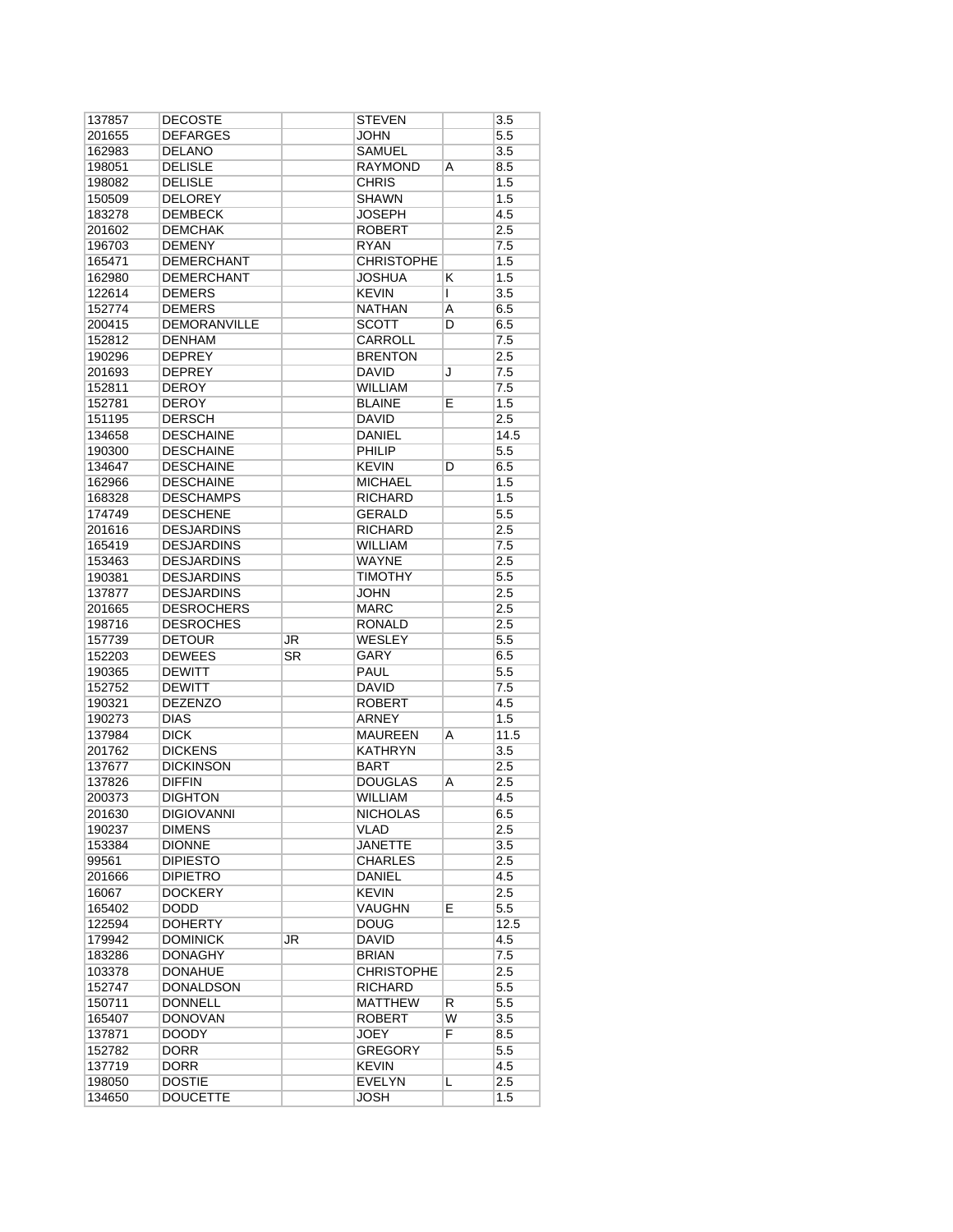| 200377 | <b>DOUCETTE</b>   |    | STEPHEN         | A | 4.5              |
|--------|-------------------|----|-----------------|---|------------------|
| 153331 | <b>DOUCETTE</b>   |    | JOAN            |   | 3.5              |
| 201783 | DOUGHERTY         |    | <b>JOHN</b>     |   | $5.5\,$          |
| 137560 | <b>DOUGHTY</b>    |    | <b>HARRY</b>    |   | 4.5              |
| 183272 | <b>DOUGHTY</b>    |    | <b>RICHARD</b>  |   | 2.5              |
| 198711 | <b>DOUGLAS</b>    |    | <b>KIRK</b>     |   | 2.5              |
| 152352 | <b>DOUGLASS</b>   |    | <b>ROGER</b>    |   | $5.5\,$          |
| 88664  | <b>DOUGLASS</b>   |    | <b>RICHARD</b>  |   | 7.5              |
| 157764 | <b>DOUSTON</b>    |    | <b>BLAKE</b>    | Α | 9.5              |
| 137835 | <b>DOW</b>        |    | <b>THOMAS</b>   |   | 3.5              |
| 152859 | <b>DOW</b>        |    | TROY            | A | 2.5              |
| 88670  | DOW               |    | <b>RALPH</b>    | м | 4.5              |
| 191207 | <b>DOW</b>        |    | <b>GERALD</b>   |   | 5.5              |
| 137954 | <b>DOWNS</b>      |    | <b>DALE</b>     |   | 6.5              |
| 202930 | DOYON             |    | MICHAEL         |   | 1.5              |
| 137708 | <b>DRAKE</b>      |    | <b>TIMOTHY</b>  |   | 3.5              |
| 153448 | <b>DRAPER</b>     |    | <b>KEITH</b>    |   | 1.5              |
|        | <b>DREW</b>       |    | <b>KEITH</b>    |   |                  |
| 174750 |                   |    |                 |   | 1.5              |
| 137655 | <b>DREW</b>       |    | <b>DENNIS</b>   | E | $\overline{3.5}$ |
| 117490 | <b>DRINKWATER</b> |    | GARY            |   | 4.5              |
| 198041 | <b>DRISCOLL</b>   |    | MATTHEW         | A | 5.5              |
| 190289 | <b>DUBAY</b>      |    | <b>SARAH</b>    |   | 5.5              |
| 122630 | <b>DUBAY</b>      |    | <b>PETER</b>    | Α | 4.5              |
| 137573 | <b>DUBE</b>       |    | <b>ASHLEY</b>   | A | 6.5              |
| 198045 | <b>DUBE</b>       |    | <b>JACQUES</b>  | O | 2.5              |
| 88659  | <b>DUBE</b>       |    | DAVID           |   | 1.5              |
| 153371 | <b>DUBE</b>       |    | <b>MARK</b>     |   | 5.5              |
| 190235 | DUBE              |    | <b>JONATHON</b> |   | 1.5              |
| 190213 | <b>DUBE</b>       |    | <b>PATRICK</b>  |   | 8.5              |
| 190328 | <b>DUBOIS</b>     |    | PHIL            |   | 6.5              |
| 200363 | <b>DUBREUIL</b>   |    | <b>TODD</b>     |   | 4.5              |
| 201669 | <b>DUCAS</b>      |    | <b>LEONEL</b>   |   | 12.5             |
| 137733 | <b>DUDLEY</b>     |    | <b>WANNETTA</b> |   | 3.5              |
| 152805 | <b>DUFFEY</b>     |    | <b>RICHARD</b>  |   | 2.5              |
| 137764 | <b>DUFFY</b>      |    | <b>TRISTAN</b>  |   | 9.5              |
| 190302 | <b>DUFOUR</b>     |    | <b>RONALD</b>   |   | 3.5              |
| 200379 | <b>DUFRESNE</b>   |    | <b>MARK</b>     | C | 2.5              |
| 190270 | <b>DUGAL</b>      |    | <b>GEORGE</b>   |   | 2.5              |
| 88650  | <b>DUKE</b>       |    | <b>BRIAN</b>    |   | 8.5              |
| 201720 | <b>DUMAIS</b>     |    | <b>DANIEL</b>   |   | 6.5              |
| 190392 | <b>DUMAIS</b>     |    | ANDY            |   | 3.5              |
| 137567 | <b>DUMAIS</b>     |    | <b>JOHN</b>     |   | 7.5              |
| 196718 | <b>DUMAS</b>      |    | <b>PETER</b>    |   | 2.5              |
| 201746 | <b>DUMONT</b>     |    | JOHN            |   | $0.5\,$          |
| 190247 | <b>DUMONTCYR</b>  |    | <b>CHERYL</b>   |   | 1.5              |
| 152202 | DUNHAM            |    | PAUL            |   | 2.5              |
| 137802 | DUNLAP            |    | BARRY           |   | 6.5              |
| 152313 | DUNN              |    | <b>SAMUEL</b>   | S | 7.5              |
|        | <b>DUNN</b>       |    | <b>GEORGE</b>   |   |                  |
| 152815 |                   |    | <b>CALEB</b>    |   | 9.5              |
| 150514 | DUNN              |    |                 |   | 3.5              |
| 137732 | <b>DUNNELLS</b>   |    | DANIEL          | L | 2.5              |
| 157722 | <b>DUPAL</b>      |    | JOHN            | J | 2.5              |
| 200376 | <b>DUQUETTE</b>   |    | MICHAEL         |   | 4.5              |
| 184214 | DURGIN            |    | FRED            |   | 4.5              |
| 165477 | DURKEE            |    | <b>KENNETH</b>  | в | 10.5             |
| 151179 | <b>DUVAL</b>      |    | <b>LEON</b>     |   | 4.5              |
| 157776 | DUVALL            |    | HOWARD          |   | 4.5              |
| 165401 | DYER              | JR | <b>DENNIS</b>   | Е | 1.5              |
| 137762 | <b>DZIELAK</b>    |    | <b>RUSSELL</b>  |   | 3.5              |
| 137709 | EASLER            |    | AMANDA          |   | 9.5              |
| 20845  | <b>EASLER</b>     |    | <b>HAROLD</b>   |   | 1.5              |
| 191260 | EASTMAN           |    | <b>MICHAEL</b>  | P | 4.5              |
|        |                   |    |                 |   |                  |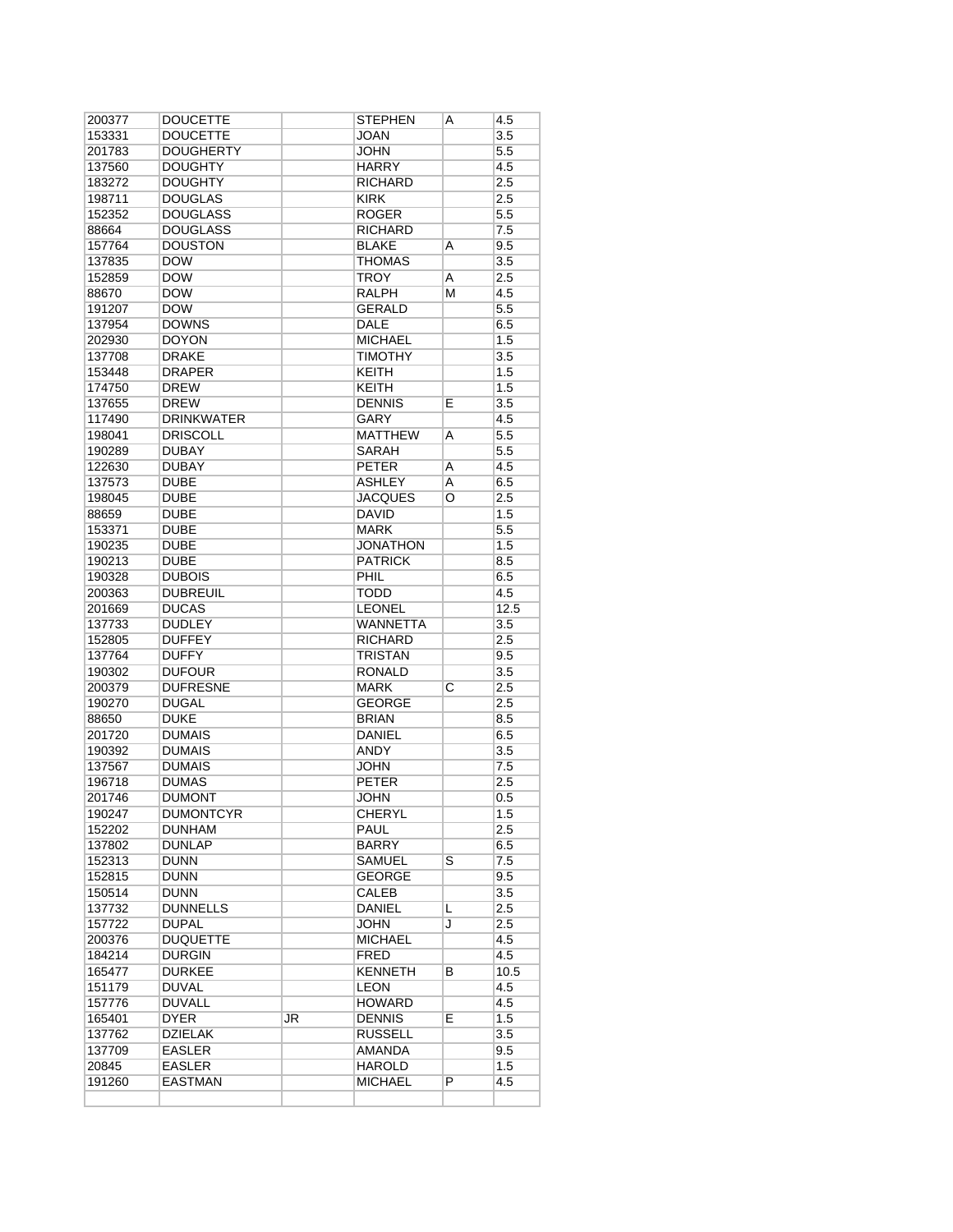| 200417 | <b>EDGERLY</b>         |    | <b>MARK</b>      |                       | 2.5     |
|--------|------------------------|----|------------------|-----------------------|---------|
| 190342 | <b>EDGERLY</b>         |    | <b>EARL</b>      |                       | 3.5     |
| 117569 | <b>EFSTATHIOER</b>     |    | <b>IAN</b>       |                       | 3.5     |
| 137713 | <b>EGAN</b>            |    | <b>RAYMOND</b>   | С                     | 6.5     |
| 198046 | EGAN                   |    | <b>MICHAEL</b>   |                       | 2.5     |
| 162992 | <b>EHNSTROM</b>        |    | <b>SVEN</b>      |                       | 6.5     |
| 137568 | <b>EKENBARGER</b>      |    | CARL             |                       | 4.5     |
|        |                        |    |                  |                       |         |
| 117564 | <b>ELLIOTT</b>         |    | <b>KYLE</b>      |                       | 7.5     |
| 153459 | <b>EMERY</b>           |    | <b>TIMOTHY</b>   |                       | 3.5     |
| 122603 | <b>EMMONS</b>          | SR | <b>RICHARD</b>   |                       | 4.5     |
| 184175 | <b>ERICKSON</b>        |    | <b>DEBRA</b>     |                       | 2.5     |
| 198062 | <b>ERSKINE</b>         |    | <b>ROBERT</b>    | н                     | 2.5     |
| 198092 | <b>ERSKINE</b>         |    | <b>SHARON</b>    |                       | 11.5    |
| 103375 | <b>ESTABROOK</b>       |    | <b>MARY</b>      |                       | 4.5     |
| 137773 | <b>ESTES</b>           |    | <b>GLENICE</b>   | н                     | 3.5     |
| 155209 | <b>ESTES</b>           |    | <b>TIMOTHY</b>   |                       | 5.5     |
| 183294 | <b>ESTES</b>           |    | <b>SCOTT</b>     |                       | 4.5     |
| 137995 | <b>ESTORGA</b>         |    | <b>SANTOS</b>    |                       | 3.5     |
| 202973 | <b>EUGLEY</b>          |    | <b>MICHAEL</b>   |                       | 4.5     |
| 201754 | <b>EVANS</b>           |    | <b>GENEVRA</b>   |                       | 1.5     |
| 202933 | <b>EVERS</b>           |    | ROBERT           | A                     | 6.5     |
|        |                        |    |                  |                       |         |
| 122610 | <b>FAIR</b>            |    | ALEXIS           |                       | 2.5     |
| 137858 | <b>FAIRFIELD</b>       |    | <b>ANNE</b>      | С                     | 6.5     |
| 151168 | <b>FAIRFIELD</b>       | JR | <b>RICHARD</b>   |                       | 7.5     |
| 191224 | <b>FAIRFIELD</b>       |    | <b>ELIZABETH</b> |                       | 4.5     |
| 191270 | <b>FANNING</b>         |    | <b>MARK</b>      | J                     | 1.5     |
| 198042 | <b>FARNHAM</b>         |    | <b>HANNAH</b>    |                       | 6.5     |
| 137694 | <b>FARRAR</b>          |    | <b>BRYANT</b>    |                       | 5.5     |
| 152199 | <b>FARRIN</b>          |    | <b>BRIAN</b>     | A                     | 1.5     |
| 151188 | <b>FARRINGTON</b>      |    | <b>ALAN</b>      |                       | 3.5     |
| 190308 | <b>FARRINGTON</b>      |    | <b>MATTHEW</b>   | S                     | 5.5     |
| 153354 | <b>FAULKINGHAM</b>     |    | <b>CHRIS</b>     |                       | 2.5     |
| 152789 | <b>FAVREAU</b>         |    | <b>CAMERON</b>   | J                     | 6.5     |
| 122580 | FAVREAU                |    | KODY             | н                     | 5.5     |
|        |                        |    |                  |                       | 5.5     |
| 202902 | <b>FEARON</b>          |    | JOSEPH           |                       |         |
| 201692 | <b>FEENEY</b>          |    | <b>PATRICK</b>   | S                     | 8.5     |
| 201622 | <b>FENDERSON</b>       |    | <b>JOEY</b>      |                       | 9.5     |
| 137538 | <b>FENN</b>            |    | <b>WILLIAM</b>   |                       | 2.5     |
| 144743 | <b>FERLEY</b>          |    | <b>CARLOS</b>    |                       | 3.5     |
| 153334 | <b>FERRARESE</b>       | SR | CARL             | R                     | 3.5     |
| 20846  | <b>FERRIS</b>          |    | <b>DANIEL</b>    | κ                     | 4.5     |
| 198098 | <b>FICKETT</b>         |    | JAMES            |                       | 3.5     |
| 152826 | <b>FILAURA</b>         |    | <b>ANTHONY</b>   |                       | 4.5     |
| 153363 | <b>FIORI</b>           |    | <b>PETER</b>     |                       | 2.5     |
| 103376 | <b>FISCHER</b>         |    | LAURYN           |                       | 5.5     |
| 137949 | FISH                   |    | JERALD           | $\overline{\text{c}}$ | 2.5     |
| 88695  | <b>FISHER</b>          |    | <b>MICHAEL</b>   |                       | 2.5     |
| 88661  | <b>FISHER</b>          |    | <b>HARRY</b>     |                       | 8.5     |
|        | <b>FISHER</b>          |    | <b>STUART</b>    |                       | 2.5     |
| 201604 |                        |    |                  |                       |         |
| 168273 | <b>FITZPATRICK</b>     |    | <b>DOUGLAS</b>   |                       | 6.5     |
| 168324 | FITZPATRICK            |    | <b>MICHAEL</b>   |                       | 3.5     |
| 137989 | <b>FITZPATRICKJONE</b> |    | ANN              |                       | 3.5     |
| 137701 | FLAGG                  |    | <b>JACOB</b>     | R                     | 6.5     |
| 190363 | FLANAGAN               |    | <b>JAMES</b>     |                       | 8.5     |
| 165453 | FLANAGIN               |    | <b>DOUGLAS</b>   |                       | 3.5     |
| 137842 | <b>FLANDERS</b>        |    | <b>MAYNARD</b>   | М                     | 2.5     |
| 150545 | FLINT                  |    | <b>JOSEPH</b>    | E                     | 2.5     |
| 137566 | <b>FLOOD</b>           |    | MARY             |                       | $5.5\,$ |
| 137868 | FLYNN                  |    | DAVID            |                       | 5.5     |
| 137710 | FOGG                   |    | DUSTIN           | J                     | 4.5     |
| 122636 | <b>FOLEY</b>           |    | MICHAEL          |                       | 3.5     |
|        |                        |    |                  |                       |         |
|        |                        |    |                  |                       |         |
|        |                        |    |                  |                       |         |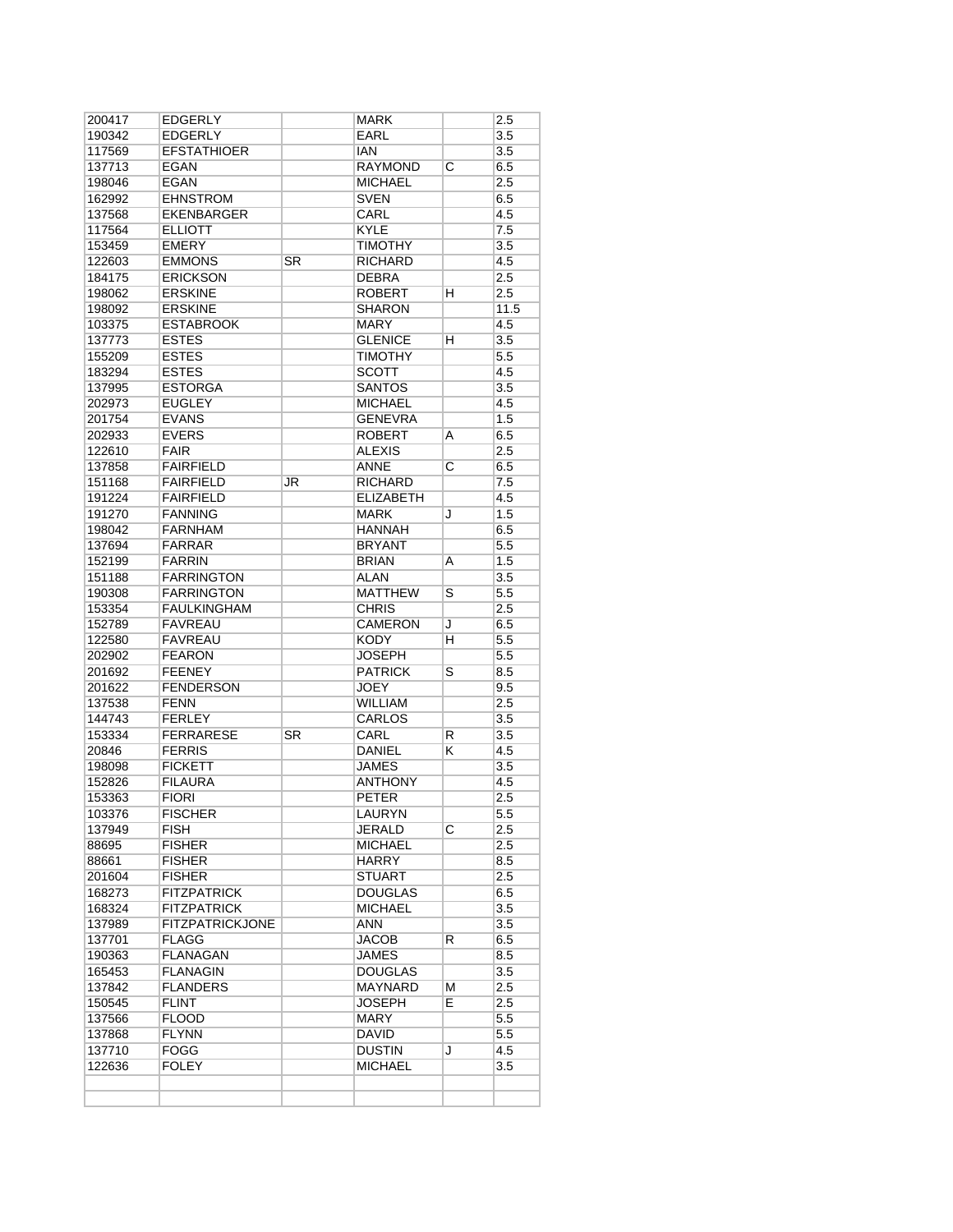| 137895           | <b>FOLLAND</b>            |    | <b>SIDNEY</b>     |                         | 11.5             |
|------------------|---------------------------|----|-------------------|-------------------------|------------------|
| 201664           | <b>FORRESTER</b>          |    | JOAN              |                         | 1.5              |
| 200368           | <b>FORTIER</b>            |    | <b>JOEY</b>       |                         | 4.5              |
| 99584            | <b>FORTIN</b>             |    | DARRYL            | E                       | 4.5              |
| 151182           | <b>FORTIN</b>             |    | <b>ROBERT</b>     |                         | 6.5              |
| 88682            | <b>FORTIN</b>             |    | <b>BERNARD</b>    |                         | 2.5              |
| 153342           | <b>FORTIN</b>             |    | LLOYD             |                         | 3.5              |
| 162945           | <b>FOSTER</b>             |    | <b>DEREK</b>      |                         | 2.5              |
| 168286           | <b>FOSTER</b>             |    | DAVID             |                         | 7.5              |
| 184232           | <b>FOSTER</b>             |    | <b>ROBERT</b>     |                         | 1.5              |
| 168346           | <b>FOSTER</b>             |    | <b>GREGORY</b>    |                         | 2.5              |
| 198024           | <b>FOTTER</b>             |    | <b>ERIC</b>       | М                       | 5.5              |
| 162975           | <b>FOURNIER</b>           |    | JOHN              | $\overline{\mathrm{c}}$ | 2.5              |
| 184160           | <b>FOWLER</b>             |    | <b>MEGAN</b>      |                         | 4.5              |
|                  | <b>FOWLER</b>             |    | <b>CHRIS</b>      |                         | 7.5              |
| 201690           |                           |    |                   |                         |                  |
| 152804           | <b>FOYT</b>               |    | JON               |                         | 2.5              |
| 153434           | <b>FRANCK</b>             |    | JAMES             |                         | 10.5             |
| 151144           | FRANTZ                    |    | <b>WENDELIN</b>   |                         | 2.5              |
| 137580           | <b>FRASER</b>             |    | <b>ALEXANDER</b>  |                         | 7.5              |
| 117515           | <b>FRASER</b>             |    | <b>DAVID</b>      |                         | 5.5              |
| 190216           | <b>FREEMAN</b>            |    | <b>RAYMOND</b>    |                         | 6.5              |
| 122611           | <b>FREEMAN</b>            |    | HERBERT           |                         | $5.5\,$          |
| 152792           | <b>FRENCH</b>             |    | <b>KIMBERLEY</b>  |                         | 1.5              |
| 190327           | <b>FREY</b>               |    | <b>JOHN</b>       |                         | 4.5              |
| 137840           | <b>FRIEND</b>             |    | TY                | Α                       | 8.5              |
| 151154           | <b>FRIGON</b>             |    | <b>JEREME</b>     |                         | 5.5              |
| 155219           | <b>FRINGS</b>             |    | <b>MICHAEL</b>    |                         | 1.5              |
| 117567           | <b>FROST</b>              |    | <b>ROD</b>        |                         | 2.5              |
|                  | <b>FRYE</b>               |    | WILLIAM           |                         | 3.5              |
| 190283           |                           |    |                   |                         |                  |
| 152342           | <b>FRYE</b>               |    | <b>MITCHELL</b>   | A                       | $0.5\,$          |
| 137730           | <b>FULLER</b>             |    | <b>ALLEN</b>      |                         | 2.5              |
| 137808           | <b>FULLER</b>             |    | <b>WILBUR</b>     | м                       | 3.5              |
| 88651            | <b>FULLERTON</b>          |    | <b>BEN</b>        |                         | 9.5              |
| 165416           | <b>FULLERTON</b>          |    | <b>JILL</b>       | A                       | 9.5              |
| 162947           | <b>FULTON</b>             |    | JO                |                         | 2.5              |
| 157773           | <b>FURBUSH</b>            |    | <b>CARLTON</b>    |                         | 4.5              |
| 137726           | <b>GABOURY</b>            | SR | <b>JOSEPH</b>     | S                       | 2.5              |
| 168329           | <b>GADDIS</b>             |    | JOHN              |                         | 3.5              |
| 137642           | GAGE                      |    | <b>MARK</b>       |                         | 1.5              |
| 137670           | <b>GAGNE</b>              |    | <b>JAMES</b>      | Τ                       | 6.5              |
| 157729           | <b>GAGNON</b>             |    | <b>JAMES</b>      |                         | 1.5              |
| 153326           | <b>GAGNON</b>             |    | <b>DONALD</b>     |                         | 3.5              |
| 201744           | GAGNON                    |    | <b>BRANDON</b>    |                         | 1.5              |
| 137886           | <b>GAITHER</b>            |    | <b>CHRISTOPHE</b> |                         | 2.5              |
| 137537           | <b>GALIPEAU</b>           |    | <b>JASON</b>      | к                       | $\overline{5.5}$ |
|                  | GALLAGHER                 |    | KEITH             |                         | 2.5              |
| 152329           |                           |    |                   |                         |                  |
| 200375           | GALLAGHER                 |    | DEAN              |                         | $5.5\,$          |
| 68829            | GALLANT                   | JR | JOHN              |                         | 5.5              |
| 190294           | <b>GALLANT</b>            |    | <b>EUGENE</b>     |                         | 1.5              |
| 137557           | GALLANT                   |    | <b>COREY</b>      | J                       | $5.5\,$          |
| 191220           | <b>GALLANT</b>            |    | <b>GORDON</b>     | F                       | 2.5              |
| 196717           | <b>GALLANT</b>            |    | <b>JEFFREY</b>    |                         | 3.5              |
| 137866           | GALLANT                   |    | RONALD            | S                       | 7.5              |
| 137544           | GALLANT                   |    | GERALD            | L                       | 2.5              |
| 150725           | GALLANT                   |    | <b>CHRISTINE</b>  |                         | 6.5              |
| 183955           | GAMMON                    |    | <b>LINDA</b>      |                         | 5.5              |
| 190239           | <b>GAMRAT</b>             |    | JOHN              |                         | 2.5              |
| 162958           | <b>GARDINER</b>           |    | DAVID             |                         | 3.5              |
| 201771           | <b>GARDINER</b>           |    | KENNETH           |                         | 6.5              |
|                  |                           |    |                   |                         | 5.5              |
|                  |                           |    |                   |                         |                  |
| 152765<br>137604 | GARDNER<br><b>GARDNER</b> | SR | SHEY<br>JONATHAN  |                         | 3.5              |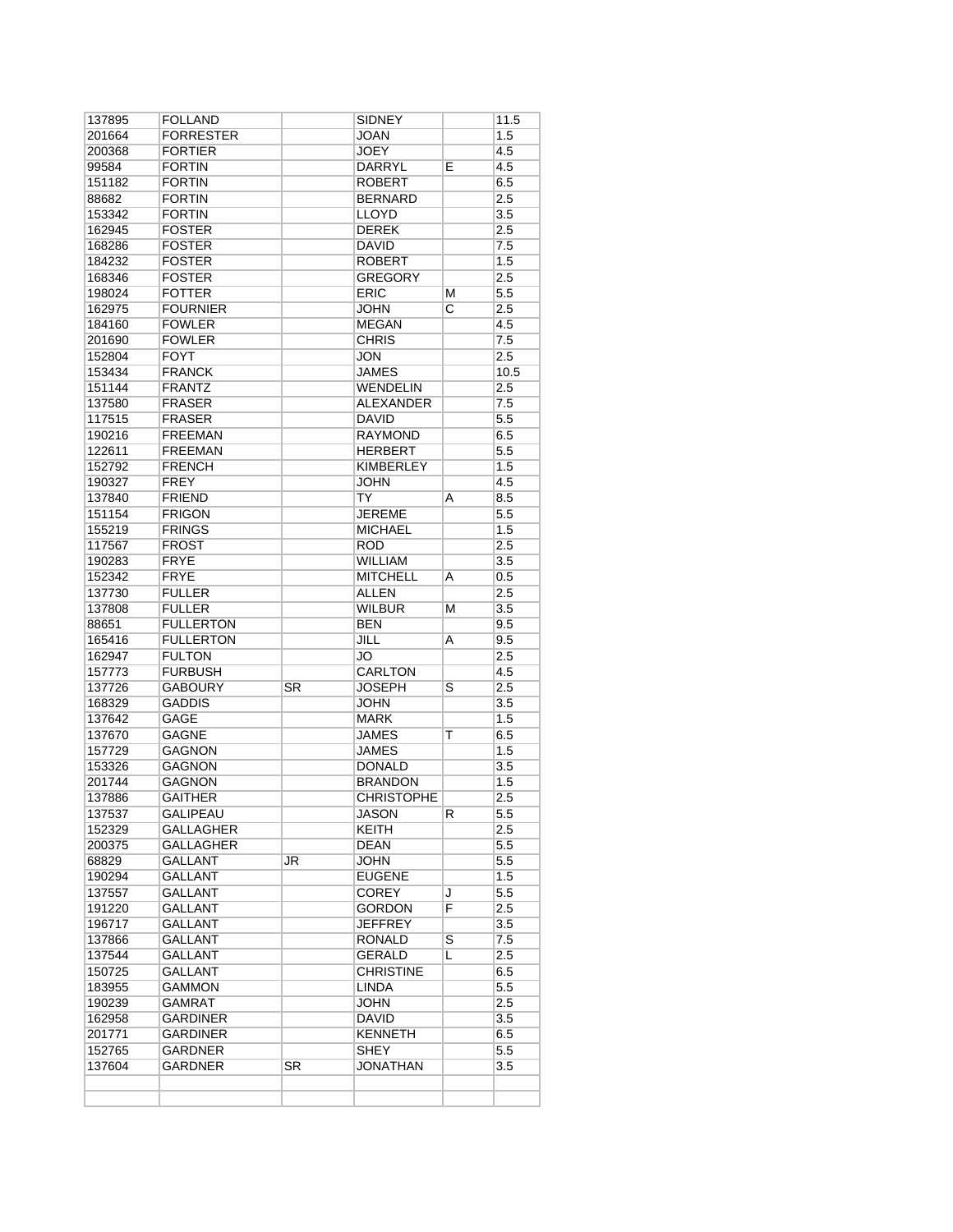| 198066                    | GARVIS             |           | GREG              |   | 2.5              |
|---------------------------|--------------------|-----------|-------------------|---|------------------|
| 88665                     | <b>GATCOMB</b>     | JR        | DANA              |   | 2.5              |
| 137867                    | GATSKIE            |           | <b>ROBERT</b>     | М | 3.5              |
| 137663                    | GAUDET             |           | ETHAN             | J | 5.5              |
| 202980                    | <b>GAUTHIER</b>    |           | <b>RAYMOND</b>    |   | 6.5              |
| 152869                    | <b>GEEL</b>        |           | ADAM              | D | 2.5              |
| 201758                    | <b>GENDREAU</b>    |           | <b>DANNY</b>      |   | 5.5              |
| 152190                    | GENDREAU           | Ш         | <b>LEO</b>        | м | 11.5             |
| 134655                    | <b>GENDREAU</b>    |           | <b>JAMES</b>      |   | 11.5             |
|                           |                    |           |                   |   |                  |
| 190255                    | <b>GENDREAU</b>    |           | <b>JAMES</b>      |   | 2.5              |
| 175338                    | <b>GERALD</b>      |           | <b>JEFFERY</b>    |   | 0.5              |
| 137534                    | GERALD             |           | JOHN              | J | 4.5              |
| 190313                    | <b>GERLING</b>     |           | <b>JOSEPH</b>     |   | 4.5              |
| 201710                    | <b>GERRISH</b>     |           | <b>JESS</b>       |   | 4.5              |
| 137689                    | <b>GERRISH</b>     | SR        | <b>DANIEL</b>     | E | 2.5              |
| 200369                    | <b>GERRISH</b>     |           | GILBERT           | L | 3.5              |
| 152778                    | <b>GERRISH</b>     |           | RONALD            | С | 5.5              |
| 99589                     | <b>GERRY</b>       |           | <b>CRAIG</b>      |   | 9.5              |
| 196711                    | <b>GETCHELL</b>    |           | <b>FREDERICK</b>  |   | 3.5              |
| 202922                    | <b>GETTLE</b>      |           | <b>STEPHEN</b>    |   | 4.5              |
| 162267                    |                    |           | <b>ROBERT</b>     |   | 2.5              |
|                           | GETTO              | JR        |                   |   |                  |
| 168348                    | <b>GIASSON</b>     |           | <b>THOMAS</b>     |   | 3.5              |
| 190393                    | <b>GIELAROWSKI</b> |           | <b>JON</b>        |   | 0.5              |
| 153333                    | <b>GIERINGER</b>   |           | <b>ROBERT</b>     |   | 1.5              |
| 191276                    | <b>GILBERT</b>     |           | CHARLES           | С | 7.5              |
| 190303                    | GILBERT            |           | <b>KRISTEENA</b>  |   | 6.5              |
| 122607                    | <b>GILBERT</b>     | JR        | <b>MERLE</b>      |   | 3.5              |
| 190351                    | GILMAN             |           | <b>LAWRENCE</b>   |   | 1.5              |
| 166296                    | <b>GIRARD</b>      |           | <b>CHIP</b>       |   | 2.5              |
| 198047                    | <b>GLARD</b>       |           | <b>STEVEN</b>     | F | 3.5              |
| 88686                     | <b>GLIDDEN</b>     |           | <b>MARTIN</b>     |   | 2.5              |
| 152192                    | <b>GLIDDEN</b>     | JR        | <b>JOHN</b>       |   | 1.5              |
| 168312                    |                    |           |                   |   | 6.5              |
|                           | GOGUEN             |           | CARLE             |   |                  |
| 137933                    | <b>GOLDMAN</b>     |           | JOHN              |   | 5.5              |
| 20842                     | <b>GOLDSMITH</b>   |           | <b>CRAIG</b>      |   | 1.5              |
| 190359                    | <b>GOLET</b>       |           | <b>WALTER</b>     |   | 8.5              |
| 153435                    | <b>GOODALE</b>     |           | <b>ROBERT</b>     |   | 2.5              |
| 175332                    | <b>GOODINE</b>     |           | <b>WALTER</b>     | D | 2.5              |
| 88688                     | <b>GOODINE</b>     |           | <b>JAMES</b>      |   | 7.5              |
| 190271                    | GOODWIN            |           | <b>ROBERT</b>     |   | 4.5              |
| 201728                    | <b>GOODWIN</b>     |           | <b>EDWIN</b>      |   | 0.5              |
| 137893                    | <b>GOODWIN</b>     |           | JOHN              | Е | 2.5              |
| 198713                    | <b>GOODWIN</b>     |           | <b>DANA</b>       |   | 8.5              |
| 137890                    | GOODY              |           | <b>PHILLIP</b>    |   | 7.5              |
| 168282                    | <b>GORDON</b>      |           | <b>CHRISTOPHE</b> |   | $\overline{3.5}$ |
| 134649                    | GOREY              |           | JAMES             |   | 10.5             |
|                           |                    |           |                   |   |                  |
| 137668                    | <b>GOSSELIN</b>    |           | JEAN              |   | 9.5              |
| 153418                    | GOTT               |           | <b>THOMAS</b>     |   | 1.5              |
| 122648                    | GOULD              |           | EMMA              |   | 4.5              |
| 153405                    | <b>GOULD</b>       |           | JAY               |   | 4.5              |
| 200420                    | <b>GOULD</b>       |           | KENNETH           |   | 7.5              |
| 117568                    | <b>GOULET</b>      |           | JOHN              | D | 3.5              |
| 191208                    | GRACE              | JR        | THOMAS            | н | 15.5             |
| 152575                    | GRADIE             |           | <b>JAMIE</b>      |   | 0.5              |
| 168300                    | GRAHAM             |           | <b>ROLAND</b>     |   | 1.5              |
| 99567                     | GRANT              | <b>SR</b> | PAUL              |   | 3.5              |
| 137939                    | <b>GRANT</b>       |           | DOUGLAS           |   | 9.5              |
|                           |                    |           |                   |   |                  |
|                           | GRANT              |           | <b>COREY</b>      |   | 2.5              |
| 183270                    |                    |           | DOUGLAS           |   | 5.5              |
|                           | GRANT              |           |                   |   |                  |
| 88676<br>168326<br>137889 | GRANT<br>GRAVES    |           | JAMES<br>DEBORAH  | Г | 2.5<br>2.5       |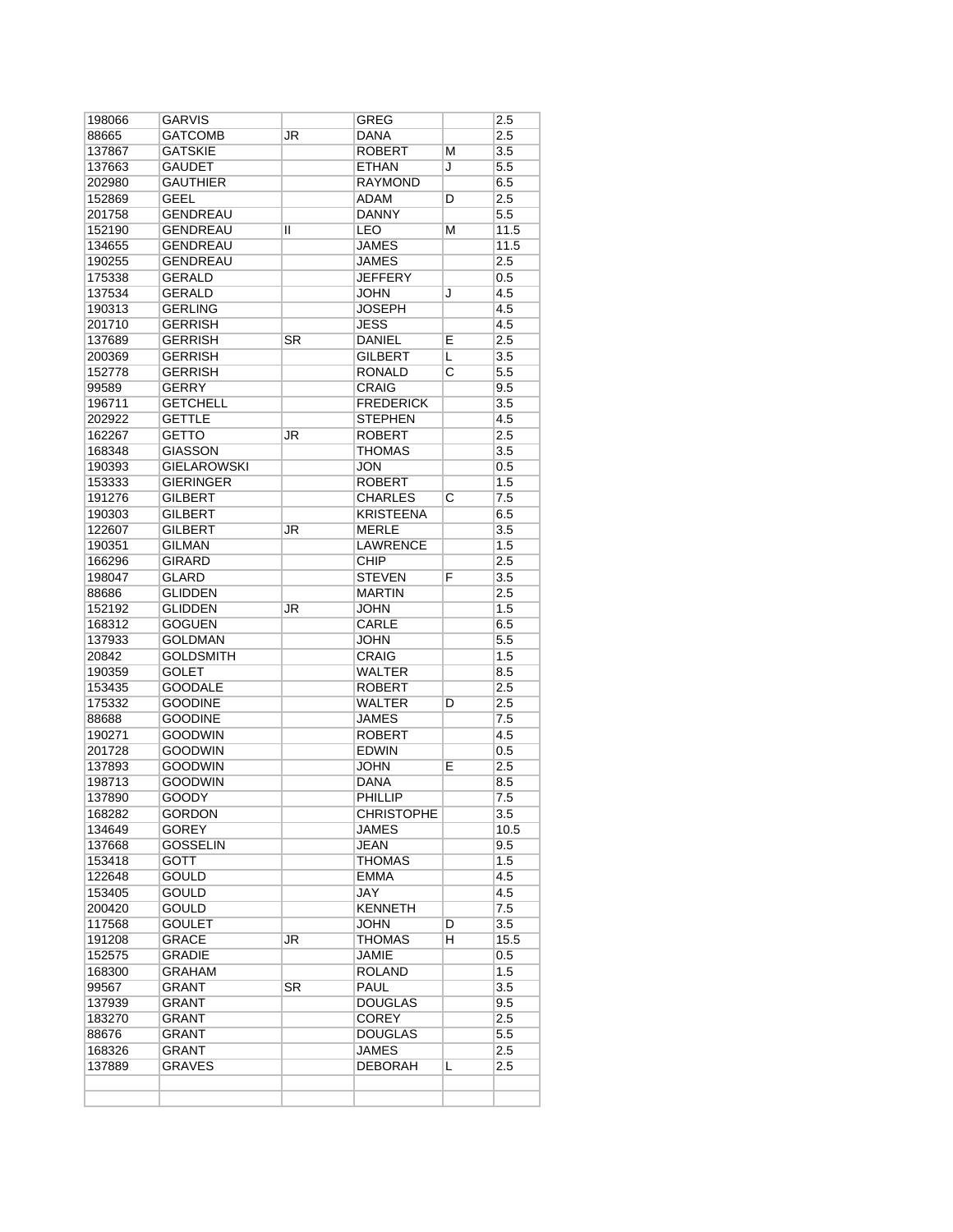| 153385 | GRAY             |                        | RANDY           |                    | 1.5              |
|--------|------------------|------------------------|-----------------|--------------------|------------------|
| 183277 | GRAYBILL         |                        | JOHN            |                    | 2.5              |
| 198059 | <b>GRAZISO</b>   |                        | <b>GLENN</b>    | Е                  | 4.5              |
| 150507 | <b>GREEN</b>     |                        | <b>JOHN</b>     |                    | 1.5              |
| 198036 | GREEN            |                        | <b>TOMMY</b>    | L                  | 8.5              |
| 137588 | <b>GREEN</b>     |                        | <b>EMILY</b>    |                    | 4.5              |
| 190257 | GREEN            |                        | <b>RYAN</b>     |                    | 5.5              |
| 157778 | <b>GREENE</b>    |                        | <b>ROGER</b>    |                    | 4.5              |
| 151165 | <b>GREENE</b>    |                        | <b>JAMES</b>    |                    | $\overline{3.5}$ |
| 152772 | <b>GREENE</b>    |                        | RONALD          | J                  | 2.5              |
| 152191 | <b>GREENIER</b>  |                        | <b>SHAWN</b>    |                    | 11.5             |
| 201755 | <b>GREGOIRE</b>  |                        | <b>STEVEN</b>   |                    | 1.5              |
| 151186 | <b>GREGOIRE</b>  |                        | <b>DYLAN</b>    |                    | 6.5              |
| 152786 | <b>GREGORY</b>   |                        | <b>BRIAN</b>    | J                  | 6.5              |
| 151155 | GRENIER          |                        | <b>ROCK</b>     |                    | 2.5              |
| 137619 | <b>GRENIER</b>   |                        | <b>KIM</b>      |                    | 2.5              |
| 153377 | <b>GRIFFIN</b>   | JR                     | <b>JOHN</b>     |                    | 2.5              |
| 198728 | <b>GRIMES</b>    |                        | <b>BARBARA</b>  |                    | 6.5              |
| 157769 | <b>GRIMSLEY</b>  |                        | JASON           |                    | 5.5              |
| 152817 | <b>GRONDIN</b>   |                        | <b>GREGORY</b>  |                    | 1.5              |
| 202915 | GROVER           |                        | <b>TRACY</b>    |                    | 4.5              |
| 153391 | <b>GRUBER</b>    |                        | <b>GERALD</b>   |                    | 0.5              |
|        |                  |                        |                 |                    |                  |
| 183957 | <b>GRUMELLI</b>  |                        | TROY            |                    | 3.5              |
| 137794 | <b>GUERETTE</b>  |                        | <b>WALT</b>     | т                  | 1.5              |
| 191278 | <b>GUERIN</b>    |                        | <b>WILLIAM</b>  |                    | 2.5              |
| 201773 | <b>GUERRETTE</b> |                        | GARY            |                    | 6.5              |
| 201649 | <b>GUERRETTE</b> |                        | <b>REGINALD</b> |                    | $0.5\,$          |
| 190276 | <b>GUERRETTE</b> |                        | JAMES           |                    | 9.5              |
| 152312 | <b>GUIGGEY</b>   |                        | <b>TIMOTHY</b>  |                    | 5.5              |
| 201605 | <b>GUILLORY</b>  |                        | <b>THOMAS</b>   |                    | 2.5              |
| 201733 | <b>GUIMOND</b>   |                        | <b>BRUCE</b>    |                    | 1.5              |
| 201631 | <b>GUIMOND</b>   |                        | <b>JOEL</b>     |                    | 10.5             |
| 153415 | <b>GUPTILL</b>   | Ш                      | <b>FRANK</b>    |                    | 4.5              |
| 122590 | <b>GUPTILL</b>   |                        | <b>ERICA</b>    |                    | 7.5              |
| 198070 | <b>GURSCHICK</b> |                        | <b>GARY</b>     |                    | 1.5              |
| 198049 | <b>GUSHEE</b>    |                        | RAYMOND         |                    | 4.5              |
| 190224 | <b>GUY</b>       |                        | <b>TRAVIS</b>   |                    | 7.5              |
| 190258 | <b>HAAS</b>      |                        | <b>ROBERT</b>   |                    | 4.5              |
| 201626 | <b>HAFFORD</b>   |                        | <b>DUSTIN</b>   |                    | 3.5              |
| 191202 | HAFFORD          |                        | <b>ADDIS</b>    | P                  | 2.5              |
| 162967 | <b>HAFFORD</b>   |                        | <b>NATHAN</b>   |                    | 1.5              |
| 153407 | <b>HAGAR</b>     |                        | <b>MARK</b>     |                    | 4.5              |
| 155201 | HAGAR            |                        | <b>RICHARD</b>  |                    | 2.5              |
| 153442 | HAGAR            |                        | PHILIP          |                    | 4.5              |
| 184217 | <b>HAGGAN</b>    |                        | <b>CARLTON</b>  |                    | 6.5              |
| 137654 | <b>HAGGAN</b>    | JR                     | <b>CLAYTON</b>  | L                  | 8.5              |
| 153324 | HAGGERTY         |                        | ZACK            |                    | 1.5              |
| 201741 | HALE             |                        | RUDY            |                    | 8.5              |
| 68822  | HALEY            |                        | <b>GORDON</b>   | Α                  | 9.5              |
| 153450 | <b>HALL</b>      |                        | BRIAN           | R                  | 8.5              |
| 150706 | HALL             |                        | LAWRENCE        |                    | 4.5              |
| 157740 | HALL             |                        | CONRAD          | М                  | 2.5              |
| 202938 | HALL             |                        | <b>DENNIS</b>   |                    | 3.5              |
| 99588  | <b>HALLEE</b>    |                        | <b>FRANCIS</b>  |                    | 2.5              |
| 137684 | HALTIZER         | Ш                      | <b>LEROY</b>    |                    | 9.5              |
| 191274 | <b>HAMILTON</b>  |                        | <b>BRYCE</b>    |                    | 8.5              |
| 201620 | HAMLIN           |                        | <b>KYLE</b>     |                    | 5.5              |
| 168289 | HAMMOND          |                        | RICHARD         |                    | 7.5              |
| 168261 | HAMMOND          |                        | <b>DARRIC</b>   |                    | 1.5              |
| 162964 | HAND             |                        | MARC            |                    | 7.5              |
| 16073  | <b>HANDS</b>     | $\overline{\text{SR}}$ | SAMUEL          | $\overline{\rm c}$ | $5.5\,$          |
|        |                  |                        |                 |                    |                  |
|        |                  |                        |                 |                    |                  |
|        |                  |                        |                 |                    |                  |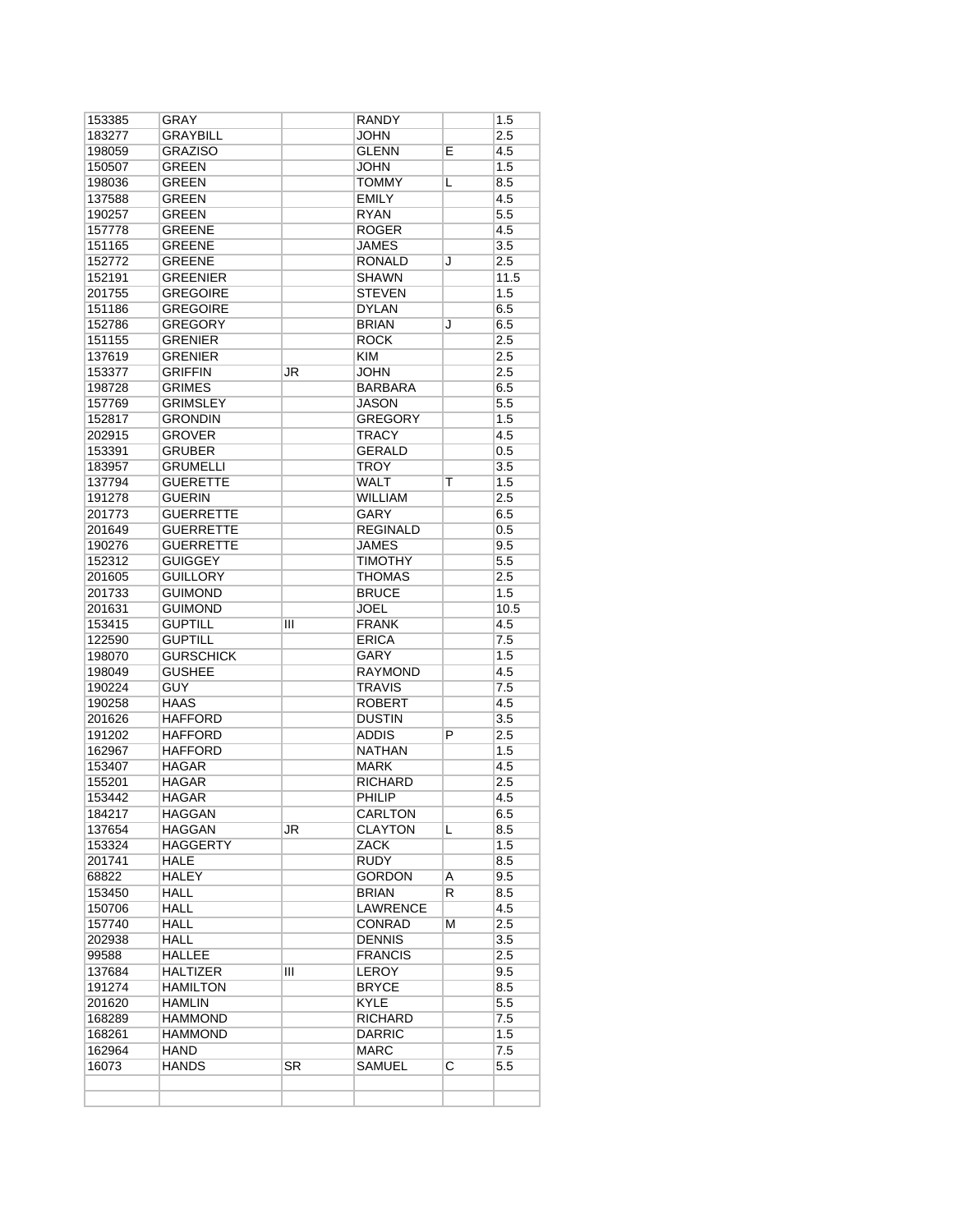| 201706           | HANINGTON                |    | JANIS                      |    | 2.5        |
|------------------|--------------------------|----|----------------------------|----|------------|
| 92728            | <b>HANNA</b>             |    | <b>NATHAN</b>              | Ρ  | 2.5        |
| 191252           | <b>HANNING</b>           | JR | LARRY                      | М  | 2.5        |
| 201703           | <b>HANSEN</b>            |    | <b>THOMAS</b>              |    | 5.5        |
| 152808           | <b>HANSON</b>            |    | <b>ERIC</b>                | W  | 5.5        |
| 191269           | <b>HANSON</b>            |    | <b>RAY</b>                 | G  | 3.5        |
| 202901           | <b>HARDACKER</b>         |    | <b>BRETT</b>               |    | 3.5        |
| 200394           | <b>HARDING</b>           |    | CAROL                      | A  | 2.5        |
| 184166           | <b>HARGREAVES</b>        |    | <b>GREGORY</b>             | N  | 4.5        |
| 16081            | HARJULA                  | JR | <b>GERALD</b>              |    | 2.5        |
| 198038           | <b>HARKINS</b>           | JR | JAMES                      |    | 6.5        |
| 122605           | <b>HARLOW</b>            |    | <b>SCOTT</b>               |    | 6.5        |
|                  |                          |    |                            |    |            |
| 152872           | <b>HARMON</b>            |    | <b>SCOTT</b>               | С  | 2.5        |
| 157762           | <b>HARRIMAN</b>          |    | <b>JOHN</b>                |    | 4.5        |
| 82000            | <b>HARRISON</b>          |    | <b>WILLIAM</b>             | В  | 8.5        |
| 152841           | <b>HART</b>              |    | <b>STEPHEN</b>             |    | 2.5        |
| 202921           | <b>HART</b>              |    | <b>RICHARD</b>             |    | 6.5        |
| 165417           | <b>HARTMAN</b>           |    | <b>ROY</b>                 |    | 1.5        |
| 190337           | <b>HARTMAN</b>           |    | CARSON                     |    | 7.5        |
| 183969           | <b>HARVEY</b>            |    | WILLIS                     |    | 2.5        |
| 191268           | <b>HARVEY</b>            | JR | <b>JAMES</b>               | G  | 8.5        |
| 200400           | <b>HARVEY</b>            |    | <b>ROBERT</b>              | L  | 6.5        |
| 183961           | <b>HATCH</b>             |    | <b>ANTHONY</b>             |    | 2.5        |
| 88655            | <b>HATCH</b>             |    | <b>STUART</b>              |    | 3.5        |
| 201784           | <b>HATCH</b>             |    | <b>ELIZABETH</b>           |    | 3.5        |
| 191238           | <b>HAUFSK</b>            |    | <b>STEPHEN</b>             | R  | 7.5        |
| 190226           | <b>HAUGHTON</b>          | JR | <b>REGINALD</b>            |    | 2.5        |
| 183297           | <b>HAVEY</b>             |    | <b>BRET</b>                |    | 5.5        |
| 190383           | <b>HAYES</b>             |    | <b>NOAH</b>                |    | 4.5        |
| 103380           | <b>HAYWARD</b>           |    | <b>RYAN</b>                |    | 2.5        |
| 153401           | <b>HAYWARD</b>           |    | <b>KEARY</b>               |    | 3.5        |
|                  | <b>HEATH</b>             |    |                            |    |            |
| 151143           |                          |    | ZACHARY                    |    | 12.5       |
| 202970           | <b>HEATH</b>             |    | <b>CHRIS</b>               |    | 3.5        |
| 88649            | <b>HEATH</b>             |    | <b>GERALD</b>              |    | 2.5        |
| 200398           | <b>HEATH</b>             |    | <b>ERIK</b>                |    | 9.5        |
| 201653           | <b>HEBERT</b>            |    | <b>JAKE</b>                | R  | 2.5        |
| 201764           | <b>HEBERT</b>            |    | <b>RAYMOND</b>             |    | 4.5        |
| 201667           | <b>HEBERT</b>            |    | <b>BRANDON</b>             |    | 3.5        |
| 202911           | <b>HECKBERT</b>          |    | <b>LEON</b>                |    | 6.5        |
| 137589           | <b>HEDRICH</b>           |    | <b>GREGORY</b>             | J  | 2.5        |
| 162991           | <b>HEIKKINEN</b>         |    | <b>AIDEN</b>               |    | 4.5        |
| 202972           | <b>HENDERSON</b>         |    | <b>NATHAN</b>              |    | 8.5        |
| 201722           | <b>HENIGE</b>            |    | <b>JEFF</b>                |    | 3.5        |
| 153451           | <b>HENLEY</b>            |    | <b>DARRELL</b>             |    | 9.5        |
| 183290           | <b>HENNINGSEN</b>        |    | <b>BRIAN</b>               |    | 2.5        |
| 122567           | <b>HENRIQUES</b>         |    | <b>MARK</b>                |    | 6.5        |
| 162956           | <b>HENTOSH</b>           |    | <b>DAVID</b>               |    | 9.5        |
| 157779           | HERRERA                  |    | ANNE                       |    | 4.5        |
| 137828           | <b>HERRICK</b>           | JR | DAVID                      | A  | 7.5        |
| 137999           | <b>HERRICK</b>           |    | <b>DEAN</b>                |    | 3.5        |
| 137795           | <b>HERRINGTON</b>        |    | <b>RONALD</b>              |    | 9.5        |
| 165448           | <b>HERTLEIN</b>          |    | <b>GEORGE</b>              | E. | 2.5        |
| 153378           | <b>HESSELTINE</b>        |    | PAUL                       |    | 2.5        |
| 175328           | HEWES                    |    | MARK                       |    | 2.5        |
| 152871           | <b>HEWETT</b>            |    | <b>RON</b>                 |    | 4.5        |
|                  |                          |    |                            |    |            |
| 168270           | HEWEY                    |    | <b>JEREMY</b>              |    | 2.5        |
| 153469           | <b>HEWS</b>              |    | TYLER                      |    | 2.5        |
| 152773           | <b>HICKS</b>             |    | RONALD                     |    | 6.5        |
| 117503           | <b>HIGGINS</b>           | JR | <b>PHILLIP</b>             | W  | 2.5        |
| 162963           |                          |    | <b>BETTY</b>               |    | 1.5        |
|                  | <b>HIGGINS</b>           |    |                            |    |            |
| 137651           | <b>HIGGINS</b>           |    | <b>RICHARD</b>             | т  | 4.5        |
| 117509<br>150705 | HILL.<br><b>HILLIARD</b> |    | <b>DEAN</b><br><b>ERIC</b> |    | 1.5<br>1.5 |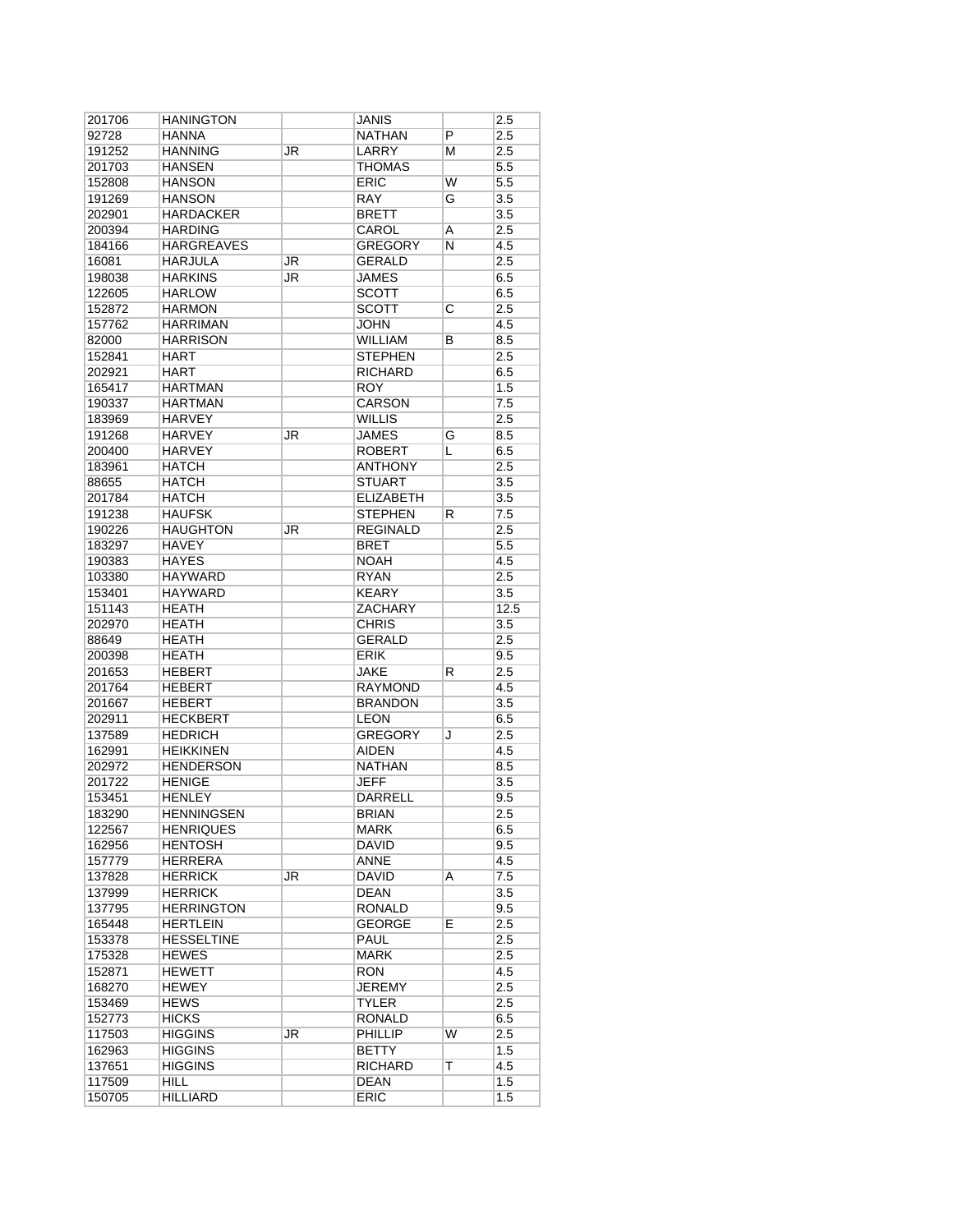| 198080 | <b>HILLMAN</b>    |    | <b>JOHN</b>       | L | 3.5  |
|--------|-------------------|----|-------------------|---|------|
| 137671 | HILLS             |    | REECE             |   | 5.5  |
| 191281 | <b>HINKLEY</b>    |    | JAMES             | G | 3.5  |
| 168294 | <b>HISCOE</b>     |    | <b>GEORGE</b>     |   | 8.5  |
| 168341 | <b>HISCOE</b>     |    | <b>SAMUEL</b>     |   | 1.5  |
| 153335 | <b>HJORT</b>      |    | <b>JAROD</b>      |   | 1.5  |
| 201768 | <b>HJORT</b>      |    | <b>BRIAN</b>      |   | 9.5  |
| 201788 | <b>HODGE</b>      |    | <b>KRISTEN</b>    |   | 6.5  |
| 155194 | <b>HOEFT</b>      |    | <b>ERIN</b>       |   | 4.5  |
| 201785 | <b>HOGLUND</b>    |    | <b>STEPHEN</b>    |   | 4.5  |
| 168323 | <b>HOGUE</b>      |    | DAVID             |   | 9.5  |
| 190326 | <b>HOLBROOK</b>   |    | <b>BEN</b>        |   | 1.5  |
| 150717 | <b>HOLLAND</b>    | Ш  | <b>CRESSMAN</b>   |   | 5.5  |
| 162998 | <b>HOLTON</b>     |    | <b>BRENT</b>      | С | 3.5  |
| 165468 | <b>HOOK</b>       |    | <b>JOHN</b>       |   | 1.5  |
| 150542 | <b>HOOPER</b>     |    | <b>TREVOR</b>     |   | 6.5  |
|        |                   |    |                   |   |      |
| 190608 | <b>HOPKINS</b>    |    | PHILIP            | М | 1.5  |
| 201609 | <b>HOPKINS</b>    |    | PAUL              | н | 5.5  |
| 190223 | <b>HOPKINS</b>    |    | LARRY             | M | 1.5  |
| 137676 | <b>HOSKINS</b>    |    | <b>EDWARD</b>     |   | 6.5  |
| 198714 | <b>HOUGHTON</b>   |    | <b>KATIE</b>      |   | 7.5  |
| 137844 | <b>HOULE</b>      |    | <b>LAURA</b>      |   | 2.5  |
| 191212 | <b>HOUSTON</b>    |    | <b>DAVID</b>      | R | 3.5  |
| 190340 | <b>HOVEY</b>      |    | CARL              |   | 1.5  |
| 152750 | <b>HRUBES</b>     |    | <b>STEVEN</b>     |   | 2.5  |
| 137854 | <b>HUCK</b>       | IV | <b>EMIL</b>       |   | 3.5  |
| 117517 | <b>HUFF</b>       |    | <b>ALEXANDER</b>  |   | 5.5  |
| 165463 | <b>HUFF</b>       |    | JAMES             |   | 1.5  |
| 137819 | <b>HUFF</b>       |    | <b>STUART</b>     | C | 9.5  |
| 168344 | <b>HUFFMAN</b>    |    | <b>CHRISTOPHE</b> |   | 4.5  |
| 201652 | <b>HUME</b>       |    | JOHN              | E | 4.5  |
| 151178 | <b>HUMPHREY</b>   |    | <b>BENJAMIN</b>   |   | 3.5  |
| 137778 | <b>HUNT</b>       |    | <b>VENETIA</b>    |   | 4.5  |
| 137758 | <b>HUNTLEY</b>    |    | <b>WALTER</b>     | T | 7.5  |
|        | <b>HURST</b>      |    | <b>WESLEY</b>     |   |      |
| 137734 |                   |    |                   | O | 2.5  |
| 190366 | <b>HUSSEY</b>     |    | RICHARD           | L | 3.5  |
| 201732 | <b>HUSTON</b>     |    | <b>CHRISTOPHE</b> |   | 3.5  |
| 168350 | <b>HUSTUS</b>     |    | <b>ALEX</b>       |   | 2.5  |
| 183292 | <b>HUTCHINS</b>   |    | <b>ANDREW</b>     |   | 1.5  |
| 162962 | <b>HUTCHINS</b>   |    | <b>MARY</b>       |   | 1.5  |
| 165437 | <b>HUTCHINS</b>   |    | <b>TIMOTHY</b>    |   | 3.5  |
| 190370 | <b>HUTCHINS</b>   |    | <b>COLEMAN</b>    | В | 1.5  |
| 137553 | <b>HUTCHINSON</b> |    | THOMAS            |   | 2.5  |
| 152200 | <b>HUTCHINSON</b> |    | JESSE             | в | 1.5  |
| 153478 | <b>INCORVAIA</b>  |    | <b>DAVID</b>      |   | 6.5  |
| 198032 | <b>INGRAHAM</b>   | JR | EDWIN             | L | 5.5  |
| 137600 | <b>INGRAHAM</b>   |    | <b>SCOTT</b>      | W | 4.5  |
| 137737 | <b>INNISS</b>     |    | <b>PETER</b>      |   | 4.5  |
| 88687  | <b>INTASI</b>     |    | <b>DENNIS</b>     |   | 1.5  |
| 190290 | <b>IRVING</b>     |    | JANE              |   | 2.5  |
| 153445 | <b>IRVING</b>     |    | <b>ROBERT</b>     | М | 6.5  |
| 150723 | <b>JACKSON</b>    |    | <b>KYLE</b>       |   | 4.5  |
| 152319 | <b>JACKSON</b>    |    | <b>STEPHEN</b>    |   | 1.5  |
| 137540 | <b>JACKSON</b>    |    | <b>WESLEY</b>     |   | 3.5  |
| 137824 | <b>JACOBS</b>     |    | <b>MARK</b>       |   | 1.5  |
|        |                   |    |                   |   |      |
| 153410 | <b>JAMES</b>      |    | <b>ROYCE</b>      |   | 4.5  |
| 162994 | <b>JAMES</b>      |    | GEORGE            |   | 4.5  |
| 201708 | <b>JAMISON</b>    |    | <b>CHARLES</b>    |   | 12.5 |
| 201611 | <b>JANDREAU</b>   |    | <b>JASON</b>      |   | 4.5  |
| 137632 | JANDREAU          |    | TONY              |   | 9.5  |
|        |                   |    |                   |   |      |
|        |                   |    |                   |   |      |
|        |                   |    |                   |   |      |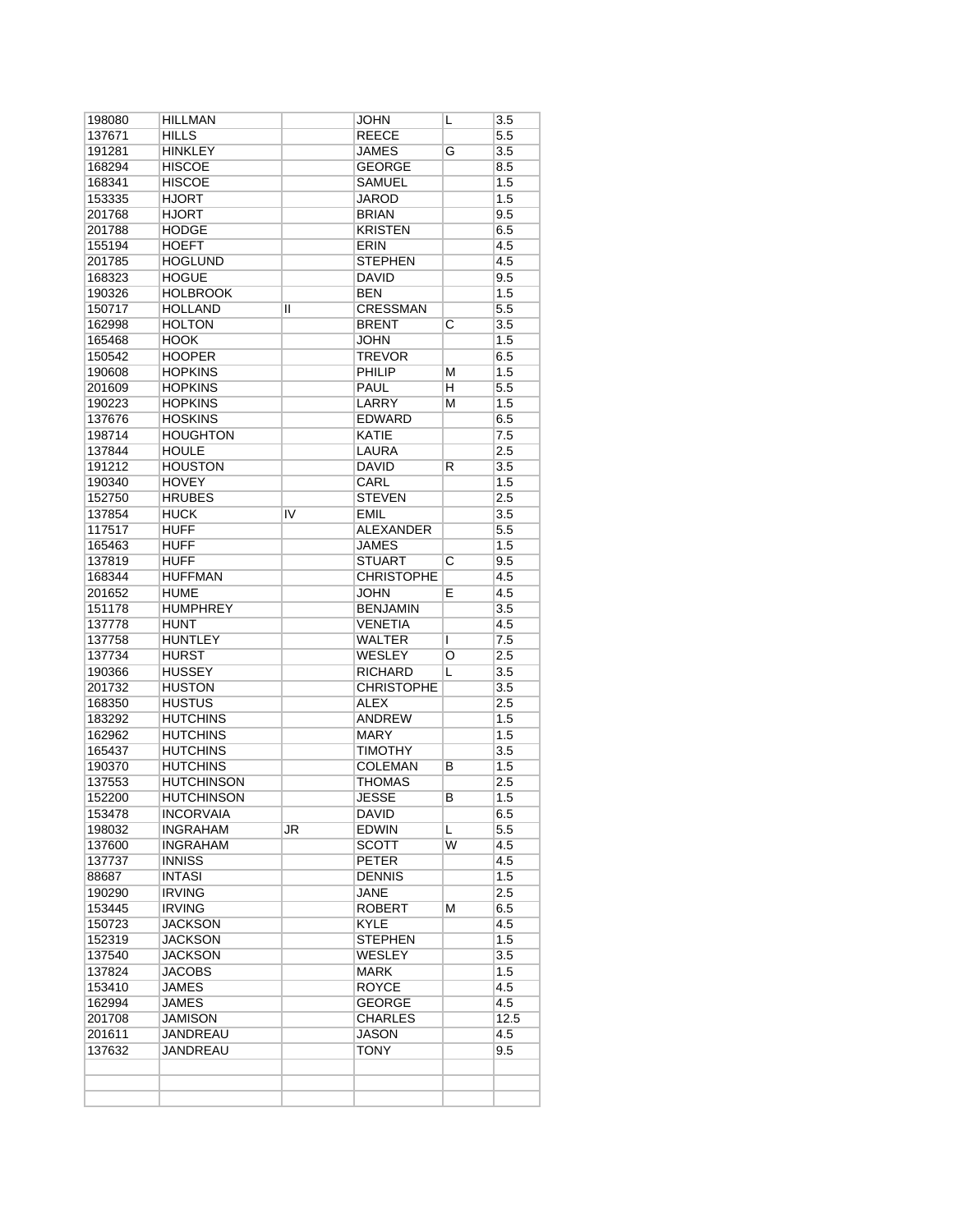| 165433 | JANDREAU         |    | <b>RODERICK</b>   |                    | 8.5  |
|--------|------------------|----|-------------------|--------------------|------|
| 137639 | JANDREAU         |    | JANET             |                    | 2.5  |
| 137590 | <b>JANDREAU</b>  |    | <b>KELSEY</b>     |                    | 1.5  |
| 137882 | <b>JARAMILLO</b> |    | <b>LUIS</b>       | $\overline{\rm c}$ | 2.5  |
| 152865 | <b>JARVIS</b>    | JR | <b>RONALD</b>     |                    | 8.5  |
| 85497  | JASPER           |    | <b>JOSHUA</b>     | P                  | 8.5  |
| 153387 | JAY              |    | <b>JOSHUA</b>     |                    | 1.5  |
| 183962 | <b>JAY</b>       |    | <b>TERESA</b>     |                    | 4.5  |
| 168266 | <b>JEFFERSON</b> |    | <b>CLARK</b>      |                    | 2.5  |
| 183954 | JENKINS          |    | <b>CHARLES</b>    |                    | 5.5  |
| 137620 | <b>JENSEN</b>    |    | <b>ROGER</b>      |                    | 2.5  |
| 201751 | <b>JENSEN</b>    |    | <b>ANDREW</b>     |                    | 2.5  |
| 150724 | <b>JEWETT</b>    |    | <b>NATHAN</b>     |                    | 6.5  |
| 201696 | JEWETT           |    | <b>KIMBALL</b>    |                    | 0.5  |
| 190202 | <b>JEWETT</b>    |    | <b>KAREN</b>      |                    | 6.5  |
| 137816 | <b>JEWETT</b>    |    | <b>JONATHAN</b>   | Α                  | 7.5  |
| 137836 | <b>JEWETT</b>    |    | <b>NICHOLAS</b>   | B                  | 3.5  |
| 202964 | <b>JIMCARLEY</b> |    | ANDREW            |                    | 7.5  |
| 174744 | <b>JIPSON</b>    |    | <b>ERIC</b>       | Т                  | 2.5  |
| 183273 | <b>JIPSON</b>    |    | <b>JUSTIN</b>     | D                  | 9.5  |
| 137998 | <b>JIPSON</b>    |    | <b>SCOTT</b>      |                    | 2.5  |
|        |                  | Ш  |                   |                    |      |
| 137674 | <b>JOHNSON</b>   |    | <b>DOUGLAS</b>    | Κ                  | 3.5  |
| 165436 | <b>JOHNSON</b>   |    | <b>MARGARET</b>   | R                  | 5.5  |
| 103385 | <b>JOHNSON</b>   |    | <b>TERRY</b>      |                    | 2.5  |
| 152790 | <b>JOHNSON</b>   |    | <b>CHRISTOPHE</b> |                    | 6.5  |
| 137804 | <b>JOHNSON</b>   |    | <b>JOHN</b>       |                    | 11.5 |
| 152842 | <b>JOHNSON</b>   |    | <b>JOHN</b>       |                    | 6.5  |
| 165421 | <b>JOHNSON</b>   |    | <b>SUSAN</b>      |                    | 3.5  |
| 151142 | <b>JOHNSON</b>   |    | <b>ROBERT</b>     |                    | 3.5  |
| 137627 | <b>JOHNSTON</b>  |    | <b>HEIDI</b>      |                    | 4.5  |
| 198073 | JOHNSTON         |    | <b>JAMES</b>      |                    | 2.5  |
| 198744 | <b>JONES</b>     |    | <b>RICHARD</b>    | D                  | 3.5  |
| 152816 | <b>JONES</b>     |    | <b>JASON</b>      |                    | 3.5  |
| 190291 | <b>JONES</b>     |    | <b>KAMRYNNE</b>   |                    | 2.5  |
| 168265 | <b>JONES</b>     |    | MARK              | L                  | 4.5  |
| 190323 | <b>JONES</b>     |    | <b>RONALD</b>     |                    | 4.5  |
| 190324 | <b>JONES</b>     |    | <b>BRETT</b>      |                    | 7.5  |
| 191233 | JORDAN           | SR | <b>DUANE</b>      | Α                  | 2.5  |
| 122631 | JORDAN           |    | <b>RYAN</b>       | Α                  | 4.5  |
| 198099 | <b>JORDAN</b>    |    | PAIGE             | A                  | 10.5 |
| 201628 | <b>JORDAN</b>    |    | <b>NATHAN</b>     |                    | 6.5  |
| 150709 | <b>JORDON</b>    | JR | CHAD              | М                  | 7.5  |
| 201610 | <b>JOSLIN</b>    |    | MATT              |                    | 7.5  |
| 153327 | JOY              |    | <b>BECKY</b>      |                    | 1.5  |
| 122599 | JOY              |    | <b>HARRY</b>      | S                  | 9.5  |
| 137848 | <b>JUDE</b>      |    | <b>RICHARD</b>    | L                  | 3.5  |
| 165449 | JUDKINS          |    | <b>ROY</b>        | R                  | 7.5  |
| 190280 | <b>JURCZAK</b>   |    | THOMAS            |                    | 3.5  |
| 137656 | <b>KANE</b>      |    | <b>RAYMOND</b>    | W                  | 2.5  |
| 162978 | <b>KARIOTIS</b>  |    | ANTHONY           |                    | 7.5  |
| 151151 | <b>KASSOUF</b>   |    | RICHARD           |                    | 2.5  |
| 137768 | <b>KAUFFMAN</b>  |    | <b>ERNEST</b>     | N                  | 7.5  |
| 152356 | <b>KAUFFMAN</b>  |    | <b>ROBERT</b>     |                    | 2.5  |
| 152847 | KEAN             |    | EDWARD            |                    | 9.5  |
| 183281 | <b>KEARNS</b>    |    | <b>WILLIAM</b>    |                    | 7.5  |
| 122620 | <b>KEEFE</b>     |    | BRIAN             | E                  | 2.5  |
| 137716 | <b>KEENE</b>     |    | <b>DESTEN</b>     |                    | 4.5  |
| 137574 | <b>KEENE</b>     |    | <b>RUSSELL</b>    |                    | 2.5  |
| 179945 | <b>KEENE</b>     |    | ALAN              |                    | 0.5  |
| 190339 | <b>KEEZER</b>    |    | DYLAN             |                    | 4.5  |
| 137973 | <b>KEIPER</b>    |    | <b>LAWRENCE</b>   |                    | 7.5  |
| 202928 | <b>KELLEY</b>    |    | <b>NICHOLAS</b>   |                    | 4.5  |
| 201603 | <b>KELLEY</b>    |    | <b>MATTHEW</b>    |                    | 1.5  |
|        |                  |    |                   |                    |      |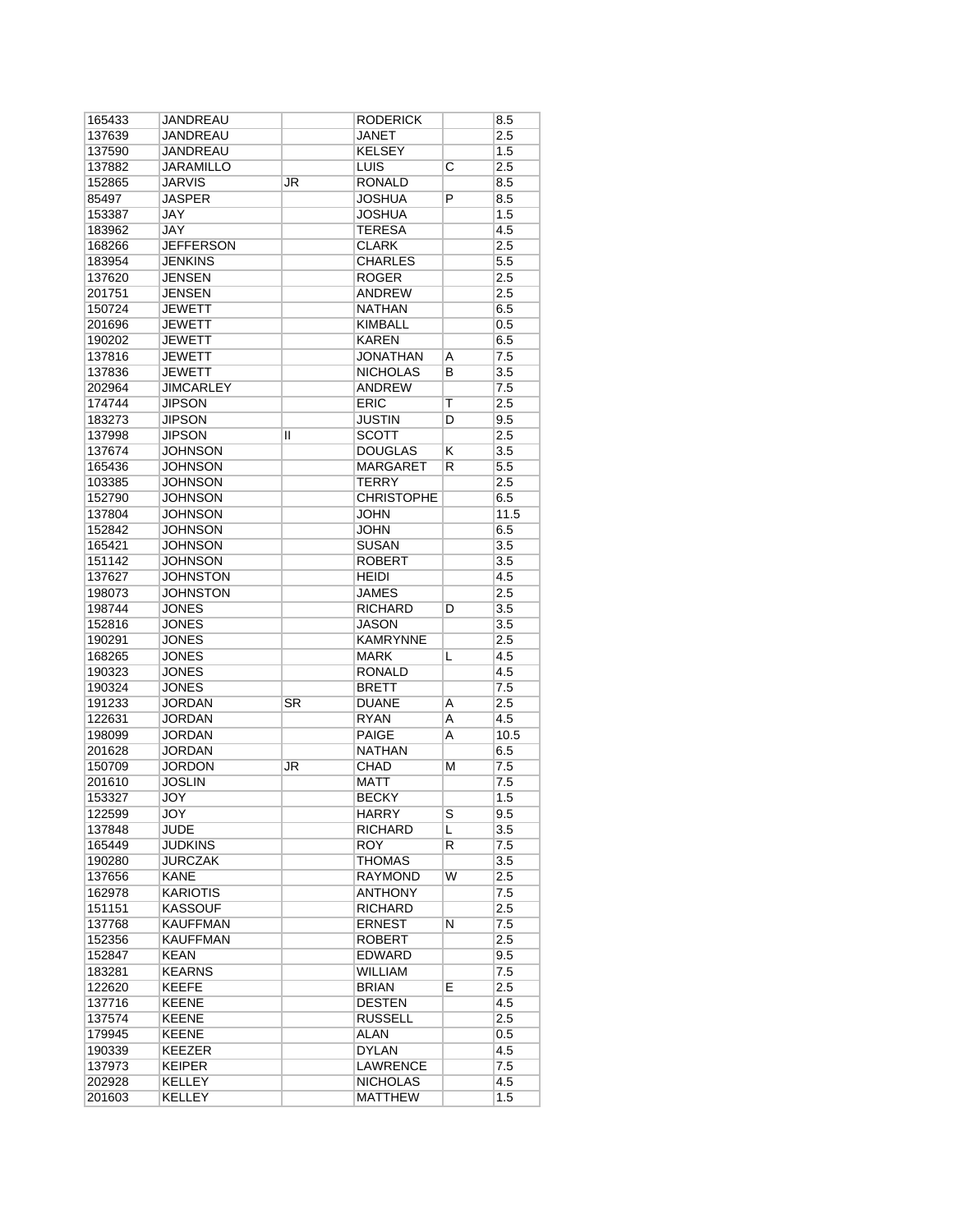| 191279 | <b>KELLEY</b>      |           | KEVIN           |                         | 8.5              |
|--------|--------------------|-----------|-----------------|-------------------------|------------------|
| 190378 | KELLY              |           | <b>MARTY</b>    |                         | 2.5              |
| 183276 | <b>KELSO</b>       |           | JASON           |                         | 3.5              |
| 151133 | <b>KEMPFE</b>      |           | <b>TIMOTHY</b>  |                         | 4.5              |
| 168314 | <b>KENDALL</b>     |           | PAUL            |                         | 4.5              |
| 151177 | <b>KENDALL</b>     |           | <b>DENNIS</b>   |                         | 2.5              |
| 183282 | <b>KENNEDY</b>     | <b>SR</b> | <b>JOSEPH</b>   |                         | 6.5              |
| 168322 | <b>KENNEY</b>      |           | <b>DAVID</b>    |                         | 3.5              |
| 152178 | <b>KENYON</b>      |           | <b>MARK</b>     |                         | 7.5              |
| 20849  | <b>KEOUGH</b>      |           | RONALD          | W                       | 16.5             |
| 198722 | <b>KIBBEY</b>      |           | RAYMOND         |                         | 5.5              |
|        | <b>KIESMAN</b>     | SR        | <b>DANIEL</b>   |                         | 2.5              |
| 200359 |                    |           |                 | L                       |                  |
| 99568  | <b>KIMBALL</b>     |           | <b>CASSINA</b>  |                         | 2.5              |
| 202965 | <b>KING</b>        |           | <b>BRANDON</b>  |                         | 3.5              |
| 88657  | <b>KING</b>        |           | SAMANTHA        |                         | 6.5              |
| 165462 | <b>KING</b>        |           | <b>PHILLIP</b>  |                         | 2.5              |
| 165475 | <b>KINNEY</b>      |           | <b>DEBBIE</b>   |                         | 1.5              |
| 200365 | <b>KINTNER</b>     |           | EDWIN           |                         | 7.5              |
| 191248 | <b>KINTZ</b>       |           | <b>DONALD</b>   |                         | 4.5              |
| 137779 | <b>KIRK</b>        |           | JAMES           | М                       | 7.5              |
| 122649 | <b>KISENWETHER</b> |           | <b>ROBERT</b>   |                         | 12.5             |
| 168263 | <b>KNAPP</b>       |           | <b>HALSON</b>   |                         | 0.5              |
| 137860 | <b>KNIGHT</b>      |           | <b>SHANE</b>    |                         | 2.5              |
| 166301 | <b>KNIGHT</b>      |           | <b>BERNARD</b>  |                         | $0.5\,$          |
| 168315 | <b>KNUDSEN</b>     |           | <b>DENNIS</b>   |                         | 1.5              |
| 137901 | <b>KNUTHSON</b>    |           | <b>RICHARD</b>  | A                       | 5.5              |
|        |                    |           |                 |                         |                  |
| 183298 | <b>KOUKOULAS</b>   |           | ANDREW          |                         | 4.5              |
| 201619 | <b>KOZLOWSKI</b>   | JR        | <b>ROBERT</b>   |                         | 4.5              |
| 137887 | <b>KRAMER</b>      |           | <b>ANDREW</b>   |                         | 10.5             |
| 152354 | <b>KULP</b>        |           | <b>JONATHAN</b> | W                       | 3.5              |
| 190375 | <b>KUTRY</b>       |           | <b>PETER</b>    |                         | 2.5              |
| 137736 | <b>KUYKENDALL</b>  |           | <b>NATHAN</b>   |                         | 2.5              |
| 201648 | <b>LABBE</b>       |           | <b>MATTHEW</b>  |                         | 3.5              |
| 183968 | LABBE              |           | <b>DIANE</b>    |                         | 1.5              |
| 165423 | LABBE              |           | LEO             |                         | 11.5             |
| 196715 | LABBE              |           | <b>JAMES</b>    |                         | 7.5              |
| 137605 | LABLANC            |           | <b>RUSSELL</b>  |                         | 6.5              |
| 190244 | <b>LABONTE</b>     |           | <b>MATTHEW</b>  |                         | 2.5              |
| 190330 | <b>LABRECK</b>     |           | <b>NICHOLAS</b> |                         | 9.5              |
| 201772 | LACROSSE           |           | <b>STEVEN</b>   | Κ                       | 5.5              |
| 198031 | LADD               | JR        | DANA            | R                       | 4.5              |
| 202956 | LADD               |           | KYLE            |                         | 7.5              |
| 201684 | <b>LAFLAMME</b>    |           |                 |                         |                  |
|        |                    |           | <b>RICHARD</b>  |                         | 0.5              |
| 162971 | <b>LAFRANCE</b>    |           | <b>GLENN</b>    |                         | 4.5              |
| 190210 | <b>LAGASSE</b>     |           | <b>NATHAN</b>   |                         | $\overline{3.5}$ |
| 201756 | LAJOIE             |           | <b>LUCILLE</b>  |                         | 2.5              |
| 134643 | LAJOIE             |           | MARK            | $\overline{P}$          | 2.5              |
| 157758 | <b>LAJOIE</b>      |           | <b>ROLAND</b>   | R                       | 5.5              |
| 157774 | <b>LALIBERTE</b>   |           | <b>SCOTT</b>    |                         | 1.5              |
| 201625 | LAMBERT            |           | <b>GREG</b>     |                         | 7.5              |
| 137575 | <b>LAMBERT</b>     |           | JEREMY          | L                       | 5.5              |
| 166294 | LAMBERTON          |           | MARK            |                         | 3.5              |
| 190288 | LANDRY             |           | LUCIEN          |                         | 7.5              |
| 190220 | <b>LANDRY</b>      |           | <b>RUBEN</b>    |                         | 6.5              |
| 137634 | LANE               | <b>JR</b> | <b>CHARLES</b>  | $\overline{\mathsf{s}}$ | 5.5              |
| 183963 | LANE               |           | <b>RICK</b>     |                         | 3.5              |
| 150503 | LANE               |           | <b>ERIC</b>     |                         | 3.5              |
|        |                    |           | <b>ARTHUR</b>   |                         | 4.5              |
| 190333 | LANE               |           |                 |                         |                  |
| 190331 | LANEY              |           | STEPHEN         |                         | 4.5              |
| 168272 | LANEY              |           | AUSTIN          |                         | 1.5              |
|        |                    |           |                 |                         |                  |
|        |                    |           | <b>TINA</b>     |                         |                  |
|        |                    |           |                 |                         |                  |
|        |                    |           |                 |                         |                  |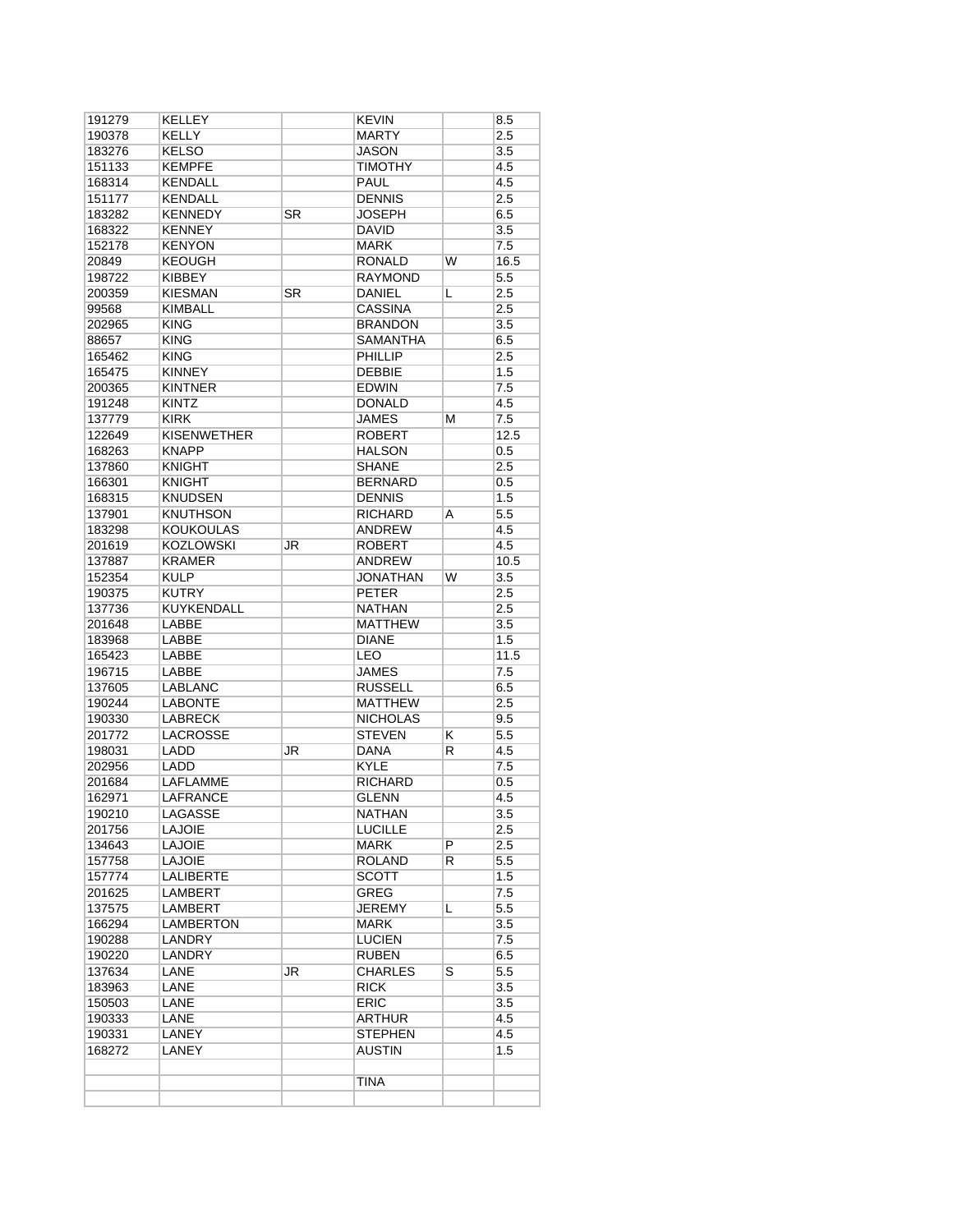| 152179 | LARRIVEE          |    | PHILLIP           |                | 2.5              |
|--------|-------------------|----|-------------------|----------------|------------------|
| 198733 | LAURINAITIS       |    | WILLIAM           |                | 2.5              |
| 153444 | <b>LAVOIE</b>     |    | <b>ROGER</b>      | в              | 2.5              |
| 190227 | LAVOIE            |    | <b>JOEL</b>       |                | 3.5              |
| 137718 | LAVOIE            |    | PHILIP            | J              | 5.5              |
| 201658 | <b>LAVOIE</b>     |    | <b>GEORGE</b>     |                | 1.5              |
| 137754 | LAVORGNA          | JR | <b>NICHOLAS</b>   | J              | 3.5              |
| 152861 | <b>LAWRENCE</b>   |    | <b>RICHARD</b>    |                | 8.5              |
| 201776 | LAWRENCE          |    | <b>CRAIG</b>      |                | 4.5              |
| 137941 | <b>LAWSON</b>     | JR | <b>SHAWN</b>      |                | 6.5              |
| 190293 | <b>LEACH</b>      |    | <b>EVERETT</b>    |                | 4.5              |
| 190275 | <b>LEAGUE</b>     |    | <b>ROCKY</b>      | L              | 2.5              |
|        | <b>LEAHY</b>      |    | <b>JOHN</b>       |                | 4.5              |
| 201740 |                   |    |                   |                |                  |
| 151164 | <b>LEASK</b>      |    | <b>MARCIA</b>     |                | 6.5              |
| 168352 | LEAVITT           |    | <b>GREGORY</b>    |                | 6.5              |
| 201654 | <b>LEBLANC</b>    |    | JONATHAN          |                | 5.5              |
| 162954 | <b>LEBLANC</b>    |    | <b>PENNY</b>      |                | 5.5              |
| 197168 | <b>LEBLOND</b>    |    | <b>MAURICE</b>    |                | 0.5              |
| 202903 | LEE               |    | <b>SCOTT</b>      |                | 6.5              |
| 201729 | <b>LEE</b>        |    | <b>JEFF</b>       |                | 3.5              |
| 165438 | <b>LEE</b>        |    | <b>ROBERT</b>     | Е              | 1.5              |
| 103381 | <b>LEEDER</b>     |    | <b>CHRISTOPHE</b> |                | 9.5              |
| 198072 | <b>LEEMAN</b>     |    | <b>JESSE</b>      | E              | 4.5              |
| 157725 | LEFEBVRE          |    | <b>JULIEN</b>     | G              | 4.5              |
| 137591 | <b>LEGERE</b>     |    | <b>NORMAN</b>     |                | 5.5              |
| 153356 | <b>LEIGHTON</b>   |    | WAYDE             |                | 3.5              |
| 137643 | <b>LEIGHTON</b>   |    | <b>SCOTT</b>      |                | 7.5              |
| 137559 | <b>LEIGHTON</b>   |    | MARK              | A              | 4.5              |
| 190314 | <b>LEISTER</b>    |    | IDA               |                | 1.5              |
| 168360 | <b>LELAND</b>     |    | <b>TIMOTHY</b>    |                | 5.5              |
| 201701 | LEO               |    | <b>JAMES</b>      |                | 5.5              |
|        | <b>LEONARD</b>    |    |                   |                |                  |
| 190385 |                   |    | JOHN              |                | 3.5              |
| 117514 | LEPAGE            |    | <b>TIMOTHY</b>    |                | 5.5              |
| 201782 | <b>LEPAK</b>      |    | <b>PATRICIA</b>   |                | 5.5              |
| 190400 | <b>LEPAK</b>      |    | <b>MARTIN</b>     | E              | 4.5              |
| 201771 | LETOURNEAU        |    | <b>CINDY</b>      |                | 6.5              |
| 165451 | LETOURNEAU        |    | <b>TERRANCE</b>   |                | 2.5              |
| 134659 | LEVASSEUR         |    | <b>CHARLINE</b>   |                | 1.5              |
| 153351 | LEVASSEUR         |    | <b>MICHAEL</b>    |                | 3.5              |
| 122641 | LEVASSEUR         |    | <b>ANNE</b>       |                | 3.5              |
| 190384 | <b>LEVEILLEE</b>  |    | <b>ROGER</b>      |                | 1.5              |
| 190243 | <b>LEVESQUE</b>   |    | SCOTT             |                | 0.5              |
| 190203 | <b>LEVESQUE</b>   |    | <b>RACHEL</b>     | κ              | 7.5              |
| 137681 | LEWIS             |    | MARK              |                | 4.5              |
| 198067 | <b>LEWIS</b>      | JR | <b>VERNON</b>     |                | 6.5              |
| 153398 | LEWIS             |    | DANIEL            |                | 1.5              |
| 198037 | <b>LIBBY</b>      |    | <b>CLINT</b>      |                | 3.5              |
| 85471  | LIBBY             |    | <b>DEBRA</b>      | L              | 1.5              |
| 157770 | LIBBY             |    | WAYNE             |                | 4.5              |
| 162265 | <b>LIBBY</b>      |    | JUSTIN            | D              | 4.5              |
|        | LIBBY             |    |                   |                |                  |
| 137645 |                   |    | <b>CURTIS</b>     |                | 3.5              |
| 190369 | LIEPA             |    | <b>MARTY</b>      |                | 2.5              |
| 117552 | <b>LIESE</b>      |    | <b>CHERYL</b>     |                | 3.5              |
| 153344 | <b>LIMEBURNER</b> |    | CORY              |                | 3.5              |
| 157747 | LINSCOTT          |    | <b>STERLING</b>   |                | 0.5              |
| 134646 | <b>LINWOOD</b>    |    | <b>MITCHEL</b>    |                | 1.5              |
| 190233 | <b>LITALIEN</b>   |    | <b>VIRGINIA</b>   | Α              | 1.5              |
| 166302 | LITALIEN          |    | <b>LEO</b>        | $\overline{P}$ | 2.5              |
| 202917 | <b>LITROCAPES</b> |    | <b>GEORGE</b>     |                | 12.5             |
| 168355 | <b>LITTLE</b>     |    | <b>STEVEN</b>     |                | 3.5              |
| 137793 | LITTLEFIELD       |    | <b>ELISE</b>      |                | 8.5              |
| 198064 | <b>LIZOTTE</b>    |    | <b>STEPHEN</b>    | J              | $\overline{3.5}$ |
| 153388 | <b>LIZOTTE</b>    |    | <b>JAMES</b>      |                | 3.5              |
|        |                   |    |                   |                |                  |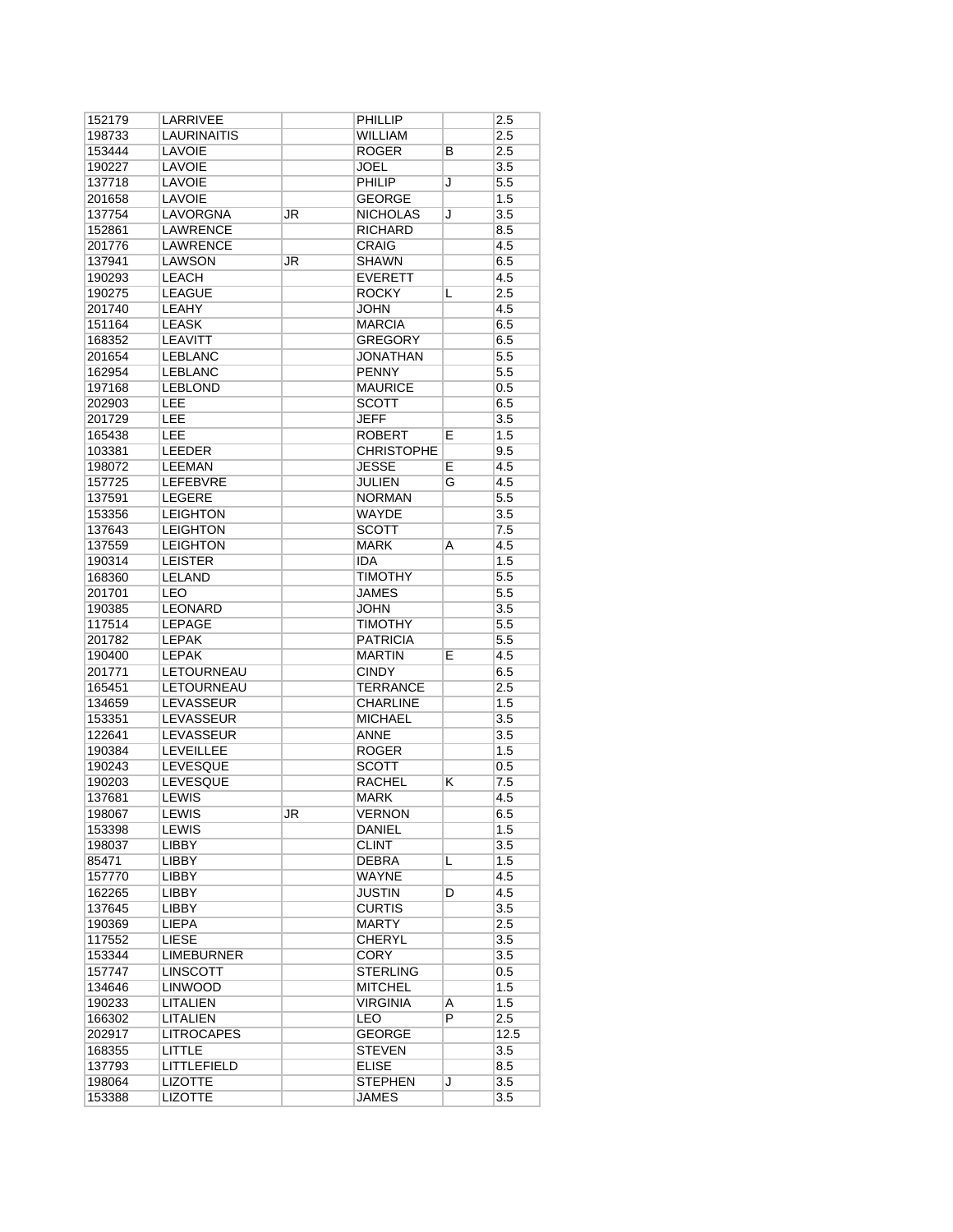| 152742           | LLOYD             |    | <b>CHARLES</b>    |   | 6.5     |
|------------------|-------------------|----|-------------------|---|---------|
| 191209           | LODGE             |    | MARK              |   | 13.5    |
| 153400           | <b>LONCTO</b>     |    | <b>DONALD</b>     |   | 4.5     |
| 122586           | <b>LONGLEY</b>    |    | <b>CHRISTINE</b>  |   | 5.5     |
| 134660           | LONGLEY           |    | JACOB             |   | 3.5     |
| 103384           | <b>LOOK</b>       |    | JOHN              |   | 3.5     |
| 202926           | <b>LOOKENBILL</b> |    | <b>KAY</b>        | L | 2.5     |
| 151148           | <b>LOVELL</b>     |    | <b>PETER</b>      |   | 2.5     |
| 165472           | LOVELY            |    | TARA              |   | 0.5     |
| 137962           | <b>LOVELY</b>     |    | <b>PATRICIA</b>   | J | 2.5     |
| 137617           | <b>LOVETERE</b>   |    | <b>JOHN</b>       | A | 11.5    |
| 137748           | <b>LOVETERE</b>   |    | <b>JOHN</b>       | D | 8.5     |
| 152770           | <b>LOVLEY</b>     |    | <b>SHANE</b>      |   | 4.5     |
| 162972           | <b>LOWDEN</b>     |    | <b>JOLAYNE</b>    |   | 1.5     |
| 201635           | <b>LOWE</b>       |    | <b>JAMES</b>      |   | 2.5     |
| 201711           | LOZIER            |    | <b>JARED</b>      |   | 4.5     |
| 201608           | <b>LUCAS</b>      |    | JANE              |   | 2.5     |
| 201743           | <b>LUCAS</b>      |    | LINNEA            |   | 2.5     |
| 20848            | <b>LUCE</b>       | JR | DARRELL           |   | 1.5     |
| 137601           | <b>LUDINGTON</b>  |    | <b>LUKE</b>       |   | 10.5    |
| 201633           | <b>LUGDON</b>     |    | <b>ERNEST</b>     |   | 0.5     |
| 201686           | <b>LUGDON</b>     |    | <b>NICKOLAUS</b>  |   | 4.5     |
| 152173           | <b>LUNDBERG</b>   |    | <b>CHRISTOPHE</b> |   | 2.5     |
| 137784           | <b>LUNDBERG</b>   |    | <b>NILS</b>       | С | 5.5     |
| 201676           | <b>LUNDE</b>      |    | <b>ERIC</b>       |   | 7.5     |
| 137667           | <b>LUONGO</b>     | JR | <b>JOHN</b>       |   | 6.5     |
| 81988            | LYCHWALA          |    | <b>MICHAEL</b>    |   | 4.5     |
| 152183           | LYFORD            |    | KENNETH           | E | 1.5     |
| 153329           | <b>LYONS</b>      |    | SHERMAN           |   | 1.5     |
| 137812           | <b>LYONS</b>      |    | <b>BRUCE</b>      |   | 7.5     |
| 152783           | <b>MACDONALD</b>  |    | <b>GISELE</b>     |   | 5.5     |
| 157753           | <b>MACDONALD</b>  |    | <b>DOUGLAS</b>    | W | 3.5     |
| 168334           | <b>MACDONALD</b>  |    | PAUL              |   | 9.5     |
| 196706           | <b>MACDONALD</b>  |    | <b>JAMES</b>      |   | 8.5     |
| 152860           | <b>MACEACHERN</b> |    | DANIEL            |   | 3.5     |
| 152866           | MACK              |    | <b>MEGAN</b>      |   | 5.5     |
| 201681           | <b>MACLEAN</b>    |    | <b>MELINDA</b>    |   | 4.5     |
| 137956           | <b>MACNICHOL</b>  |    | <b>SCOTT</b>      |   | 9.5     |
| 88699            | <b>MADDEN</b>     |    | <b>MARTIN</b>     |   | 2.5     |
| 152819           | <b>MADDEN</b>     |    | <b>TIMOTHY</b>    |   | 6.5     |
| 152868           | <b>MADDOCKS</b>   |    | <b>RILEY</b>      | М | 3.5     |
| 137647           | <b>MADORE</b>     |    | <b>KENNETH</b>    |   | 6.5     |
| 137535           | MADORE            |    | <b>BRYANT</b>     |   | $5.5\,$ |
| 201757           | <b>MADORE</b>     |    | <b>PAUL</b>       |   | 6.5     |
| 191229           | <b>MADORE</b>     |    | <b>ETHAN</b>      | C | 2.5     |
| 201765           | MAGUIRE           | SR | ARTHUR            |   | 1.5     |
| 184161           | MAILLETBARDEN     |    | BELINDA           |   | 1.5     |
| 201727           | MAIN              |    | DARLENE           |   | 1.5     |
| 137820           | <b>MANDELL</b>    |    | ELAINE            |   | 4.5     |
| 203002           | <b>MANLEY</b>     |    | NANCY.            |   | 3.5     |
| 99565            | MANNING           |    | BRUCE             |   | 2.5     |
| 151146           | MARDEN            |    | DONALD            |   | 5.5     |
| 137888           | MARINO            |    | <b>CHRIS</b>      |   | 2.5     |
| 190396           | MARKHAM           |    | JOHN              | J | 6.5     |
| 162979           | MARKHAM           |    | <b>TERRY</b>      |   | 3.5     |
| 190322           | MARKS             |    | BRENT             |   | 2.5     |
| 184230           | <b>MARQUIS</b>    |    | <b>CHRISTOPHE</b> |   | 2.5     |
| 122627           | MARTEL            |    | AARON             |   | 3.5     |
|                  | MARTIN            |    | DAVID             |   | 1.5     |
|                  |                   |    |                   |   |         |
| 134648<br>190336 | MARTIN            |    | GILMAN            | A | 2.5     |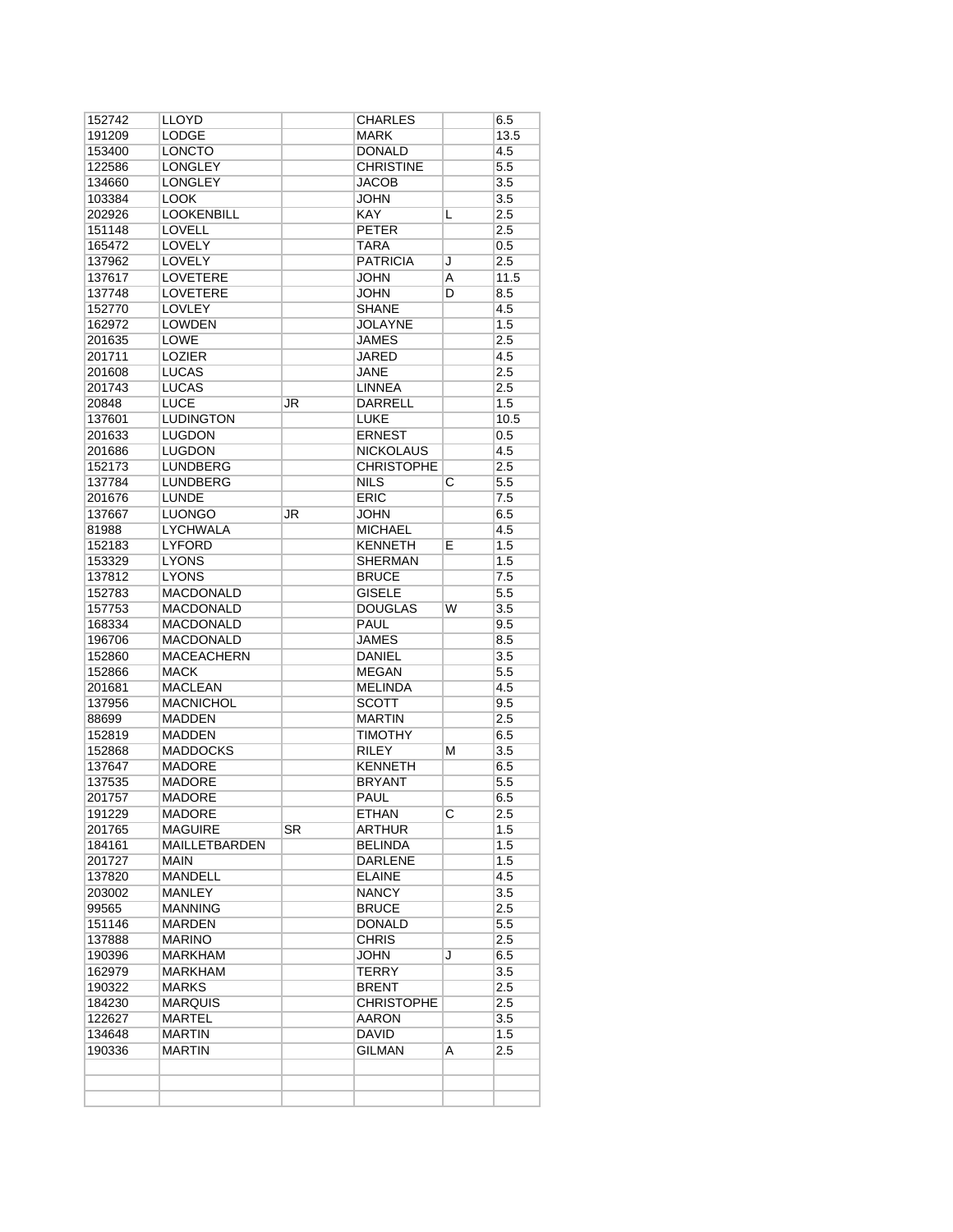| 137940 | <b>MARTIN</b>     |           | <b>ALBERT</b>     | J | 8.5     |
|--------|-------------------|-----------|-------------------|---|---------|
| 157772 | <b>MARTIN</b>     |           | <b>GEORGE</b>     | W | 2.5     |
| 153471 | <b>MARTIN</b>     |           | <b>MERANDA</b>    |   | 4.5     |
| 137704 | <b>MARTIN</b>     |           | <b>SCOTT</b>      | A | 2.5     |
| 152182 | <b>MARTIN</b>     |           | <b>DIANA</b>      | J | 2.5     |
| 190307 | <b>MARTIN</b>     |           | JOHN              |   | 2.5     |
| 198093 | <b>MARTINEAU</b>  |           | <b>TOM</b>        | R | 7.5     |
| 137861 | <b>MARTINEZ</b>   |           | <b>JOSEPH</b>     |   | 4.5     |
| 183266 | <b>MASON</b>      |           | <b>STEVEN</b>     |   | 2.5     |
| 165466 | <b>MASON</b>      |           | <b>CLARA</b>      |   | 1.5     |
| 200409 | <b>MASON</b>      |           | <b>BRETT</b>      |   | 2.5     |
| 137693 | <b>MASON</b>      |           | <b>SANDRA</b>     | R | 2.5     |
| 198731 | <b>MASON</b>      |           | <b>JERROLD</b>    |   | 2.5     |
| 152801 | <b>MASON</b>      |           | <b>LESTER</b>     |   | 0.5     |
| 151173 | <b>MASSE</b>      |           | <b>LEONARD</b>    |   | 2.5     |
| 201780 | <b>MASTON</b>     |           | <b>MICHAEL</b>    |   | 7.5     |
| 201786 | <b>MATARAZZO</b>  | <b>SR</b> | <b>JAMES</b>      |   |         |
|        | <b>MATHEWSON</b>  |           |                   |   | $5.5\,$ |
| 150512 |                   |           | <b>JEFFREY</b>    |   | 3.5     |
| 137631 | <b>MATHIEU</b>    |           | <b>MARK</b>       | E | 3.5     |
| 190205 | <b>MATTEO</b>     |           | <b>PAUL</b>       |   | 5.5     |
| 137948 | <b>MAXWELL</b>    |           | <b>ANDREW</b>     |   | 3.5     |
| 201689 | <b>MAXWELL</b>    |           | <b>GEORGE</b>     |   | 3.5     |
| 153357 | <b>MAY</b>        |           | <b>ROBERT</b>     |   | 10.5    |
| 200371 | <b>MAYO</b>       |           | <b>THOMAS</b>     |   | 6.5     |
| 165474 | <b>MCBREAIRTY</b> |           | <b>ANTHONY</b>    | B | 4.5     |
| 190228 | <b>MCBREAIRTY</b> |           | <b>MCLAREN</b>    |   | 5.5     |
| 190263 | <b>MCBREAIRTY</b> |           | <b>SHELDON</b>    |   | 10.5    |
| 201641 | <b>MCBREAIRTY</b> |           | <b>PRESTON</b>    |   | 2.5     |
| 201723 | <b>MCBREAIRTY</b> |           | <b>ROBIN</b>      |   | 2.5     |
| 137611 | <b>MCCARTHY</b>   |           | <b>FREDERICK</b>  |   | 3.5     |
| 137731 | <b>MCCLINTICK</b> |           | <b>STEFANIE</b>   |   | 2.5     |
| 137728 | <b>MCCLOSKEY</b>  |           | <b>TERRY</b>      |   | 7.5     |
| 191222 | <b>MCCOLLOUGH</b> | Ш         | <b>MARK</b>       |   | 1.5     |
| 152332 | <b>MCCORDIC</b>   |           | <b>DARREN</b>     |   | 1.5     |
| 201682 | <b>MCCORMICK</b>  |           | <b>SEAN</b>       |   | 2.5     |
| 168354 | <b>MCCRAY</b>     |           | <b>KEITH</b>      |   | 7.5     |
| 174746 | <b>MCCUE</b>      |           | <b>STEPHANIE</b>  |   | 10.5    |
| 162982 | <b>MCCULLOCK</b>  |           | <b>CRAIG</b>      |   | 5.5     |
| 153361 | <b>MCDANIELS</b>  |           | LEE               |   | 5.5     |
|        | <b>MCDONALD</b>   |           | <b>JOHN</b>       | W | 7.5     |
| 152857 |                   |           |                   |   |         |
| 137813 | <b>MCDOUGALL</b>  |           | <b>ARTHUR</b>     | F | 3.5     |
| 174748 | <b>MCDOWELL</b>   |           | <b>WILTON</b>     |   | 2.5     |
| 162988 | <b>MCEACHERN</b>  |           | <b>BRUCE</b>      |   | 3.5     |
| 190371 | <b>MCFARLAND</b>  |           | <b>DONALD</b>     |   | 1.5     |
| 153338 | <b>MCFARLAND</b>  |           | <b>ROY</b>        | W | 2.5     |
| 184184 | <b>MCGARVEY</b>   |           | ANDREW            |   | 6.5     |
| 150511 | <b>MCHENRY</b>    | π         | GARY              |   | 3.5     |
| 122579 | <b>MCINTYRE</b>   |           | <b>ROBERT</b>     |   | 6.5     |
| 196709 | <b>MCKENNA</b>    |           | <b>PAUL</b>       |   | 2.5     |
| 165430 | <b>MCKENNEY</b>   | <b>SR</b> | <b>ALTON</b>      |   | 5.5     |
| 157766 | <b>MCKENZIE</b>   |           | WILLIAM           |   | 5.5     |
| 153373 | <b>MCKEOWN</b>    |           | <b>PETER</b>      |   | 3.5     |
| 137938 | <b>MCKUSICK</b>   |           | <b>PAUL</b>       |   | 3.5     |
| 103372 | <b>MCLAIN</b>     |           | <b>DEBBIE</b>     |   | 4.5     |
| 152806 | <b>MCLAUGHLIN</b> |           | <b>STEPHEN</b>    | E | 1.5     |
| 137970 | <b>MCLAUGHLIN</b> |           | <b>CHRISTOPHE</b> |   | 4.5     |
| 165459 | <b>MCLAUGHLIN</b> |           | LOGAN             |   | 5.5     |
| 166306 | <b>MCLAUGHLIN</b> |           | <b>CHRISTOPHE</b> |   | 4.5     |
| 122566 | <b>MCMAHON</b>    |           | <b>DYLAN</b>      |   | 2.5     |
| 152330 | MCNALLY           |           | <b>TIMOTHY</b>    |   | 7.5     |
|        |                   |           |                   |   |         |
|        |                   |           |                   |   |         |
|        |                   |           |                   |   |         |
|        |                   |           |                   |   |         |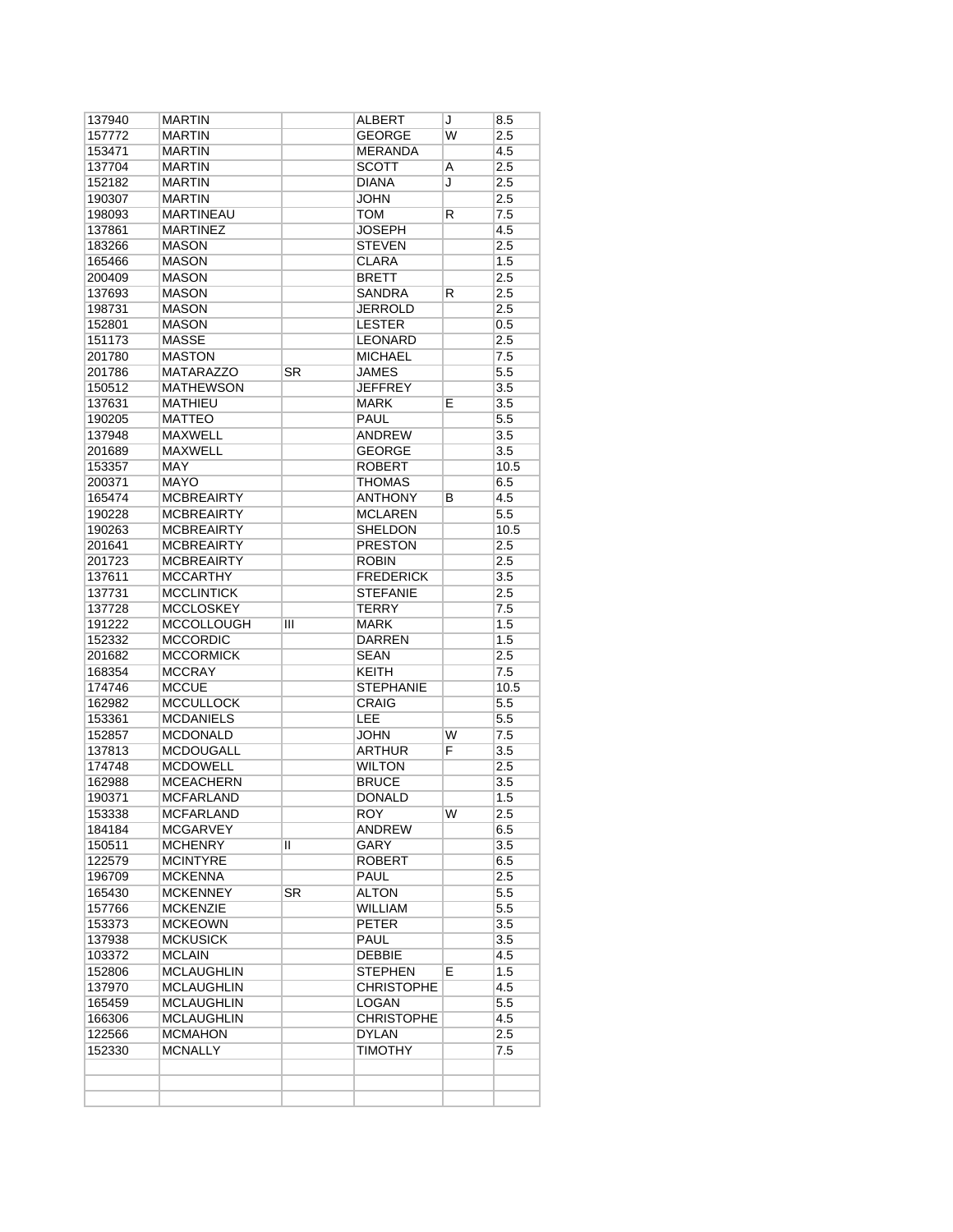| MCNAMARA<br><b>MCPHERSON</b><br><b>MCPHERSON</b><br><b>MCPHERSON</b><br><b>MCREYNOLDS</b><br><b>MEAD</b><br><b>MEADER</b><br><b>MEGGISON</b><br><b>MEISNER</b><br><b>MEISTER</b><br><b>MENDENHALL</b><br><b>MERCHANT</b><br><b>MERCHANT</b><br><b>MERRILL</b><br><b>MERRILL</b><br><b>MICHAUD</b><br><b>MICHAUD</b><br><b>MICHELSON</b> | SR                                                                      | <b>BRYAN</b><br><b>PETER</b><br><b>BENJAMIN</b><br><b>NED</b><br><b>TYLER</b><br><b>GLEN</b><br><b>LANCE</b><br><b>KEVIN</b><br><b>MARSHALL</b><br><b>ALFRED</b><br><b>GREGORY</b><br>ED.<br><b>WILLIAM</b><br><b>RYAN</b><br><b>CALEB</b><br><b>BEAU</b><br><b>JOEL</b> | L<br>N<br>J<br>М<br>E                   | 2.5<br>3.5<br>3.5<br>4.5<br>8.5<br>2.5<br>5.5<br>6.5<br>2.5<br>1.5<br>7.5<br>1.5<br>3.5<br>3.5<br>3.5<br>4.5 |
|-----------------------------------------------------------------------------------------------------------------------------------------------------------------------------------------------------------------------------------------------------------------------------------------------------------------------------------------|-------------------------------------------------------------------------|--------------------------------------------------------------------------------------------------------------------------------------------------------------------------------------------------------------------------------------------------------------------------|-----------------------------------------|--------------------------------------------------------------------------------------------------------------|
|                                                                                                                                                                                                                                                                                                                                         |                                                                         |                                                                                                                                                                                                                                                                          |                                         |                                                                                                              |
|                                                                                                                                                                                                                                                                                                                                         |                                                                         |                                                                                                                                                                                                                                                                          |                                         |                                                                                                              |
|                                                                                                                                                                                                                                                                                                                                         |                                                                         |                                                                                                                                                                                                                                                                          |                                         |                                                                                                              |
|                                                                                                                                                                                                                                                                                                                                         |                                                                         |                                                                                                                                                                                                                                                                          |                                         |                                                                                                              |
|                                                                                                                                                                                                                                                                                                                                         |                                                                         |                                                                                                                                                                                                                                                                          |                                         |                                                                                                              |
|                                                                                                                                                                                                                                                                                                                                         |                                                                         |                                                                                                                                                                                                                                                                          |                                         |                                                                                                              |
|                                                                                                                                                                                                                                                                                                                                         |                                                                         |                                                                                                                                                                                                                                                                          |                                         |                                                                                                              |
|                                                                                                                                                                                                                                                                                                                                         |                                                                         |                                                                                                                                                                                                                                                                          |                                         |                                                                                                              |
|                                                                                                                                                                                                                                                                                                                                         |                                                                         |                                                                                                                                                                                                                                                                          |                                         |                                                                                                              |
|                                                                                                                                                                                                                                                                                                                                         |                                                                         |                                                                                                                                                                                                                                                                          |                                         |                                                                                                              |
|                                                                                                                                                                                                                                                                                                                                         |                                                                         |                                                                                                                                                                                                                                                                          |                                         |                                                                                                              |
|                                                                                                                                                                                                                                                                                                                                         |                                                                         |                                                                                                                                                                                                                                                                          |                                         |                                                                                                              |
|                                                                                                                                                                                                                                                                                                                                         |                                                                         |                                                                                                                                                                                                                                                                          |                                         |                                                                                                              |
|                                                                                                                                                                                                                                                                                                                                         |                                                                         |                                                                                                                                                                                                                                                                          |                                         |                                                                                                              |
|                                                                                                                                                                                                                                                                                                                                         |                                                                         |                                                                                                                                                                                                                                                                          |                                         |                                                                                                              |
|                                                                                                                                                                                                                                                                                                                                         |                                                                         |                                                                                                                                                                                                                                                                          |                                         |                                                                                                              |
|                                                                                                                                                                                                                                                                                                                                         |                                                                         |                                                                                                                                                                                                                                                                          | P                                       | 6.5                                                                                                          |
|                                                                                                                                                                                                                                                                                                                                         |                                                                         | <b>ANITA</b>                                                                                                                                                                                                                                                             |                                         | 6.5                                                                                                          |
| <b>MIELE</b>                                                                                                                                                                                                                                                                                                                            |                                                                         | <b>NORMAN</b>                                                                                                                                                                                                                                                            |                                         | 1.5                                                                                                          |
| <b>MILLAGE</b>                                                                                                                                                                                                                                                                                                                          |                                                                         | <b>GILBERT</b>                                                                                                                                                                                                                                                           |                                         | 2.5                                                                                                          |
| MILLER                                                                                                                                                                                                                                                                                                                                  |                                                                         | MIKEY                                                                                                                                                                                                                                                                    |                                         | 6.5                                                                                                          |
| <b>MILLER</b>                                                                                                                                                                                                                                                                                                                           |                                                                         | <b>CLAYTON</b>                                                                                                                                                                                                                                                           | E.                                      | 4.5                                                                                                          |
| <b>MILLIARD</b>                                                                                                                                                                                                                                                                                                                         |                                                                         | <b>ANDREW</b>                                                                                                                                                                                                                                                            | W                                       | 9.5                                                                                                          |
| MILLIMAN                                                                                                                                                                                                                                                                                                                                |                                                                         | JOHN                                                                                                                                                                                                                                                                     |                                         | 1.5                                                                                                          |
| <b>MILLS</b>                                                                                                                                                                                                                                                                                                                            |                                                                         | <b>JASON</b>                                                                                                                                                                                                                                                             |                                         | 5.5                                                                                                          |
| <b>MILLS</b>                                                                                                                                                                                                                                                                                                                            |                                                                         | <b>GARY</b>                                                                                                                                                                                                                                                              | L                                       | 3.5                                                                                                          |
| MILLS                                                                                                                                                                                                                                                                                                                                   |                                                                         | <b>DOUGLAS</b>                                                                                                                                                                                                                                                           | L                                       | $\overline{3.5}$                                                                                             |
| <b>MINCHIN</b>                                                                                                                                                                                                                                                                                                                          |                                                                         | <b>JEFFREY</b>                                                                                                                                                                                                                                                           |                                         | 1.5                                                                                                          |
|                                                                                                                                                                                                                                                                                                                                         |                                                                         |                                                                                                                                                                                                                                                                          | J                                       | 4.5                                                                                                          |
| <b>MITCHELL</b>                                                                                                                                                                                                                                                                                                                         |                                                                         | <b>STEPHEN</b>                                                                                                                                                                                                                                                           | B                                       | 2.5                                                                                                          |
| <b>MITCHELL</b>                                                                                                                                                                                                                                                                                                                         |                                                                         | <b>RICHARD</b>                                                                                                                                                                                                                                                           |                                         | 8.5                                                                                                          |
|                                                                                                                                                                                                                                                                                                                                         |                                                                         | <b>ERIC</b>                                                                                                                                                                                                                                                              |                                         | 1.5                                                                                                          |
| <b>MITCHELL</b>                                                                                                                                                                                                                                                                                                                         |                                                                         | <b>GARDINER</b>                                                                                                                                                                                                                                                          | L                                       | 3.5                                                                                                          |
| <b>MITCHELL</b>                                                                                                                                                                                                                                                                                                                         |                                                                         | JOHN                                                                                                                                                                                                                                                                     | в                                       | 4.5                                                                                                          |
| <b>MOLTON</b>                                                                                                                                                                                                                                                                                                                           |                                                                         | LAURIE                                                                                                                                                                                                                                                                   |                                         | 3.5                                                                                                          |
| <b>MONROE</b>                                                                                                                                                                                                                                                                                                                           |                                                                         | <b>STEPHEN</b>                                                                                                                                                                                                                                                           |                                         | 7.5                                                                                                          |
| <b>MOOCZ</b>                                                                                                                                                                                                                                                                                                                            |                                                                         | MARIA                                                                                                                                                                                                                                                                    |                                         | 1.5                                                                                                          |
| MOODY                                                                                                                                                                                                                                                                                                                                   |                                                                         | <b>JEREMY</b>                                                                                                                                                                                                                                                            |                                         | 5.5                                                                                                          |
| <b>MOODY</b>                                                                                                                                                                                                                                                                                                                            |                                                                         | <b>GEORGE</b>                                                                                                                                                                                                                                                            | С                                       | 2.5                                                                                                          |
| MOODY                                                                                                                                                                                                                                                                                                                                   |                                                                         | <b>STEPHEN</b>                                                                                                                                                                                                                                                           |                                         | 5.5                                                                                                          |
| MOODY                                                                                                                                                                                                                                                                                                                                   |                                                                         | <b>DENNIS</b>                                                                                                                                                                                                                                                            |                                         | 1.5                                                                                                          |
| <b>MOODY</b>                                                                                                                                                                                                                                                                                                                            |                                                                         | <b>NATHAN</b>                                                                                                                                                                                                                                                            |                                         | 2.5                                                                                                          |
| <b>MOOERS</b>                                                                                                                                                                                                                                                                                                                           |                                                                         | <b>DARLENE</b>                                                                                                                                                                                                                                                           |                                         | 9.5                                                                                                          |
|                                                                                                                                                                                                                                                                                                                                         |                                                                         | <b>DAVID</b>                                                                                                                                                                                                                                                             |                                         | 9.5                                                                                                          |
| MOON                                                                                                                                                                                                                                                                                                                                    |                                                                         | <b>EVERETT</b>                                                                                                                                                                                                                                                           |                                         | 2.5                                                                                                          |
| MOORE                                                                                                                                                                                                                                                                                                                                   |                                                                         | <b>PATRICK</b>                                                                                                                                                                                                                                                           |                                         | 2.5                                                                                                          |
| <b>MOORE</b>                                                                                                                                                                                                                                                                                                                            |                                                                         | RICHARD                                                                                                                                                                                                                                                                  |                                         | 9.5                                                                                                          |
| <b>MORETTI</b>                                                                                                                                                                                                                                                                                                                          |                                                                         | <b>JOHN</b>                                                                                                                                                                                                                                                              |                                         | 4.5                                                                                                          |
| MORGAN                                                                                                                                                                                                                                                                                                                                  |                                                                         | JOHN                                                                                                                                                                                                                                                                     |                                         | 6.5                                                                                                          |
| MORGAN                                                                                                                                                                                                                                                                                                                                  |                                                                         | CHAD                                                                                                                                                                                                                                                                     |                                         | 3.5                                                                                                          |
| MORGAN                                                                                                                                                                                                                                                                                                                                  |                                                                         | <b>ROLAND</b>                                                                                                                                                                                                                                                            | Α                                       | 3.5                                                                                                          |
| MORGAN                                                                                                                                                                                                                                                                                                                                  |                                                                         | <b>CYRUS</b>                                                                                                                                                                                                                                                             |                                         | 2.5                                                                                                          |
| <b>MORIN</b>                                                                                                                                                                                                                                                                                                                            |                                                                         |                                                                                                                                                                                                                                                                          |                                         | 8.5                                                                                                          |
| MORIN                                                                                                                                                                                                                                                                                                                                   |                                                                         | <b>DUSTIN</b>                                                                                                                                                                                                                                                            |                                         | 2.5                                                                                                          |
| <b>MORNEAULT</b>                                                                                                                                                                                                                                                                                                                        |                                                                         | <b>MICHAEL</b>                                                                                                                                                                                                                                                           |                                         | 8.5                                                                                                          |
| MORRIS                                                                                                                                                                                                                                                                                                                                  |                                                                         | <b>BRIAN</b>                                                                                                                                                                                                                                                             |                                         | 9.5                                                                                                          |
|                                                                                                                                                                                                                                                                                                                                         |                                                                         | <b>EDWARD</b>                                                                                                                                                                                                                                                            |                                         | 3.5                                                                                                          |
|                                                                                                                                                                                                                                                                                                                                         |                                                                         |                                                                                                                                                                                                                                                                          |                                         | 2.5                                                                                                          |
|                                                                                                                                                                                                                                                                                                                                         |                                                                         |                                                                                                                                                                                                                                                                          |                                         |                                                                                                              |
|                                                                                                                                                                                                                                                                                                                                         |                                                                         |                                                                                                                                                                                                                                                                          |                                         |                                                                                                              |
|                                                                                                                                                                                                                                                                                                                                         | <b>MITCHELL</b><br><b>MITCHELL</b><br><b>MOOERS</b><br>MORRIS<br>MORRIS | SR                                                                                                                                                                                                                                                                       | <b>BRETT</b><br><b>KERRYN</b><br>SHERBY |                                                                                                              |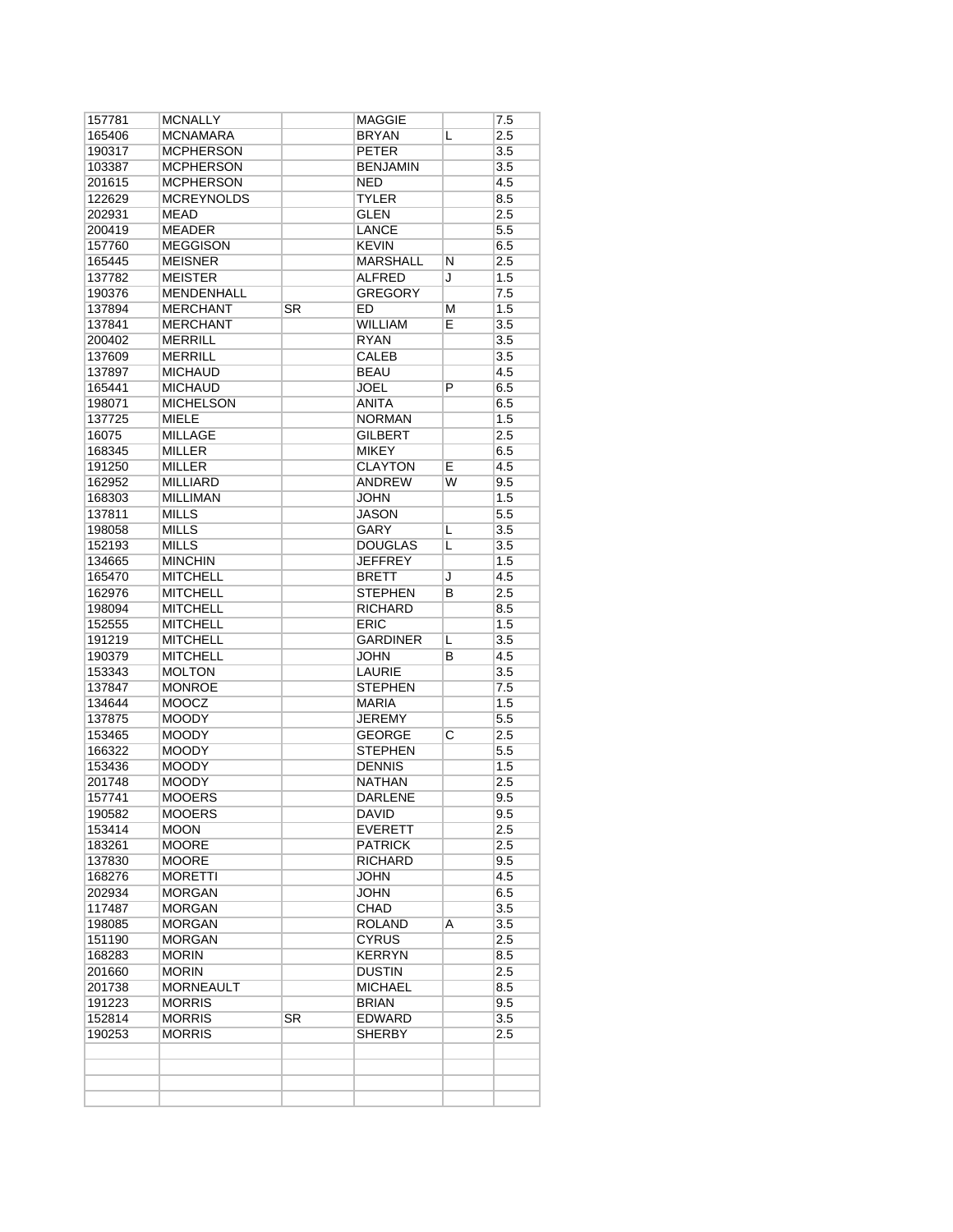| 152316 | <b>MORRISON</b>      |    | SHANNA           |    | 3.5  |
|--------|----------------------|----|------------------|----|------|
| 179941 | <b>MORSE</b>         |    | JOSHUA           |    | 3.5  |
| 137994 | <b>MORSE</b>         |    | <b>HEIDI</b>     |    | 4.5  |
| 196702 | <b>MORSE</b>         |    | <b>SETH</b>      |    | 3.5  |
| 190249 | <b>MORTIMER</b>      |    | <b>ROBERT</b>    |    | 6.5  |
| 137673 | <b>MOSELEY</b>       |    | <b>STEPHEN</b>   |    | 4.5  |
| 201739 | <b>MOSHER</b>        |    | <b>JUDITH</b>    |    | 2.5  |
| 201656 | <b>MOSHER</b>        |    | <b>ROBERT</b>    |    | 1.5  |
| 137679 | <b>MOUNTAIN</b>      |    | DANA             | S  | 3.5  |
| 197153 | <b>MOWATT</b>        |    | <b>BERNICE</b>   |    | 3.5  |
| 153402 | <b>MULHOLLAND</b>    |    | <b>MICHAEL</b>   | В  | 7.5  |
| 168359 | <b>MULLEN</b>        |    | MICHAEL          |    | 3.5  |
| 153328 | <b>MULLIGAN</b>      |    | <b>BRAD</b>      |    | 2.5  |
|        | <b>MULLIN</b>        |    | <b>JAMES</b>     |    | 4.5  |
| 137791 |                      |    |                  | J  |      |
| 122583 | <b>MUNFORD</b>       | JR | EDWIN            |    | 7.5  |
| 137738 | <b>MURDOUGH</b>      |    | <b>TIMOTHY</b>   |    | 3.5  |
| 184159 | <b>MURPHY</b>        |    | <b>DWIGHT</b>    |    | 7.5  |
| 137564 | <b>MURPHY</b>        |    | <b>CHRISTINE</b> |    | 11.5 |
| 137700 | <b>MURPHY</b>        |    | JOSEPH           |    | 3.5  |
| 168358 | <b>MURPHY</b>        |    | <b>BRANDON</b>   |    | 6.5  |
| 122573 | <b>MURRAY</b>        |    | <b>GARY</b>      | R. | 2.5  |
| 152169 | <b>MURRAY</b>        | Ш  | <b>JOHN</b>      | E  | 2.5  |
| 153460 | <b>MYERS</b>         |    | <b>RANDY</b>     |    | 3.5  |
| 190349 | <b>MYERS</b>         |    | <b>DANIEL</b>    |    | 3.5  |
| 201769 | <b>NADEAU</b>        |    | ANDREA           |    | 7.5  |
| 201695 | <b>NADEAU</b>        |    | <b>AMANDA</b>    |    | 3.5  |
| 183964 | <b>NADEAU</b>        |    | <b>SYLVIA</b>    |    | 4.5  |
| 137880 | <b>NADEAU</b>        |    | LORRAINE         | D  | 2.5  |
| 201792 | <b>NADEAU</b>        |    | <b>ALEXANDER</b> |    | 13.5 |
|        |                      |    |                  |    |      |
| 150703 | <b>NAGY</b>          |    | <b>STEPHEN</b>   |    | 5.5  |
| 168269 | <b>NASON</b>         |    | <b>RAYMOND</b>   |    | 4.5  |
| 153366 | <b>NEAL</b>          |    | <b>JEFFREY</b>   |    | 1.5  |
| 137607 | <b>NEAL</b>          |    | <b>STEVEN</b>    |    | 6.5  |
| 152185 | <b>NELSON</b>        |    | PAULA            | J  | 5.5  |
| 203003 | <b>NELSON</b>        |    | <b>LORRI</b>     |    | 9.5  |
| 137876 | <b>NELSON</b>        |    | <b>CHARLES</b>   | E  | 10.5 |
| 201770 | <b>NESSMANN</b>      |    | JONATHAN         |    | 5.5  |
| 88653  | <b>NEVELLS</b>       |    | <b>REGINALD</b>  |    | 0.5  |
| 150540 | <b>NEWBY</b>         |    | <b>DARRELL</b>   |    | 6.5  |
| 190310 | <b>NEWCOMB</b>       |    | GREGORY          |    | 12.5 |
| 184172 | <b>NEWELL</b>        |    | <b>BENJAMIN</b>  |    | 3.5  |
| 200364 | <b>NEWELL</b>        |    | JOHNATHAN        |    | 4.5  |
| 151174 | <b>NEWMAN</b>        |    | <b>WESLEY</b>    |    | 5.5  |
| 137584 | NEY                  | JR | JAMES            |    | 3.5  |
| 117489 | <b>NICHOLS</b>       |    | <b>DAVID</b>     | В  | 4.5  |
| 191218 | <b>NICHOLS</b>       |    | EDWARD           | L  | 7.5  |
| 153457 | <b>NICHOLS</b>       |    | HAROLD           |    | 1.5  |
| 137696 | <b>NICHOLS</b>       |    | <b>RALPH</b>     | W  | 2.5  |
| 153406 | <b>NICKERSON</b>     |    | <b>CASEY</b>     |    | 1.5  |
|        |                      |    |                  |    |      |
| 151137 | <b>NICKERSON</b>     |    | MARY             |    | 2.5  |
| 153383 | <b>NICKERSON</b>     |    | BETHANY          |    | 1.5  |
| 166297 | <b>NIMMERRICHTER</b> |    | <b>RICHARD</b>   |    | 3.5  |
| 88697  | <b>NOBLE</b>         |    | MICHAEL          |    | 3.5  |
| 162974 | <b>NOECKER</b>       |    | <b>ERECH</b>     |    | 4.5  |
| 88643  | <b>NOYES</b>         | Ш  | <b>VINAL</b>     |    | 9.5  |
| 134661 | <b>NYE</b>           |    | <b>SHERRY</b>    |    | 3.5  |
| 152794 | <b>OAKES</b>         |    | NICKOLAS         |    | 5.5  |
| 201637 | <b>OBERTON</b>       |    | <b>DENNIS</b>    |    | 0.5  |
| 191204 | OBRIEN               |    | RONNIE           | S  | 4.5  |
|        |                      |    |                  |    |      |
|        |                      |    |                  |    |      |
|        |                      |    |                  |    |      |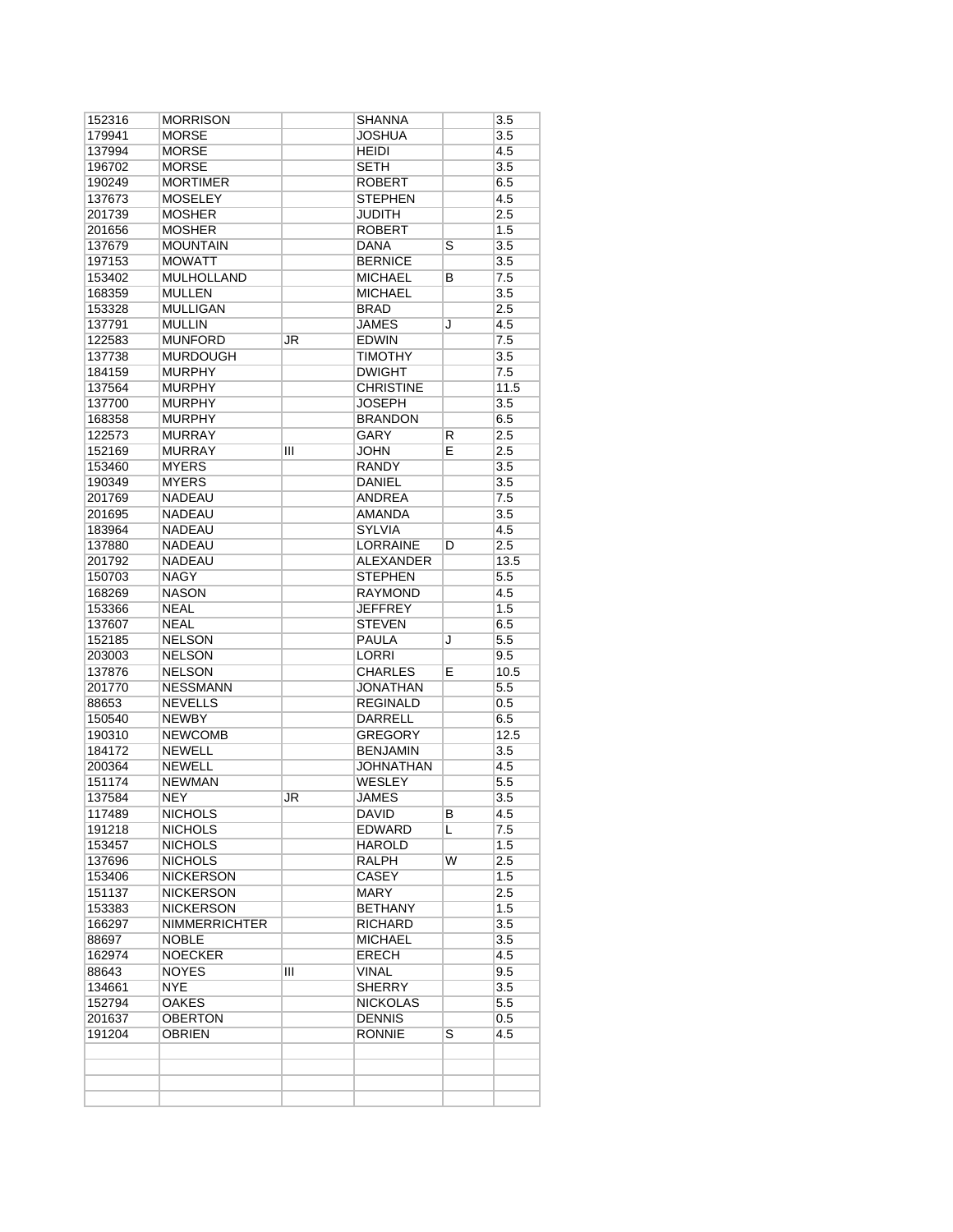| 157734 | OBRIEN           |    | ROBERT          |   | 3.5              |
|--------|------------------|----|-----------------|---|------------------|
| 184168 | ODONNELL         |    | JOSEPH          |   | 2.5              |
| 137834 | <b>OGDEN</b>     |    | <b>LOUIS</b>    | S | 2.5              |
| 190246 | <b>OGORZALEK</b> |    | <b>JUSTIN</b>   |   | 6.5              |
| 190372 | <b>OLEARY</b>    |    | CAROLA          |   | 2.5              |
| 190309 | <b>OLEARY</b>    |    | <b>JONATHAN</b> |   | 1.5              |
| 137558 | <b>OLIVE</b>     |    | <b>RUSSELL</b>  |   | 9.5              |
| 190269 | <b>OLMSTEAD</b>  |    | <b>HAROLD</b>   |   | 3.5              |
| 202941 | OLSEN            | SR | JOHN            |   | 1.5              |
| 168287 | <b>OMALLEY</b>   |    | <b>MATT</b>     |   | 8.5              |
| 201673 | <b>ONEIL</b>     |    | <b>RAYMOND</b>  |   | 7.5              |
| 201639 | <b>ONEILL</b>    |    | WILLIAM         |   | 3.5              |
| 152761 | ONEILL           |    | <b>JOSEPH</b>   |   | 3.5              |
| 165452 | <b>ORR</b>       |    | <b>KEITH</b>    | A | 1.5              |
| 202951 | <b>OSBORNE</b>   |    | WESLEY          |   | 2.5              |
| 153348 | <b>OUELLETTE</b> |    | <b>GLENN</b>    |   | $\overline{7.5}$ |
| 190295 | <b>OUELLETTE</b> |    | JACOB           |   | 5.5              |
| 201694 | <b>OUELLETTE</b> |    | <b>NADIA</b>    |   | 1.5              |
| 196716 | <b>OUELLETTE</b> |    | <b>JOHN</b>     |   | 4.5              |
| 153472 | <b>OUELLETTE</b> |    | <b>GERARD</b>   |   | 5.5              |
| 152822 | <b>OUELLETTE</b> |    | ADAM            | R | 1.5              |
| 201636 | <b>OUELLETTE</b> |    | BARRY           |   | 7.5              |
| 152164 | <b>OUELLETTE</b> |    | <b>KENNETH</b>  | L | 4.5              |
| 201677 | <b>OUELLETTE</b> |    | <b>STANLEY</b>  |   | 3.5              |
| 190238 | <b>OUELLETTE</b> |    | <b>KEVIN</b>    |   | 4.5              |
| 152187 | <b>OWEN</b>      |    | JIM             |   | 3.5              |
| 153466 | <b>OWENS</b>     |    | <b>DENNIS</b>   | R | 3.5              |
| 165429 | <b>PACKARD</b>   |    | <b>DANA</b>     |   | 10.5             |
| 122571 | <b>PACKARD</b>   |    | CAROL           |   | 3.5              |
|        |                  |    |                 | Α |                  |
| 137870 | PALMER           |    | <b>MICHAEL</b>  | A | 3.5              |
| 168320 | <b>PANGBURN</b>  |    | <b>STEPHEN</b>  |   | 3.5              |
| 20850  | <b>PAOLA</b>     |    | <b>PASQUALE</b> |   | 2.5              |
| 151189 | <b>PAQUETTE</b>  |    | <b>JEFF</b>     |   | 4.5              |
| 201737 | PARADIS          |    | <b>REGINALD</b> |   | 1.5              |
| 190252 | <b>PARADIS</b>   |    | <b>ROBERT</b>   |   | 2.5              |
| 137698 | <b>PARADIS</b>   |    | JEREMY          | F | 4.5              |
| 137610 | <b>PARADIS</b>   |    | <b>BRUCE</b>    |   | 6.5              |
| 190219 | <b>PARADIS</b>   |    | <b>BUCK</b>     | κ | 4.5              |
| 190341 | <b>PARADIS</b>   |    | <b>ROLAND</b>   |   | 5.5              |
| 190391 | <b>PARADIS</b>   |    | <b>DANIEL</b>   |   | 2.5              |
| 191210 | <b>PARADIS</b>   |    | <b>DONALD</b>   |   | 2.5              |
| 117506 | PARE             |    | PAUL            | Е | 3.5              |
| 137863 | PARENT           |    | <b>MICHAEL</b>  |   | 3.5              |
| 103379 | <b>PARKER</b>    |    | <b>BRANDON</b>  |   | 2.5              |
| 184181 | <b>PARKER</b>    |    | <b>ROBERT</b>   |   | 2.5              |
| 117493 | PARKER           |    | JAMES           |   | $5.5\,$          |
| 184174 | PARKER           |    | JONATHAN        |   | 1.5              |
| 166303 | PARKINSON        |    | RYAN            |   | 5.5              |
| 152347 | <b>PARKS</b>     |    | <b>MATTHEW</b>  |   | 3.5              |
| 151159 | PARLIN           |    | <b>RODNEY</b>   | A | 3.5              |
| 88648  | PARLIN           |    | RYAN            |   | 3.5              |
| 183279 | PARLIN           |    | RILEY           | Ν | 3.5              |
| 202963 | <b>PARSONS</b>   |    | <b>STEVEN</b>   |   | 4.5              |
| 137641 | PARTRIDGE        |    | DARYL           | ĸ | 8.5              |
| 122637 | <b>PATRY</b>     |    | <b>EAN</b>      |   | 5.5              |
| 137583 | <b>PATTEN</b>    |    | <b>APRIL</b>    |   | 10.5             |
| 168356 | <b>PATTEN</b>    |    | JAMES           |   | 5.5              |
| 137744 | PATTERSON        |    | MARK            |   | 7.5              |
| 184180 | PAULSON          |    | <b>DEBRA</b>    |   | 11.5             |
|        |                  |    |                 |   |                  |
|        |                  |    |                 |   |                  |
|        | PEABODY          |    |                 |   |                  |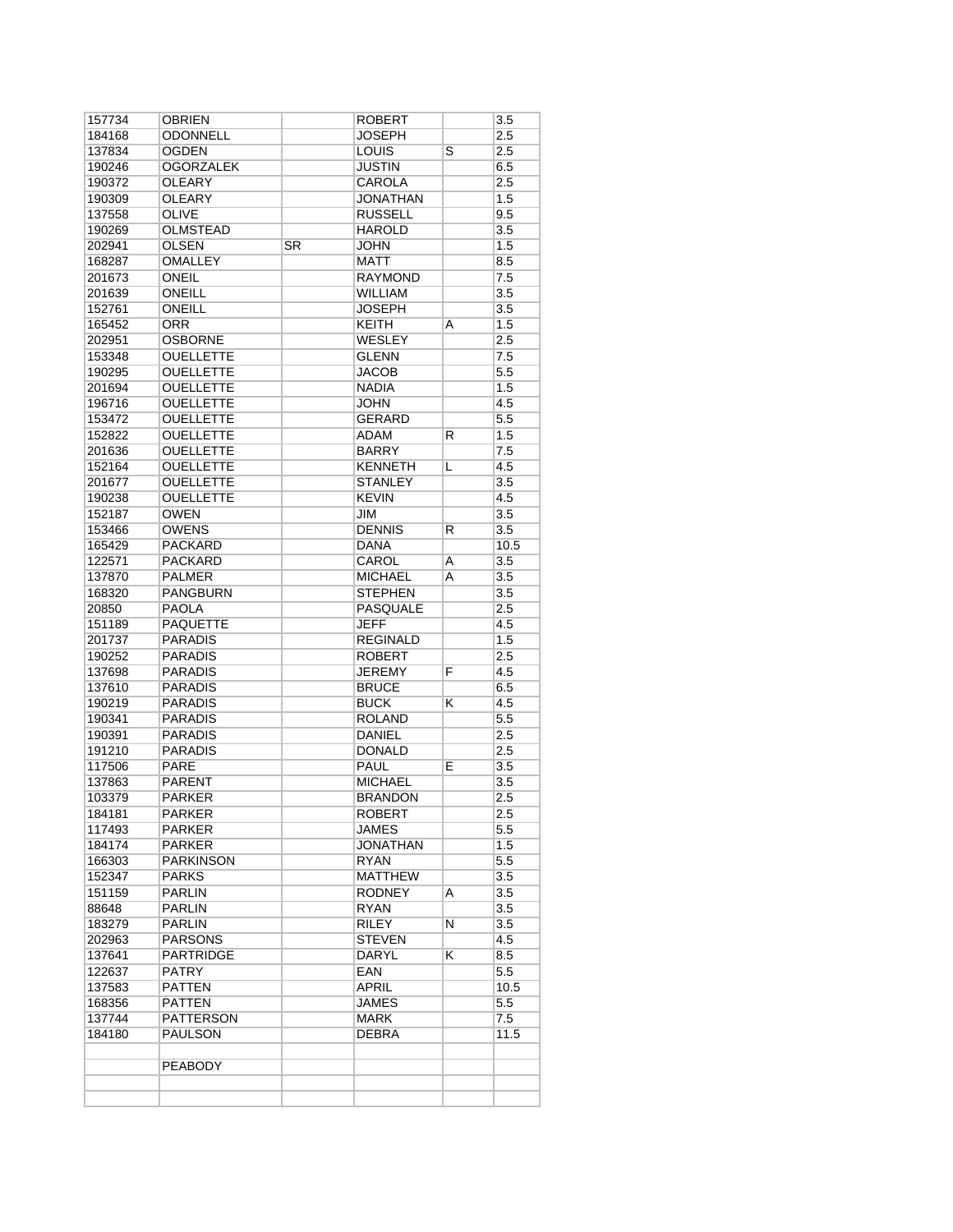| 175323           | <b>PEASE</b><br><b>PEASELY</b> |    | NATHAN           | V | 6.5  |
|------------------|--------------------------------|----|------------------|---|------|
| 168281           |                                |    |                  |   |      |
| 152167           |                                |    | <b>BERWIN</b>    |   | 3.5  |
|                  | <b>PEASLEE</b>                 |    | <b>DRACO</b>     |   | 3.5  |
| 137621           | <b>PEASLEE</b>                 |    | <b>EDSON</b>     |   | 9.5  |
| 153431           | <b>PEASLEY</b>                 |    | <b>STEPHEN</b>   |   | 1.5  |
| 201750           | <b>PEAVEY</b>                  |    | <b>JORDON</b>    |   | 5.5  |
| 165751           | <b>PECK</b>                    |    | <b>RONALD</b>    |   | 0.5  |
| 165460           | <b>PELKEY</b>                  |    | <b>BARBARA</b>   |   | 15.5 |
| 201747           | <b>PELLETIER</b>               |    | <b>ZACHARY</b>   |   | 11.5 |
| 153456           | <b>PELLETIER</b>               |    | <b>MICHAEL</b>   |   | 3.5  |
| 152848           | <b>PELLETIER</b>               |    | <b>EMERY</b>     |   | 4.5  |
| 190259           | <b>PELLETIER</b>               |    | <b>ROBERT</b>    |   | 4.5  |
| 190389           | <b>PELLETIER</b>               |    | <b>COLETTE</b>   |   | 3.5  |
| 153389           | <b>PELLETIER</b>               |    | <b>SHAWN</b>     |   | 4.5  |
| 201646           | <b>PELLETIER</b>               |    | <b>GREYDEN</b>   |   | 4.5  |
| 190282           | <b>PELLETIER</b>               |    | <b>RICKY</b>     |   | 4.5  |
| 190218           | <b>PELLETIER</b>               |    | JACOB            |   | 4.5  |
| 201713           | <b>PELLETIER</b>               |    | <b>DONALD</b>    |   | 5.5  |
| 152807           | <b>PELLETIER</b>               |    | <b>OLIVER</b>    |   | 2.5  |
| 190301           | <b>PELLETIER</b>               |    | <b>JAMES</b>     |   | 3.5  |
| 137724           | <b>PELLETIER</b>               |    | <b>KURT</b>      |   | 2.5  |
| 190319           | <b>PELLETIER</b>               |    | <b>REECE</b>     |   | 3.5  |
| 190285           | <b>PELLETIER</b>               |    | <b>DEVIN</b>     | R | 2.5  |
| 191280           | <b>PELLETIER</b>               |    | <b>CLIFFORD</b>  | J | 2.5  |
| 122606           | <b>PELOTTE</b>                 |    | <b>MATTHEW</b>   | J | 4.5  |
| 137715           | <b>PENDLETON</b>               |    | <b>JOSEPH</b>    | D | 3.5  |
| 165446           | <b>PENN</b>                    | Ш  | <b>SPENCER</b>   |   | 3.5  |
| 168275           | <b>PENNER</b>                  |    | <b>KYLE</b>      |   | 4.5  |
| 168316           | <b>PEPE</b>                    |    | <b>FRANCESCO</b> |   | 4.5  |
| 137831           | <b>PERKINS</b>                 |    | <b>SCOTT</b>     |   | 3.5  |
| 198734           | <b>PERKINS</b>                 |    | <b>BRUCE</b>     |   | 2.5  |
| 190240           | <b>PERKINS</b>                 |    | <b>MAX</b>       |   | 2.5  |
| 198096           | <b>PERRY</b>                   |    | <b>DOUGLAS</b>   |   | 4.5  |
| 157724           | <b>PERRY</b>                   |    | <b>FRANKLIN</b>  |   | 6.5  |
| 152853           | <b>PERRY</b>                   |    | <b>KEVIN</b>     |   | 3.5  |
| 152797           | <b>PERRY</b>                   |    | <b>LONNA</b>     |   | 6.5  |
| 190388           | <b>PETERSON</b>                |    | <b>JOSEPH</b>    |   | 2.5  |
| 152196           | <b>PETTENGILL</b>              |    | <b>BRODY</b>     |   | 2.5  |
| 191217           | <b>PHILBRICK</b>               | JR | <b>DANIEL</b>    | D | 1.5  |
| 155193           | <b>PHILLIPS</b>                |    | <b>CODY</b>      |   | 5.5  |
|                  | <b>PHINNEY</b>                 |    | <b>SHAWN</b>     |   | 3.5  |
| 191273<br>200425 | <b>PHINNEY</b>                 |    | SAMUEL           |   | 4.5  |
|                  | <b>PHINNEY</b>                 |    |                  |   | 11.5 |
| 200353           |                                |    | DANA             |   |      |
| 137855           | <b>PHINNEY</b>                 |    | <b>RAWN</b>      |   | 7.5  |
| 201704           | <b>PICARD</b>                  |    | SCOTT            |   | 8.5  |
| 198078           | <b>PICARD</b>                  |    | ADRIEN           |   | 4.5  |
| 137691           | <b>PICKARD</b>                 |    | DONALD           | J | 4.5  |
| 157749           | <b>PICKEN</b>                  | SR | RICHARD          | A | 6.5  |
| 162951           | <b>PICKERING</b>               |    | <b>WILLIAM</b>   |   | 4.5  |
| 175331           | PICTOU                         |    | ROGER            | F | 2.5  |
| 184158           | PIEKART                        |    | <b>THOMAS</b>    | Α | 2.5  |
| 198057           | PIELA                          |    | <b>JOHN</b>      | J | 4.5  |
| 201662           | PIERCE                         |    | <b>PETER</b>     |   | 3.5  |
| 202908           | <b>PIESS</b>                   |    | <b>JASON</b>     | S | 4.5  |
| 200406           | <b>PIKE</b>                    |    | <b>KAITLYNN</b>  |   | 7.5  |
| 122572           | <b>PILOTE</b>                  |    | <b>EUGENE</b>    |   | 3.5  |
| 117518           | <b>PINEAU</b>                  |    | <b>RONALD</b>    |   | 0.5  |
| 117565           | PINEAU                         |    | EDWARD           |   | 3.5  |
|                  |                                |    |                  |   |      |
|                  |                                |    |                  |   |      |
|                  |                                |    |                  |   |      |
|                  |                                |    |                  |   |      |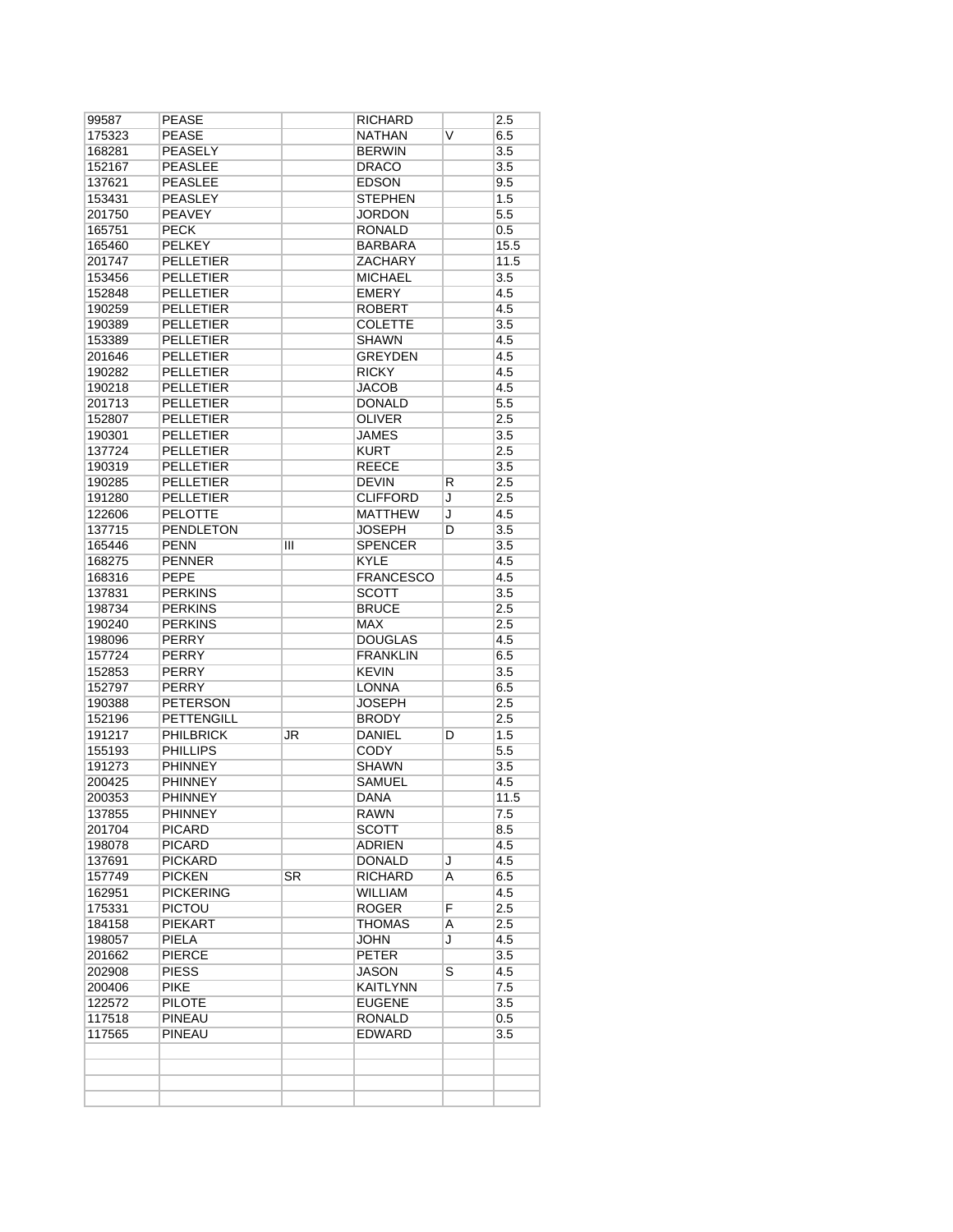| 122597 | <b>PINELLI</b>      |    | <b>MICHAEL</b>  |                         | 9.5              |
|--------|---------------------|----|-----------------|-------------------------|------------------|
| 122569 | <b>PINKHAM</b>      |    | <b>CONNOR</b>   |                         | 4.5              |
| 152787 | <b>PLACE</b>        |    | CHAD            |                         | 4.5              |
| 137615 | <b>PLAISTED</b>     |    | <b>JOSHUA</b>   |                         | 2.5              |
| 153336 | <b>PLANTE</b>       | JR | <b>ROGER</b>    |                         | 2.5              |
| 153347 | <b>PLANTE</b>       |    | <b>ROGER</b>    |                         | 3.5              |
| 168310 | <b>PLOTEGHER</b>    |    | <b>ANTHONY</b>  |                         | 1.5              |
| 117488 | <b>PLOURDE</b>      |    | JAMES           |                         | 9.5              |
| 122642 | PLUMMER             |    | <b>WAYNE</b>    |                         | 15.5             |
| 153394 | PLUMMER             |    | <b>TERRY</b>    |                         | $\overline{3.5}$ |
| 152794 | PLUMMER             |    | <b>DAVID</b>    |                         | 5.5              |
| 137790 | <b>POITRAS</b>      |    | <b>KEVIN</b>    |                         | 1.5              |
| 134656 | <b>POITRAS</b>      |    | <b>ETIENNE</b>  |                         | 1.5              |
| 92726  | <b>POLAND</b>       |    | <b>OWEN</b>     | $\overline{\mathsf{s}}$ | 7.5              |
| 201679 | <b>POLLAND</b>      |    | <b>JEFFREY</b>  |                         | 2.5              |
| 137977 | <b>POMERLEAU</b>    |    | JERAMIAH        |                         | 2.5              |
| 191235 | <b>PONO</b>         |    | <b>DOMENIC</b>  |                         | 8.5              |
| 152331 | <b>PORTER</b>       |    | <b>JONATHAN</b> |                         | 3.5              |
| 202920 | <b>PORTER</b>       |    | <b>RICK</b>     |                         | 3.5              |
| 150510 | <b>POTTEIGER</b>    |    | <b>JAMES</b>    |                         | 7.5              |
| 190348 | <b>POTTLE</b>       |    | RANDY           |                         | 9.5              |
| 152749 | <b>POTVIN</b>       |    | <b>PAUL</b>     |                         | 2.5              |
| 151156 | <b>POTVIN</b>       |    | <b>TYSON</b>    |                         | 4.5              |
| 183293 | <b>POULIN</b>       |    | <b>STEVE</b>    |                         | 9.5              |
| 152189 | <b>POULIN</b>       |    | <b>TANYA</b>    | L                       | 0.5              |
| 152315 | <b>POULIN</b>       |    | <b>DARRYL</b>   | Α                       | 1.5              |
| 137653 | <b>POWELL</b>       |    | <b>SCOTT</b>    | J                       | 6.5              |
| 183267 | <b>POWERS</b>       |    | <b>JONATHAN</b> |                         | 3.5              |
| 198738 | <b>POWERS</b>       |    | <b>LORETTA</b>  |                         | 2.5              |
| 198725 | <b>POWERS</b>       |    | <b>EDWARD</b>   |                         | 8.5              |
| 198030 | <b>PRATT</b>        |    | <b>JONATHAN</b> | Α                       | 4.5              |
| 184224 | PRATT               |    | <b>RILEY</b>    |                         | 0.5              |
| 198030 | <b>PRATT</b>        |    | <b>JONATHAN</b> | Α                       | 4.5              |
| 184167 | <b>PRATT</b>        |    | <b>RILEY</b>    |                         | 4.5              |
| 198035 | <b>PRATTE</b>       |    | LEO             |                         | 2.5              |
| 191253 | <b>PRESCOTT</b>     |    | <b>LEWIS</b>    | м                       | 11.5             |
| 137665 | <b>PRESSLEY</b>     | Ш  | <b>STEVEN</b>   | С                       | 2.5              |
| 137761 | <b>PRIEST</b>       |    | <b>COLBY</b>    |                         | 3.5              |
| 153375 | PRIME               |    | <b>BRANDON</b>  |                         | 3.5              |
| 196728 | <b>PROPPE</b>       |    | <b>KARL</b>     |                         | 4.5              |
| 157726 | <b>PROSSER</b>      |    | <b>KEVIN</b>    | G                       | 2.5              |
| 88671  | <b>PROSSER</b>      |    | <b>SHERRY</b>   |                         | 5.5              |
| 190398 | <b>PROVOST</b>      |    | <b>DAVID</b>    |                         | 1.5              |
| 200397 | <b>PROVOST</b>      |    | <b>GREGOIRE</b> |                         | 8.5              |
| 201629 | PRUE                |    | WILLIAM         |                         | 9.5              |
| 137626 | PRUNEAU             |    | MARK            |                         | 5.5              |
| 153379 | <b>PTASZKIEWICZ</b> |    | <b>EUGENE</b>   |                         | 7.5              |
| 201643 | <b>PUDDISTER</b>    |    | <b>ROBERT</b>   |                         | 8.5              |
| 137879 | <b>PUGLIESE</b>     |    | <b>JOSEPH</b>   |                         | 5.5              |
| 201760 | PULLEN              |    | <b>PETER</b>    |                         | 1.5              |
| 201623 | PULLEN              |    | CAMERON         |                         | 6.5              |
| 190225 | <b>PULLEN</b>       |    | JEANNINE        |                         | 1.5              |
| 201685 | <b>PULSIFER</b>     |    | GARY            |                         | 3.5              |
| 137972 | <b>PUSHARD</b>      |    | <b>ANTHONY</b>  |                         | 6.5              |
| 157744 | PUTZ                |    | GENE            |                         | 10.5             |
| 168302 | QUINT               |    | <b>LENNY</b>    |                         | 2.5              |
| 153462 | RADER               |    | <b>QUINCY</b>   |                         | 1.5              |
| 202947 | RADMORE             |    | JAMES           |                         | 6.5              |
| 137798 | RAFFORD             |    | <b>CHESTER</b>  | В                       | 2.5              |
|        |                     |    |                 |                         |                  |
|        |                     |    |                 |                         |                  |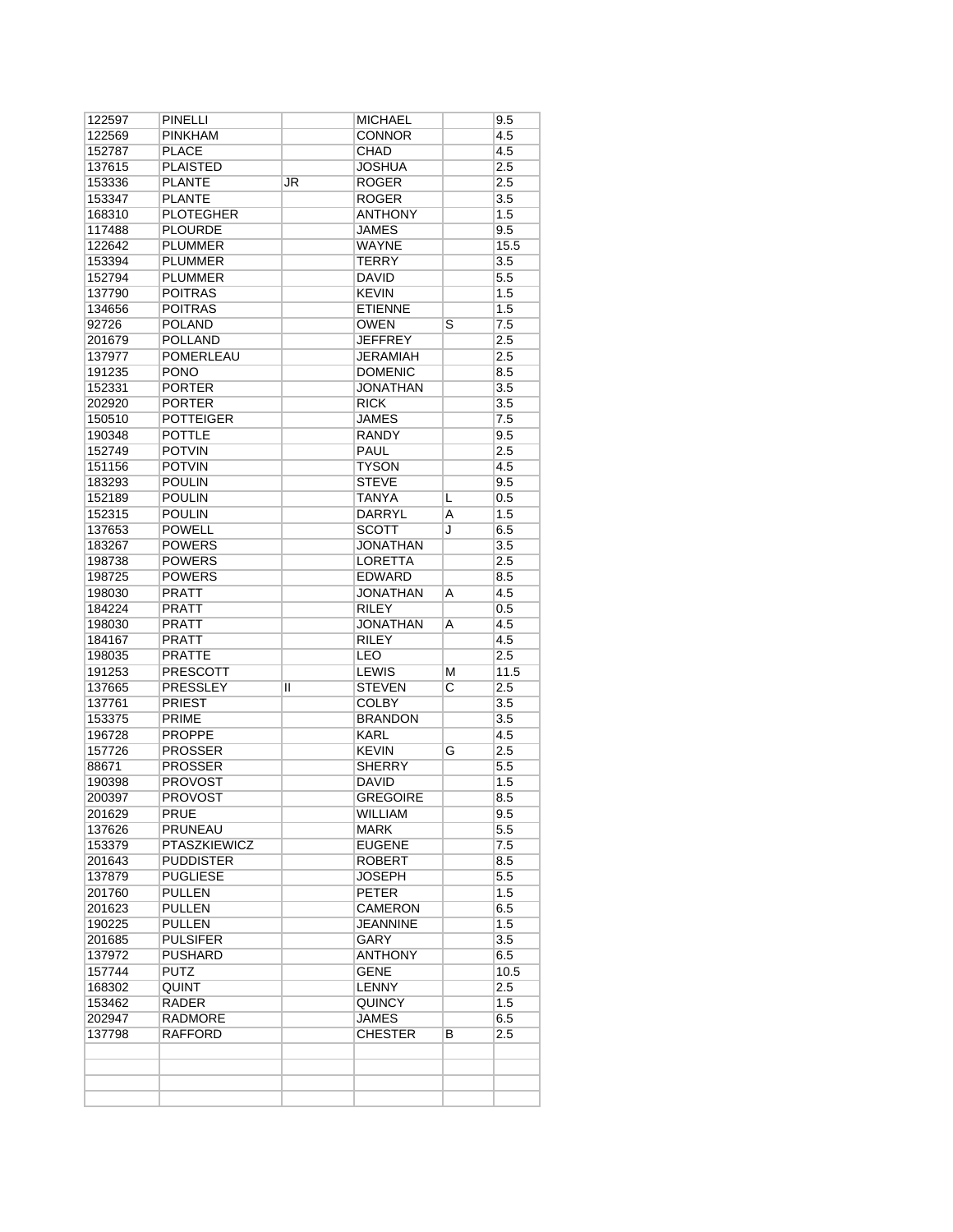| 198069 | RAMSDELL             | II | RONALD          |                         | 5.5     |
|--------|----------------------|----|-----------------|-------------------------|---------|
| 88674  | RAMSDELL             |    | <b>MATTHEW</b>  | S                       | 1.5     |
| 200362 | RANCOURT             |    | <b>MARC</b>     |                         | 7.5     |
| 153419 | <b>RANDALL</b>       |    | <b>AUSTIN</b>   |                         | 5.5     |
| 152317 | RANDALL              |    | <b>BRENT</b>    | L                       | 2.5     |
| 165420 | <b>RANSLOW</b>       |    | <b>STEPHEN</b>  | G                       | 1.5     |
| 168331 | RAVEN                |    | <b>MICHAEL</b>  |                         | $5.5\,$ |
| 137853 | <b>RAWLINS</b>       |    | SCOTT           |                         | 3.5     |
| 200413 | <b>RAY</b>           |    | <b>ROLAND</b>   | C                       | 2.5     |
| 137806 | <b>RAY</b>           |    | JODY            |                         | 3.5     |
| 198095 | <b>RAY</b>           |    | <b>KOURTNEY</b> |                         | 3.5     |
| 137541 | RAY                  |    | <b>RONIE</b>    |                         | 3.5     |
| 137971 | <b>RAYBOURN</b>      |    | <b>DUSTAN</b>   | $\overline{\rm c}$      | 3.5     |
| 137599 | <b>RAYE</b>          |    | <b>STEPHEN</b>  |                         | 4.5     |
| 153473 | <b>RAYMOND</b>       |    | <b>DAVID</b>    |                         | 3.5     |
| 190356 | <b>RAYMOND</b>       |    | <b>PAUL</b>     |                         | 0.5     |
| 137839 | <b>READ</b>          |    | <b>DAVID</b>    |                         | 3.5     |
| 88678  | <b>REDMAN</b>        | IV | ARLO            |                         | 2.5     |
| 137714 | <b>REED</b>          |    | HUNTER          | м                       | 7.5     |
| 150546 | REED                 |    | <b>CLAYTON</b>  |                         | 0.5     |
| 190201 | <b>REED</b>          |    | <b>LAWRENCE</b> |                         | 3.5     |
| 152863 | <b>REED</b>          |    | <b>KEVIN</b>    | В                       | 9.5     |
|        | <b>REED</b>          |    | <b>SCOTT</b>    | $\overline{\mathrm{c}}$ |         |
| 137775 |                      |    | <b>CHARLES</b>  | W                       | 3.5     |
| 152195 | REED                 | JR |                 |                         | 6.5     |
| 134645 | <b>REED</b>          |    | JOSHUA          |                         | 9.5     |
| 152186 | <b>REED</b>          | JR | <b>CHARLES</b>  | W                       | 2.5     |
| 88681  | <b>REESER</b>        |    | <b>SETH</b>     |                         | 10.5    |
| 200432 | REID                 |    | <b>WINONA</b>   |                         | 14.5    |
| 198040 | <b>REIFSCHNEIDER</b> |    | <b>MARK</b>     | Α                       | 2.5     |
| 198740 | <b>REILY</b>         |    | <b>JOHN</b>     | М                       | 8.5     |
| 68823  | <b>REPPERT</b>       |    | LEVI            |                         | 10.5    |
| 184169 | RICE                 |    | <b>SANDRA</b>   | J                       | 2.5     |
| 152184 | <b>RICE</b>          |    | <b>ROBERT</b>   |                         | 8.5     |
| 153470 | <b>RICH</b>          |    | JAMES           |                         | 4.5     |
| 190344 | <b>RICHARD</b>       |    | <b>RYAN</b>     |                         | 7.5     |
| 152862 | RICHARDS             |    | SCOTT           |                         | $5.5\,$ |
| 153390 | RICHARDS             |    | GARY            |                         | 4.5     |
| 191261 | <b>RICHARDS</b>      |    | <b>MARK</b>     |                         | 2.5     |
| 168274 | <b>RICHARDS</b>      |    | TY              |                         | 2.5     |
| 200410 | RICHARDSON           |    | <b>JON</b>      |                         | 7.5     |
| 183971 | <b>RICHARDSON</b>    |    | RONALD          | κ                       | 6.5     |
| 202948 | <b>RICKER</b>        |    | <b>DUANE</b>    | н                       | 2.5     |
| 196705 | RIDLON               |    | ALVIN           | B                       | 6.5     |
| 122622 | RIITANO              |    | THOMAS          |                         | 7.5     |
| 153360 | RITTER               |    | <b>FRITZ</b>    |                         | 1.5     |
| 153433 | ROACH                |    | ROBERT          |                         | 4.5     |
| 198097 | <b>ROBBINS</b>       |    | MICHAEL         |                         | 3.5     |
| 137993 | <b>ROBBINS</b>       |    | <b>CHELSEA</b>  | Α                       | 10.5    |
| 202936 | <b>ROBBINS</b>       |    | <b>TIMOTHY</b>  | A                       | 3.5     |
| 122626 | ROBBINS              |    | BRYAN           | K.                      | 5.5     |
| 201688 | ROBERGE              |    | <b>NATHAN</b>   |                         | 7.5     |
| 137898 | <b>ROBERTS</b>       |    | <b>DYLAN</b>    |                         | 8.5     |
| 201675 | <b>ROBERTS</b>       |    | CHAD            |                         | $2.5\,$ |
| 153443 | <b>ROBERTSON</b>     |    | <b>DENNIS</b>   |                         | 13.5    |
| 151153 | <b>ROBERTSON</b>     |    | CHAD            |                         | 2.5     |
| 153322 | <b>ROBINSON</b>      |    | CHARLES         | E                       | 3.5     |
| 122589 | ROBINSON             |    | JOEL            |                         | 6.5     |
| 191236 | ROBINSON             |    | JESSE           | L                       | 2.5     |
| 152168 | ROBINSON             |    | LORRAINE        | $\overline{\mathsf{c}}$ | 4.5     |
| 183967 | ROBINSON             |    | RYAN            |                         | 11.5    |
| 152823 | ROBITAILLE           |    | <b>MICHAEL</b>  |                         | $5.5\,$ |
| 137735 | <b>ROCHE</b>         |    | DEREK           |                         | 4.5     |
| 137697 | <b>ROCQUE</b>        |    | JASON           |                         | 4.5     |
|        |                      |    |                 |                         |         |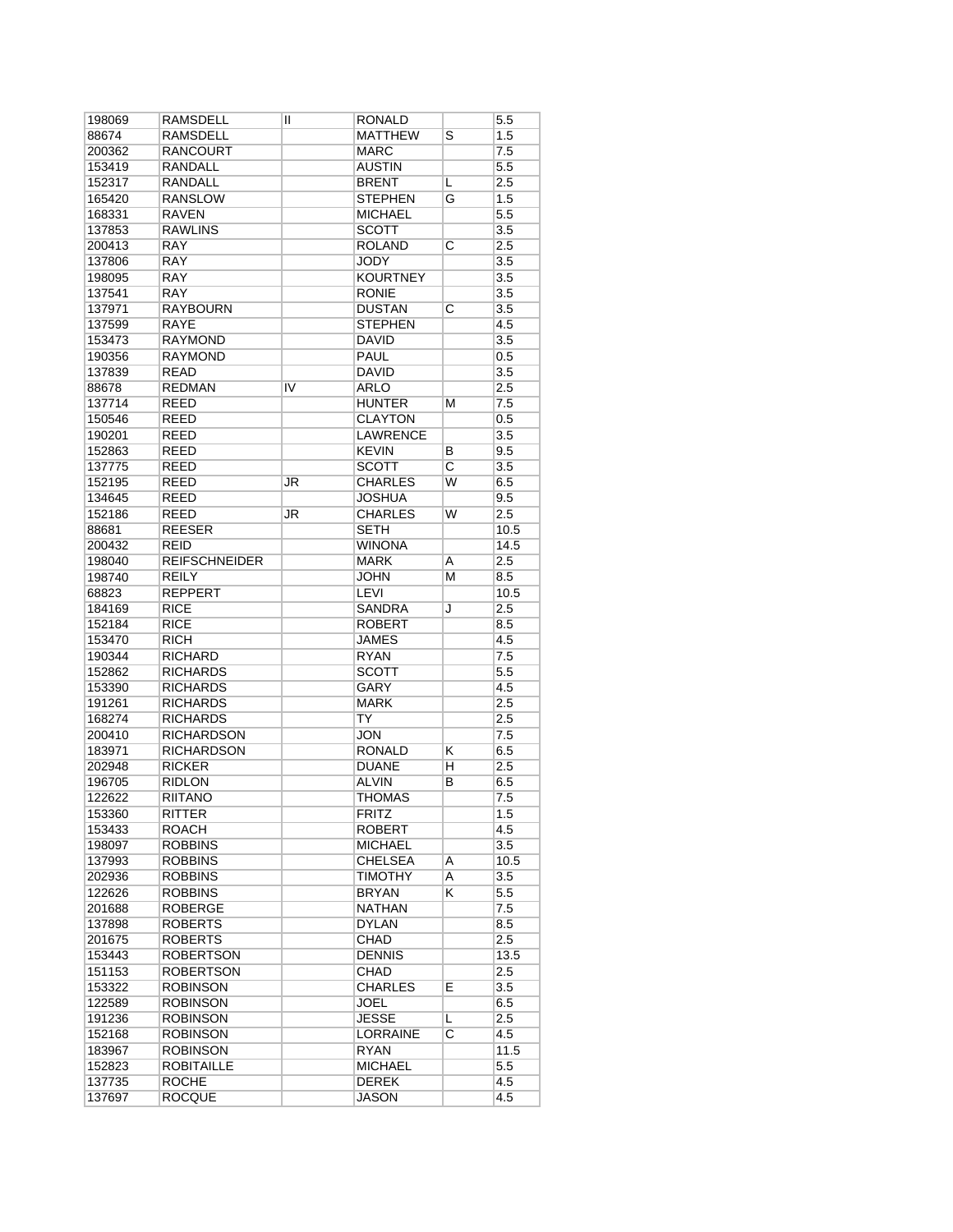| ROGERS           |                                                                                                                                                                                                                                                                                                                                                                                                                                                                                                                                    | JAMES          |                                                                                                                                                                                                                                                                                                                                                                                                                                                        | 6.5                             |
|------------------|------------------------------------------------------------------------------------------------------------------------------------------------------------------------------------------------------------------------------------------------------------------------------------------------------------------------------------------------------------------------------------------------------------------------------------------------------------------------------------------------------------------------------------|----------------|--------------------------------------------------------------------------------------------------------------------------------------------------------------------------------------------------------------------------------------------------------------------------------------------------------------------------------------------------------------------------------------------------------------------------------------------------------|---------------------------------|
|                  |                                                                                                                                                                                                                                                                                                                                                                                                                                                                                                                                    |                |                                                                                                                                                                                                                                                                                                                                                                                                                                                        |                                 |
| ROGERS           |                                                                                                                                                                                                                                                                                                                                                                                                                                                                                                                                    | JON            | М                                                                                                                                                                                                                                                                                                                                                                                                                                                      | 9.5                             |
| <b>ROGERS</b>    |                                                                                                                                                                                                                                                                                                                                                                                                                                                                                                                                    | <b>RONALD</b>  | L                                                                                                                                                                                                                                                                                                                                                                                                                                                      | 3.5                             |
| <b>ROGERS</b>    |                                                                                                                                                                                                                                                                                                                                                                                                                                                                                                                                    | <b>MICHAEL</b> |                                                                                                                                                                                                                                                                                                                                                                                                                                                        | 3.5                             |
| <b>ROHRBACH</b>  |                                                                                                                                                                                                                                                                                                                                                                                                                                                                                                                                    | <b>STEVEN</b>  |                                                                                                                                                                                                                                                                                                                                                                                                                                                        | 2.5                             |
| <b>ROLFE</b>     |                                                                                                                                                                                                                                                                                                                                                                                                                                                                                                                                    | <b>BRYCE</b>   |                                                                                                                                                                                                                                                                                                                                                                                                                                                        | 2.5                             |
| <b>ROMESBURG</b> |                                                                                                                                                                                                                                                                                                                                                                                                                                                                                                                                    | <b>RICHARD</b> |                                                                                                                                                                                                                                                                                                                                                                                                                                                        | 5.5                             |
| ROSEBUSH         |                                                                                                                                                                                                                                                                                                                                                                                                                                                                                                                                    | <b>MATTHEW</b> | J                                                                                                                                                                                                                                                                                                                                                                                                                                                      | 13.5                            |
| <b>ROSS</b>      |                                                                                                                                                                                                                                                                                                                                                                                                                                                                                                                                    | RANDY          | $\overline{\mathsf{s}}$                                                                                                                                                                                                                                                                                                                                                                                                                                | 2.5                             |
| <b>ROSS</b>      |                                                                                                                                                                                                                                                                                                                                                                                                                                                                                                                                    | <b>ERICK</b>   | J                                                                                                                                                                                                                                                                                                                                                                                                                                                      | 6.5                             |
| <b>ROSS</b>      |                                                                                                                                                                                                                                                                                                                                                                                                                                                                                                                                    | <b>JACK</b>    | Ē                                                                                                                                                                                                                                                                                                                                                                                                                                                      | 3.5                             |
| <b>ROSS</b>      |                                                                                                                                                                                                                                                                                                                                                                                                                                                                                                                                    | <b>DILLON</b>  | М                                                                                                                                                                                                                                                                                                                                                                                                                                                      | 2.5                             |
| <b>ROUILLARD</b> |                                                                                                                                                                                                                                                                                                                                                                                                                                                                                                                                    | <b>ROLAND</b>  |                                                                                                                                                                                                                                                                                                                                                                                                                                                        | 6.5                             |
| <b>ROURKE</b>    |                                                                                                                                                                                                                                                                                                                                                                                                                                                                                                                                    | <b>ANNE</b>    | В                                                                                                                                                                                                                                                                                                                                                                                                                                                      | 2.5                             |
| <b>ROUSSEAU</b>  |                                                                                                                                                                                                                                                                                                                                                                                                                                                                                                                                    | <b>NOAH</b>    |                                                                                                                                                                                                                                                                                                                                                                                                                                                        | 2.5                             |
| ROUX             |                                                                                                                                                                                                                                                                                                                                                                                                                                                                                                                                    | RAYMOND        |                                                                                                                                                                                                                                                                                                                                                                                                                                                        | 4.5                             |
| <b>ROWELL</b>    |                                                                                                                                                                                                                                                                                                                                                                                                                                                                                                                                    | <b>MICHAEL</b> | C                                                                                                                                                                                                                                                                                                                                                                                                                                                      | 9.5                             |
| <b>ROY</b>       |                                                                                                                                                                                                                                                                                                                                                                                                                                                                                                                                    | <b>STEPHEN</b> | R                                                                                                                                                                                                                                                                                                                                                                                                                                                      | 7.5                             |
| <b>ROY</b>       |                                                                                                                                                                                                                                                                                                                                                                                                                                                                                                                                    | JEFFREY        | ĸ                                                                                                                                                                                                                                                                                                                                                                                                                                                      | 6.5                             |
| <b>ROY</b>       |                                                                                                                                                                                                                                                                                                                                                                                                                                                                                                                                    | <b>SEAN</b>    |                                                                                                                                                                                                                                                                                                                                                                                                                                                        | 6.5                             |
| <b>ROY</b>       |                                                                                                                                                                                                                                                                                                                                                                                                                                                                                                                                    | <b>MICHAEL</b> | D                                                                                                                                                                                                                                                                                                                                                                                                                                                      | 5.5                             |
| <b>ROY</b>       |                                                                                                                                                                                                                                                                                                                                                                                                                                                                                                                                    | <b>KODY</b>    |                                                                                                                                                                                                                                                                                                                                                                                                                                                        | 7.5                             |
|                  |                                                                                                                                                                                                                                                                                                                                                                                                                                                                                                                                    | <b>ANDREW</b>  |                                                                                                                                                                                                                                                                                                                                                                                                                                                        | 3.5                             |
|                  |                                                                                                                                                                                                                                                                                                                                                                                                                                                                                                                                    |                |                                                                                                                                                                                                                                                                                                                                                                                                                                                        | 7.5                             |
|                  |                                                                                                                                                                                                                                                                                                                                                                                                                                                                                                                                    |                |                                                                                                                                                                                                                                                                                                                                                                                                                                                        | 9.5                             |
|                  |                                                                                                                                                                                                                                                                                                                                                                                                                                                                                                                                    |                |                                                                                                                                                                                                                                                                                                                                                                                                                                                        | 1.5                             |
|                  |                                                                                                                                                                                                                                                                                                                                                                                                                                                                                                                                    |                |                                                                                                                                                                                                                                                                                                                                                                                                                                                        | 7.5                             |
|                  |                                                                                                                                                                                                                                                                                                                                                                                                                                                                                                                                    |                |                                                                                                                                                                                                                                                                                                                                                                                                                                                        | 2.5                             |
|                  |                                                                                                                                                                                                                                                                                                                                                                                                                                                                                                                                    |                |                                                                                                                                                                                                                                                                                                                                                                                                                                                        | 5.5                             |
|                  |                                                                                                                                                                                                                                                                                                                                                                                                                                                                                                                                    |                |                                                                                                                                                                                                                                                                                                                                                                                                                                                        | 9.5                             |
|                  |                                                                                                                                                                                                                                                                                                                                                                                                                                                                                                                                    |                |                                                                                                                                                                                                                                                                                                                                                                                                                                                        | 4.5                             |
|                  |                                                                                                                                                                                                                                                                                                                                                                                                                                                                                                                                    |                |                                                                                                                                                                                                                                                                                                                                                                                                                                                        | 7.5                             |
|                  |                                                                                                                                                                                                                                                                                                                                                                                                                                                                                                                                    |                |                                                                                                                                                                                                                                                                                                                                                                                                                                                        | 3.5                             |
|                  |                                                                                                                                                                                                                                                                                                                                                                                                                                                                                                                                    |                |                                                                                                                                                                                                                                                                                                                                                                                                                                                        | 3.5                             |
|                  |                                                                                                                                                                                                                                                                                                                                                                                                                                                                                                                                    |                |                                                                                                                                                                                                                                                                                                                                                                                                                                                        | 4.5                             |
|                  |                                                                                                                                                                                                                                                                                                                                                                                                                                                                                                                                    |                |                                                                                                                                                                                                                                                                                                                                                                                                                                                        | 6.5                             |
|                  |                                                                                                                                                                                                                                                                                                                                                                                                                                                                                                                                    |                |                                                                                                                                                                                                                                                                                                                                                                                                                                                        | 4.5                             |
|                  |                                                                                                                                                                                                                                                                                                                                                                                                                                                                                                                                    |                |                                                                                                                                                                                                                                                                                                                                                                                                                                                        | 3.5                             |
|                  |                                                                                                                                                                                                                                                                                                                                                                                                                                                                                                                                    |                |                                                                                                                                                                                                                                                                                                                                                                                                                                                        | 6.5                             |
|                  |                                                                                                                                                                                                                                                                                                                                                                                                                                                                                                                                    |                |                                                                                                                                                                                                                                                                                                                                                                                                                                                        | 0.5                             |
|                  |                                                                                                                                                                                                                                                                                                                                                                                                                                                                                                                                    |                |                                                                                                                                                                                                                                                                                                                                                                                                                                                        | 3.5                             |
|                  |                                                                                                                                                                                                                                                                                                                                                                                                                                                                                                                                    |                |                                                                                                                                                                                                                                                                                                                                                                                                                                                        | $5.5\,$                         |
|                  |                                                                                                                                                                                                                                                                                                                                                                                                                                                                                                                                    |                |                                                                                                                                                                                                                                                                                                                                                                                                                                                        | 4.5                             |
|                  |                                                                                                                                                                                                                                                                                                                                                                                                                                                                                                                                    |                |                                                                                                                                                                                                                                                                                                                                                                                                                                                        | 2.5                             |
|                  |                                                                                                                                                                                                                                                                                                                                                                                                                                                                                                                                    |                |                                                                                                                                                                                                                                                                                                                                                                                                                                                        | 10.5                            |
|                  |                                                                                                                                                                                                                                                                                                                                                                                                                                                                                                                                    |                |                                                                                                                                                                                                                                                                                                                                                                                                                                                        | 2.5                             |
|                  |                                                                                                                                                                                                                                                                                                                                                                                                                                                                                                                                    |                |                                                                                                                                                                                                                                                                                                                                                                                                                                                        | 4.5                             |
|                  |                                                                                                                                                                                                                                                                                                                                                                                                                                                                                                                                    |                |                                                                                                                                                                                                                                                                                                                                                                                                                                                        | 5.5                             |
|                  |                                                                                                                                                                                                                                                                                                                                                                                                                                                                                                                                    |                |                                                                                                                                                                                                                                                                                                                                                                                                                                                        | 3.5                             |
|                  |                                                                                                                                                                                                                                                                                                                                                                                                                                                                                                                                    |                |                                                                                                                                                                                                                                                                                                                                                                                                                                                        | 3.5                             |
|                  |                                                                                                                                                                                                                                                                                                                                                                                                                                                                                                                                    |                |                                                                                                                                                                                                                                                                                                                                                                                                                                                        | 8.5                             |
|                  |                                                                                                                                                                                                                                                                                                                                                                                                                                                                                                                                    |                |                                                                                                                                                                                                                                                                                                                                                                                                                                                        | 7.5                             |
|                  |                                                                                                                                                                                                                                                                                                                                                                                                                                                                                                                                    |                |                                                                                                                                                                                                                                                                                                                                                                                                                                                        | 4.5                             |
|                  |                                                                                                                                                                                                                                                                                                                                                                                                                                                                                                                                    |                |                                                                                                                                                                                                                                                                                                                                                                                                                                                        | 6.5                             |
|                  |                                                                                                                                                                                                                                                                                                                                                                                                                                                                                                                                    |                |                                                                                                                                                                                                                                                                                                                                                                                                                                                        |                                 |
|                  |                                                                                                                                                                                                                                                                                                                                                                                                                                                                                                                                    |                |                                                                                                                                                                                                                                                                                                                                                                                                                                                        | 6.5                             |
|                  |                                                                                                                                                                                                                                                                                                                                                                                                                                                                                                                                    |                |                                                                                                                                                                                                                                                                                                                                                                                                                                                        | 2.5                             |
|                  |                                                                                                                                                                                                                                                                                                                                                                                                                                                                                                                                    |                |                                                                                                                                                                                                                                                                                                                                                                                                                                                        | 7.5                             |
|                  |                                                                                                                                                                                                                                                                                                                                                                                                                                                                                                                                    |                |                                                                                                                                                                                                                                                                                                                                                                                                                                                        |                                 |
|                  |                                                                                                                                                                                                                                                                                                                                                                                                                                                                                                                                    |                |                                                                                                                                                                                                                                                                                                                                                                                                                                                        |                                 |
|                  | <b>ROY</b><br><b>ROY</b><br><b>ROY</b><br><b>ROYAL</b><br><b>RUGG</b><br><b>RUGGLES</b><br><b>RULT</b><br><b>RUSS</b><br><b>RUTHERFORD</b><br><b>RUTLEDGE</b><br>SABEAN<br>SAGERS<br><b>SALEMI</b><br><b>SANBORN</b><br><b>SANDELIN</b><br>SANDERS<br><b>SANDERS</b><br><b>SANFORD</b><br><b>SANSOUCY</b><br>SAPIEL<br><b>SARACINA</b><br><b>SARAGOSA</b><br><b>SARGENT</b><br>SARGENT<br>SATTLER<br>SAUCIER<br>SAVAGE<br><b>SAWYER</b><br>SAWYER<br><b>SAWYER</b><br>SAWYER<br><b>SAWYER</b><br><b>SAWYER</b><br>SAWYER<br>SAWYER | JR<br>JR<br>SR | <b>CHELSEY</b><br>ALFRED<br><b>MICHELLE</b><br>CARLTON<br><b>KENNETH</b><br>ROBERT<br><b>DARRIN</b><br><b>JAMES</b><br>TYSON<br><b>MARK</b><br>SHANE<br><b>ROBERT</b><br><b>RODNEY</b><br>HAROLD<br><b>DOYLE</b><br><b>CHARLES</b><br><b>NATHAN</b><br><b>TIMOTHY</b><br><b>SUSAN</b><br><b>JOSEPH</b><br>RANDY<br>DEREK<br>HANNAH<br>JASON<br><b>WILFRED</b><br>JAMES<br>TRICIA<br>TERRY<br>RALPH<br>SCOTT<br><b>RICHARD</b><br>AARON<br>DANL<br>MARK | D<br>R<br>L<br>J<br>L<br>V<br>E |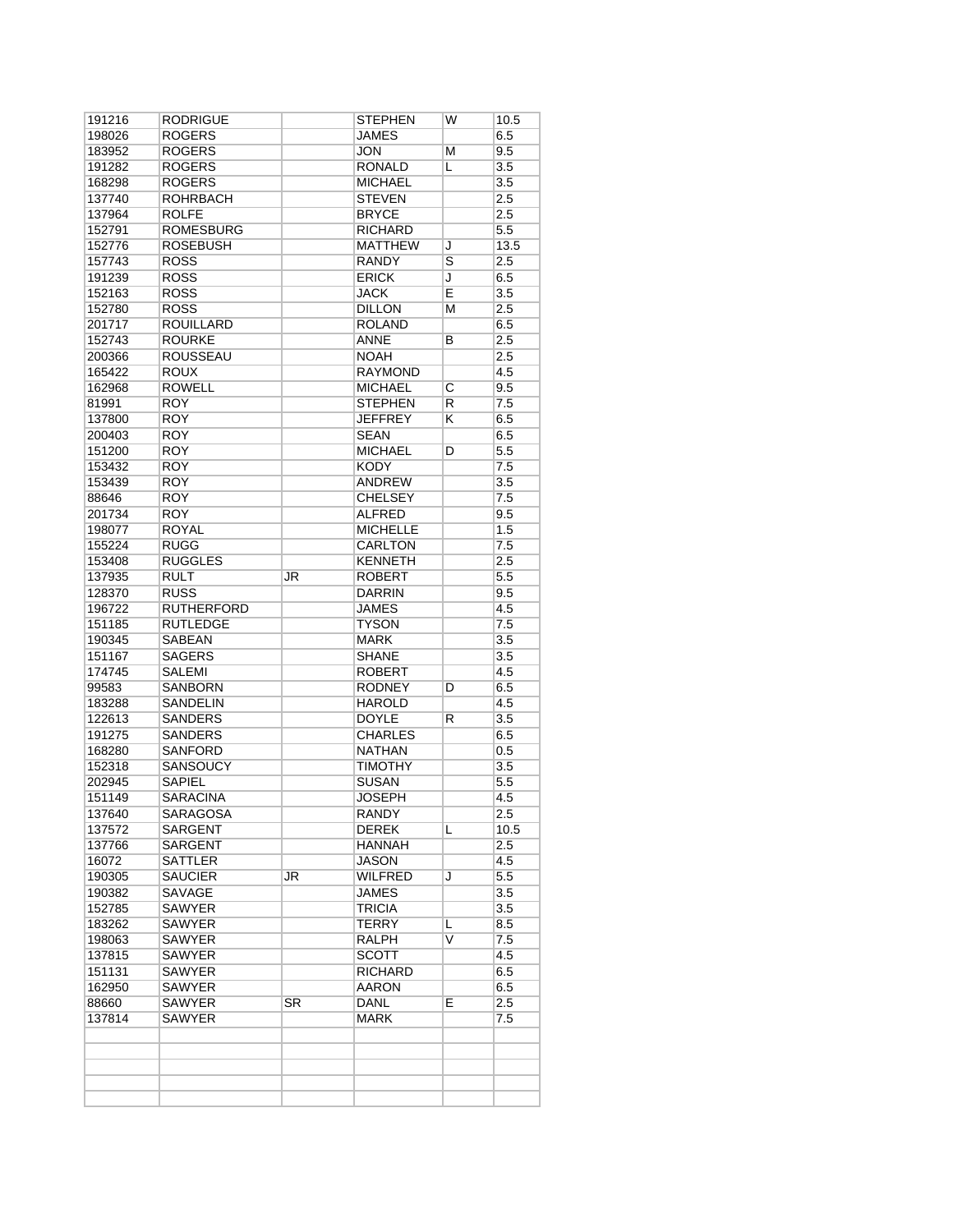| 88672  | SAWYER               | Ш  | DANL              | Ε | 3.5              |
|--------|----------------------|----|-------------------|---|------------------|
| 137550 | <b>SCACCIA</b>       |    | ALBERT            | Ν | 8.5              |
| 152746 | <b>SCHAD</b>         |    | <b>WILLIAM</b>    |   | 6.5              |
| 152170 | <b>SCHLENKER</b>     |    | <b>VINCENT</b>    |   | 9.5              |
| 139948 | <b>SCHLOTTERBECK</b> |    | <b>RAY</b>        |   | 2.5              |
| 99563  | <b>SCHOBEL</b>       |    | <b>JOY</b>        |   | 3.5              |
| 134641 | <b>SCHOFIELD</b>     |    | SANDRA            |   | 10.5             |
| 168339 | <b>SCHOOLS</b>       |    | PHILIP            |   | 3.5              |
| 137685 | <b>SCHOTTS</b>       | JR | ARTHUR            | L | 4.5              |
| 190374 | <b>SCHULTZ</b>       |    | <b>ROBERT</b>     |   | 5.5              |
| 137749 | <b>SCHWAB</b>        |    | <b>ERICH</b>      |   | 1.5              |
| 162268 | <b>SCIASCIA</b>      |    | <b>ANDREW</b>     |   | 2.5              |
|        | <b>SCOTT</b>         |    | <b>BRENTON</b>    |   | 7.5              |
| 117501 |                      |    |                   |   |                  |
| 153404 | <b>SCOTT</b>         |    | <b>ANDREW</b>     |   | 8.5              |
| 196701 | <b>SEAMES</b>        | IV | <b>PETER</b>      |   | 8.5              |
| 157757 | <b>SEAVEY</b>        | Ш  | ALBERT            |   | 1.5              |
| 137900 | <b>SEAVEY</b>        |    | <b>HERMAN</b>     | В | 4.5              |
| 137950 | <b>SEELEY</b>        |    | <b>TYLER</b>      | D | 2.5              |
| 153412 | <b>SELF</b>          |    | <b>NATHAN</b>     |   | 1.5              |
| 137959 | <b>SEPULVEDA</b>     |    | WILFRIDO          |   | $5.5\,$          |
| 190278 | <b>SEREYKO</b>       |    | <b>KEVIN</b>      |   | 1.5              |
| 152194 | <b>SEVERANCE</b>     |    | <b>CLIFFORD</b>   |   | 6.5              |
| 157731 | <b>SEYMOUR</b>       |    | <b>MATTHEW</b>    |   | 3.5              |
| 153458 | <b>SFERRAZZO</b>     |    | <b>BARTLO</b>     |   | 3.5              |
| 184176 | <b>SHAMP</b>         |    | IAN               |   | 6.5              |
| 202907 | <b>SHANE</b>         |    | <b>JOCELYN</b>    |   | 4.5              |
| 151157 | <b>SHARPE</b>        |    | <b>SCOTT</b>      |   | 3.5              |
| 151196 | <b>SHARPE</b>        |    | <b>MATTHEW</b>    |   | 5.5              |
| 137536 | <b>SHARPE</b>        |    | <b>MICHAEL</b>    |   | 4.5              |
| 190615 | <b>SHAW</b>          |    | <b>ROXANNE</b>    |   | 6.5              |
|        | <b>SHAW</b>          |    | CONRAD            |   | 3.5              |
| 168349 |                      |    |                   |   |                  |
| 153454 | <b>SHAW</b>          |    | <b>CONNOR</b>     |   | 9.5              |
| 16077  | <b>SHAW</b>          |    | JANELL            |   | 2.5              |
| 168284 | <b>SHAY</b>          |    | <b>JAMIE</b>      |   | 4.5              |
| 166323 | <b>SHAY</b>          |    | <b>PETER</b>      |   | 3.5              |
| 157751 | SHEA                 | JR | DANA              | J | 2.5              |
| 199713 | <b>SHORT</b>         |    | JOHN              |   | 5.5              |
| 152765 | <b>SHOSTAK</b>       |    | JOHN              |   | 5.5              |
| 117486 | <b>SHUFELT</b>       |    | <b>WILLIAM</b>    |   | $\overline{3.5}$ |
| 137650 | <b>SHUFESKY</b>      |    | <b>THOMAS</b>     |   | 9.5              |
| 151147 | <b>SHUMAN</b>        |    | ERIC              |   | 3.5              |
| 190377 | <b>SIBLEY</b>        |    | <b>GARY</b>       |   | 3.5              |
| 198727 | <b>SICOTTE</b>       |    | E                 |   | 10.5             |
| 165418 | <b>SIDELINGER</b>    |    | RICHARD           | A | 6.5              |
| 191231 | <b>SIFTON</b>        |    | <b>ROBERT</b>     | F | $\overline{5.5}$ |
| 190241 | SILSBY               |    | <b>ARNONA</b>     |   | 11.5             |
| 190358 | SILVA                |    | JOSHUA            |   | 2.5              |
| 137729 | <b>SIMMONS</b>       |    | <b>JOHN</b>       |   | 1.5              |
| 198074 | <b>SIMMONS</b>       |    | <b>EDGAR</b>      | R | $5.5\,$          |
| 137943 | <b>SIROIS</b>        |    | <b>CHRISTOPHE</b> | J | 6.5              |
| 153441 | <b>SIROIS</b>        |    | <b>CECILE</b>     |   | 2.5              |
|        |                      |    |                   |   |                  |
| 190229 | <b>SIROIS</b>        |    | <b>JARED</b>      |   | 1.5              |
| 157761 | <b>SIROIS</b>        |    | DANIEL            |   | 1.5              |
| 137991 | <b>SIUDUT</b>        |    | DANIEL            |   | 8.5              |
| 137545 | <b>SKIBEL</b>        |    | <b>MIKE</b>       |   | 7.5              |
| 196721 | <b>SLEEPER</b>       |    | <b>DOUG</b>       |   | 3.5              |
| 153403 | <b>SLOCUM</b>        |    | CALEB             |   | 3.5              |
| 152327 | <b>SMALL</b>         |    | GARETH            | G | 1.5              |
| 190347 | SMALL                |    | <b>RYAN</b>       |   | 2.5              |
| 200348 | <b>SMITH</b>         |    | DANIEL            |   | 4.5              |
| 190312 | SMITH                |    | <b>GLENN</b>      |   | 11.5             |
| 134667 | <b>SMITH</b>         |    | JAMES             |   | 7.5              |
| 196708 | <b>SMITH</b>         |    | <b>TUCKER</b>     |   | 2.5              |
|        |                      |    |                   |   |                  |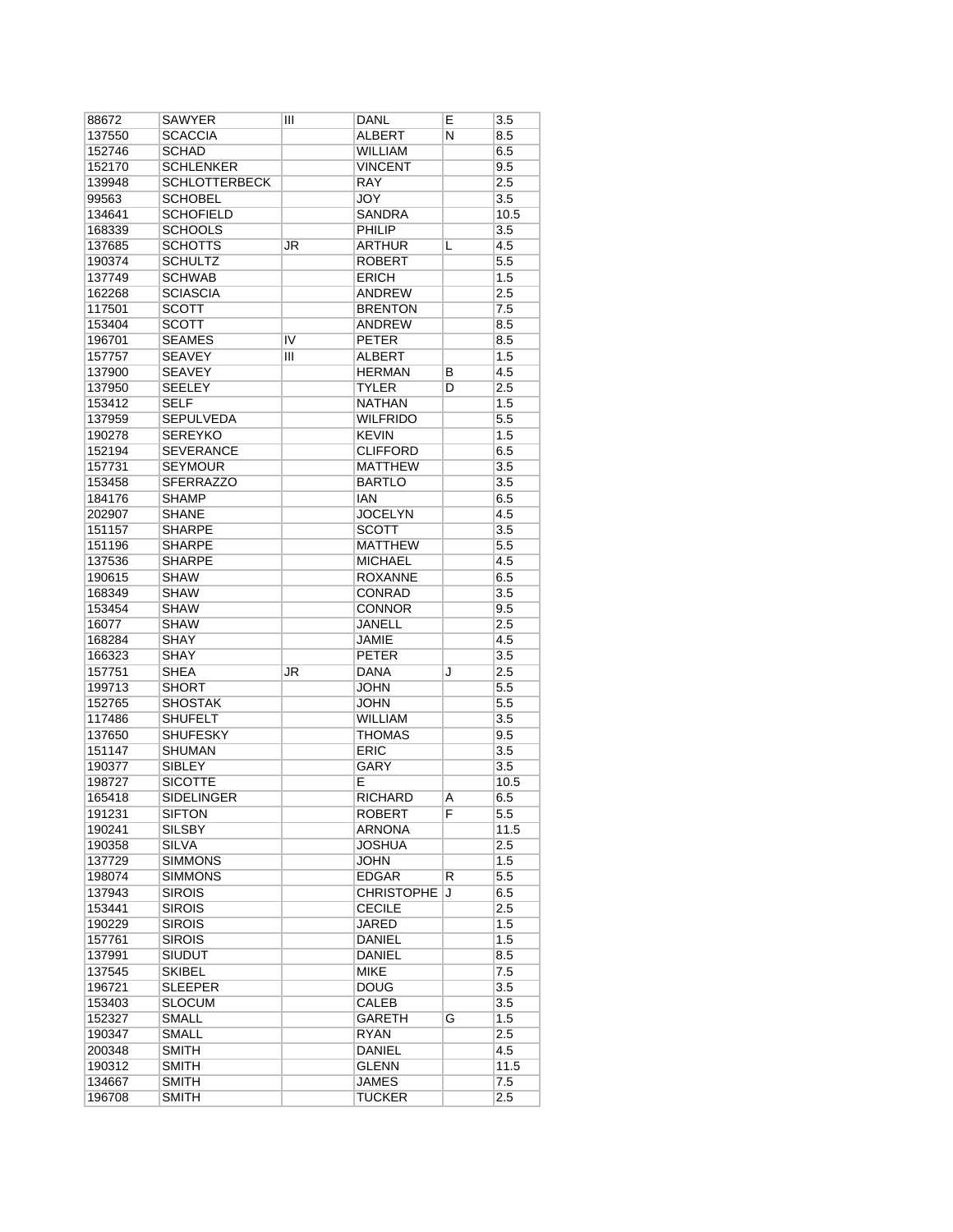| 201640 | SMITH             |    | RICHARD                      |   | 2.5              |
|--------|-------------------|----|------------------------------|---|------------------|
| 81990  | <b>SMITH</b>      | SR | STEPHEN                      |   | 2.5              |
| 190204 | <b>SMITH</b>      |    | RONALD                       | н | 9.5              |
| 190211 | <b>SMITH</b>      |    | <b>RUSSELL</b>               |   | 4.5              |
| 137592 | <b>SMITH</b>      |    | ALBERT                       | D | 2.5              |
| 183960 | <b>SMITH</b>      |    | <b>CHAD</b>                  |   | 7.5              |
| 191232 | <b>SMITH</b>      |    | <b>MICHAEL</b>               |   | 2.5              |
| 81999  | <b>SMITH</b>      |    | <b>CODY</b>                  | J | 8.5              |
| 137570 | <b>SMITH</b>      |    | <b>PETER</b>                 |   | 2.5              |
| 137884 | SMITH             |    | TONY                         |   | 4.5              |
| 88685  | <b>SMITH</b>      |    | <b>THOMAS</b>                |   | 11.5             |
| 200367 | <b>SMITH</b>      |    | <b>LOUIS</b>                 | A | 3.5              |
| 99564  | <b>SMITH</b>      |    | <b>CLAIRISSA</b>             |   | 1.5              |
| 99586  | <b>SMITH</b>      |    | GAIL                         |   | 7.5              |
| 201736 | <b>SMITH</b>      |    | <b>MICHAEL</b>               |   | 3.5              |
| 137602 | <b>SMITH</b>      |    | <b>PETER</b>                 |   | 3.5              |
| 153381 | <b>SMITH</b>      |    | <b>THEODORE</b>              |   | 4.5              |
| 184164 | <b>SMITH</b>      |    | <b>STEVEN</b>                |   | 6.5              |
| 152359 | <b>SNOW</b>       |    | LLOYD                        |   | 1.5              |
| 190334 | <b>SNYDER</b>     |    | <b>JAMES</b>                 |   | 8.5              |
| 153464 | <b>SNYDER</b>     |    | <b>TODD</b>                  |   | 1.5              |
| 137678 | <b>SOBOLISKY</b>  |    | <b>ROBERT</b>                |   | 6.5              |
|        | SODERGREN         |    |                              |   |                  |
| 153411 |                   |    | <b>JOHN</b><br><b>EDWARD</b> |   | 2.5              |
| 152201 | <b>SOLUTI</b>     |    |                              |   | 0.5              |
| 151172 | <b>SOPER</b>      |    | <b>JENNIFER</b>              |   | 4.5              |
| 202946 | <b>SORENSEN</b>   |    | <b>JAMES</b>                 |   | 2.5              |
| 165410 | <b>SOUCIER</b>    |    | <b>CIERRA</b>                |   | 6.5              |
| 201789 | SOUCY             |    | JUSTIN                       |   | 1.5              |
| 202939 | SOYA              |    | <b>WALTER</b>                |   | 5.5              |
| 153474 | <b>SPACK</b>      |    | <b>DARIN</b>                 |   | 1.5              |
| 162957 | <b>SPENA</b>      |    | <b>ANTHONY</b>               |   | 11.5             |
| 196714 | <b>SPENCER</b>    |    | <b>JONATHAN</b>              |   | 5.5              |
| 175322 | <b>SPOONER</b>    |    | <b>PETER</b>                 |   | 6.5              |
| 153422 | <b>SPOONER</b>    |    | <b>DAVID</b>                 | W | 0.5              |
| 165439 | <b>SPRAGUE</b>    | SR | <b>RICHARD</b>               | D | 1.5              |
| 198081 | <b>SPRINGER</b>   |    | <b>NORMAN</b>                | O | 2.5              |
| 152802 | <b>SPROUL</b>     |    | <b>KEVIN</b>                 |   | 7.5              |
| 137953 | <b>SPURLING</b>   |    | <b>LOREN</b>                 | W | 6.5              |
| 200416 | <b>SPURLING</b>   |    | <b>LOREN</b>                 | L | 2.5              |
| 168336 | <b>SPYDELL</b>    |    | TED                          |   | 2.5              |
| 201787 | <b>ST AMAND</b>   |    | TIMOTHY                      |   | 3.5              |
| 198043 | <b>ST JOHN</b>    |    | <b>JAMES</b>                 | E | 2.5              |
| 137702 | <b>ST LOUIS</b>   |    | <b>ELAINE</b>                |   | 10.5             |
| 153339 | <b>ST PETER</b>   |    | SPENCER                      | м | 9.5              |
| 152759 | <b>ST PIERRE</b>  |    | <b>MATTHEW</b>               |   | $\overline{4.5}$ |
| 201638 | <b>ST PIERRE</b>  |    | <b>MICHAEL</b>               |   | 5.5              |
| 137827 | <b>STAFFORD</b>   |    | <b>DONALD</b>                |   | 7.5              |
| 150544 | <b>STANHOPE</b>   |    | <b>BRETT</b>                 |   | 2.5              |
| 197928 | <b>STANHOPE</b>   |    | <b>MATTHEW</b>               |   | 3.5              |
| 168277 | <b>STANLEY</b>    |    | DAWSON                       |   | 2.5              |
| 202952 | <b>STANLEY</b>    |    | <b>JOSEPH</b>                |   | 3.5              |
| 152803 | <b>STANLEY</b>    |    | JOHN                         |   | 3.5              |
| 190217 | <b>STANSFIELD</b> |    | <b>NORRIS</b>                |   | 4.5              |
| 122612 | <b>STANTON</b>    |    | JOHN                         | D | 6.5              |
| 16076  | <b>STANWOOD</b>   |    | <b>ROBERT</b>                |   | 3.5              |
| 152767 | <b>STAPLES</b>    |    | <b>STEPHEN</b>               | A | 3.5              |
| 202924 | <b>STARR</b>      |    | ТОВҮ                         | м | 3.5              |
| 202960 | <b>STEARNS</b>    |    | ANDREW                       |   | 2.5              |
|        |                   |    |                              |   |                  |
|        |                   |    |                              |   |                  |
|        |                   |    |                              |   |                  |
|        |                   |    |                              |   |                  |
|        |                   |    |                              |   |                  |
|        |                   |    | <b>JEFFREY</b>               |   |                  |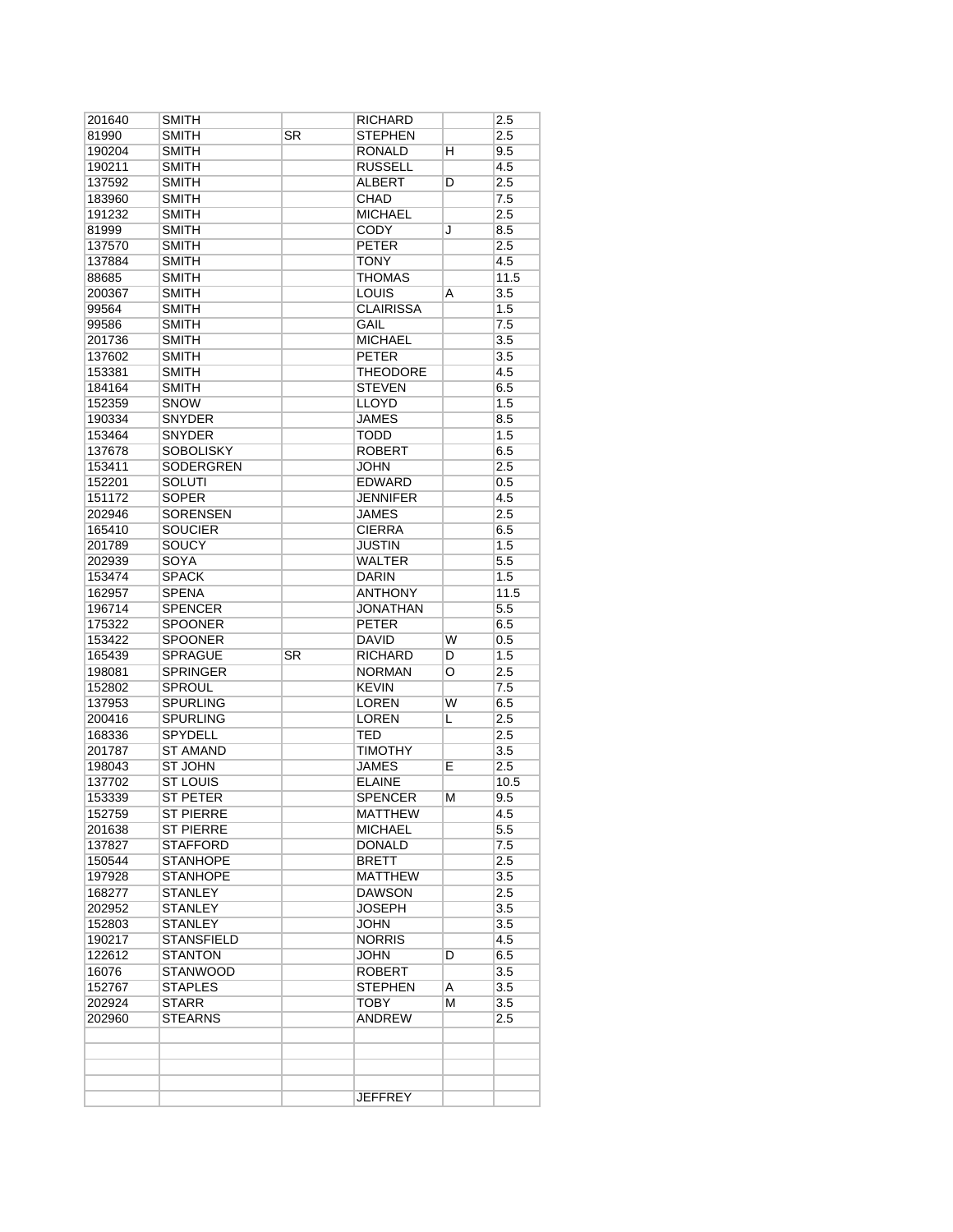| 165404 | STEPHENSON        | <b>RANDY</b>      |                | 2.5  |
|--------|-------------------|-------------------|----------------|------|
| 200354 | <b>STERLING</b>   | <b>PETER</b>      |                | 10.5 |
| 152849 | <b>STERNITZKE</b> | <b>RICHARD</b>    |                | 2.5  |
| 183271 | <b>STEVENS</b>    | <b>JOHN</b>       |                | 5.5  |
| 150538 | <b>STEVENS</b>    | <b>JEREMY</b>     |                | 5.5  |
| 152180 | <b>STEVENS</b>    | <b>ALEC</b>       | J              | 3.5  |
| 137885 | <b>STEVENS</b>    | <b>ROBERT</b>     |                | 1.5  |
| 190346 | <b>STEVENS</b>    | <b>BRUCE</b>      |                | 2.5  |
| 152741 | <b>STEVENS</b>    | <b>CRYSTAL</b>    |                | 2.5  |
| 162997 | <b>STEVENS</b>    | <b>LANCE</b>      |                | 2.5  |
| 152174 | <b>STIMPSON</b>   | CRAIG             | N              | 1.5  |
| 201767 | <b>STOCKS</b>     | <b>JEFFREY</b>    |                | 10.5 |
| 99562  | <b>STONE</b>      | <b>DAVID</b>      | E.             | 4.5  |
| 152325 | <b>STONE</b>      | <b>LINWOOD</b>    | М              | 1.5  |
| 200407 | <b>STONE</b>      | <b>STEPHAN</b>    | R              | 2.5  |
| 168295 | <b>STOREY</b>     | <b>DALE</b>       |                | 1.5  |
| 190221 | <b>STRANG</b>     | <b>ADAM</b>       |                | 4.5  |
| 117484 | <b>STRATTON</b>   | <b>CHARLES</b>    |                | 6.5  |
| 117492 | <b>STRATTON</b>   | HAL               |                | 7.5  |
| 184170 | <b>STRAUSS</b>    | <b>KEITH</b>      |                | 1.5  |
| 152763 | <b>STREAMS</b>    | <b>COREY</b>      | D              | 8.5  |
| 153475 | STROUT            | CARROLL           | V              | 7.5  |
| 152820 | <b>STROUT</b>     | <b>RONALD</b>     | A              | 3.5  |
| 30279  | <b>STROUT</b>     | <b>ROXANNE</b>    |                | 3.5  |
| 137952 | <b>STRUCK</b>     | <b>MARK</b>       | Α              | 9.5  |
| 190362 | <b>STUART</b>     | <b>JEFFREY</b>    | C              | 3.5  |
| 190364 | <b>SUCH</b>       | <b>DAVID</b>      |                | 10.5 |
| 153395 | <b>SUIRE</b>      | <b>MICHAEL</b>    |                | 2.5  |
| 166325 | <b>SUKALAS</b>    | <b>MICHAEL</b>    |                | 7.5  |
| 201714 | <b>SULLIVAN</b>   | <b>GREGORY</b>    |                | 6.5  |
| 157765 | <b>SULT</b>       | <b>BRYANNA</b>    | L              | 2.5  |
| 137825 | <b>SUMMERS</b>    | <b>KENT</b>       |                | 9.5  |
| 122646 | <b>SURETTE</b>    | <b>PETER</b>      |                | 3.5  |
| 190367 | <b>SUTLIFF</b>    | <b>DONALD</b>     | Е              | 2.5  |
| 201651 | SUTTON            | JAMES             |                | 2.5  |
| 153359 | <b>SWAFFORD</b>   | LARRY             | Е              | 3.5  |
| 190281 | <b>SWANICK</b>    | <b>PAUL</b>       |                | 1.5  |
| 92730  | <b>SWEET</b>      | <b>JOHN</b>       | В              | 4.5  |
| 175325 | <b>SWETT</b>      | ADAM              |                | 2.5  |
| 151139 | SWITH             | <b>DAVID</b>      |                | 6.5  |
| 150508 | <b>SYMER</b>      | <b>RAYMOND</b>    |                | 4.5  |
| 190394 | <b>TAGGETT</b>    | <b>FRANKIE</b>    |                | 2.5  |
| 183289 | TALBOT            | <b>MICHAEL</b>    |                | 7.5  |
| 151134 | <b>TALPEY</b>     | <b>LESLIE</b>     | C              | 9.5  |
| 137997 | TAPLEY            | WALLACE           | A              | 4.5  |
| 168347 | TAPLEY            | PETER             |                | 4.5  |
| 165409 | <b>TARBOX</b>     | <b>CHRISTOPHE</b> |                | 3.5  |
| 152793 | <b>TAVERNAKIS</b> | <b>NICHOLAS</b>   |                | 7.5  |
| 153449 | <b>TAYLOR</b>     | <b>JACOB</b>      |                | 7.5  |
| 196704 | <b>TAYLOR</b>     | BRADLEY           |                | 10.5 |
| 137644 | TAYLOR            | PHILLIP           | L              | 9.5  |
| 137593 | TAYLOR            | <b>RICHARD</b>    | V              | 9.5  |
| 198023 | TAYLOR            | MELANIE           |                | 7.5  |
| 198056 | TAYLOR            | JASON             |                | 3.5  |
| 88677  | <b>TEDFORD</b>    | <b>RICHARD</b>    |                | 8.5  |
| 190354 | TERMINE           | <b>STEVE</b>      | $\overline{C}$ | 2.5  |
| 152779 | TERO              | <b>MICHAEL</b>    | В              | 1.5  |
| 198029 | TERWILLIGER       | <b>CHARLES</b>    |                | 4.5  |
|        |                   |                   |                |      |
|        |                   | GARY              |                |      |
|        |                   |                   |                |      |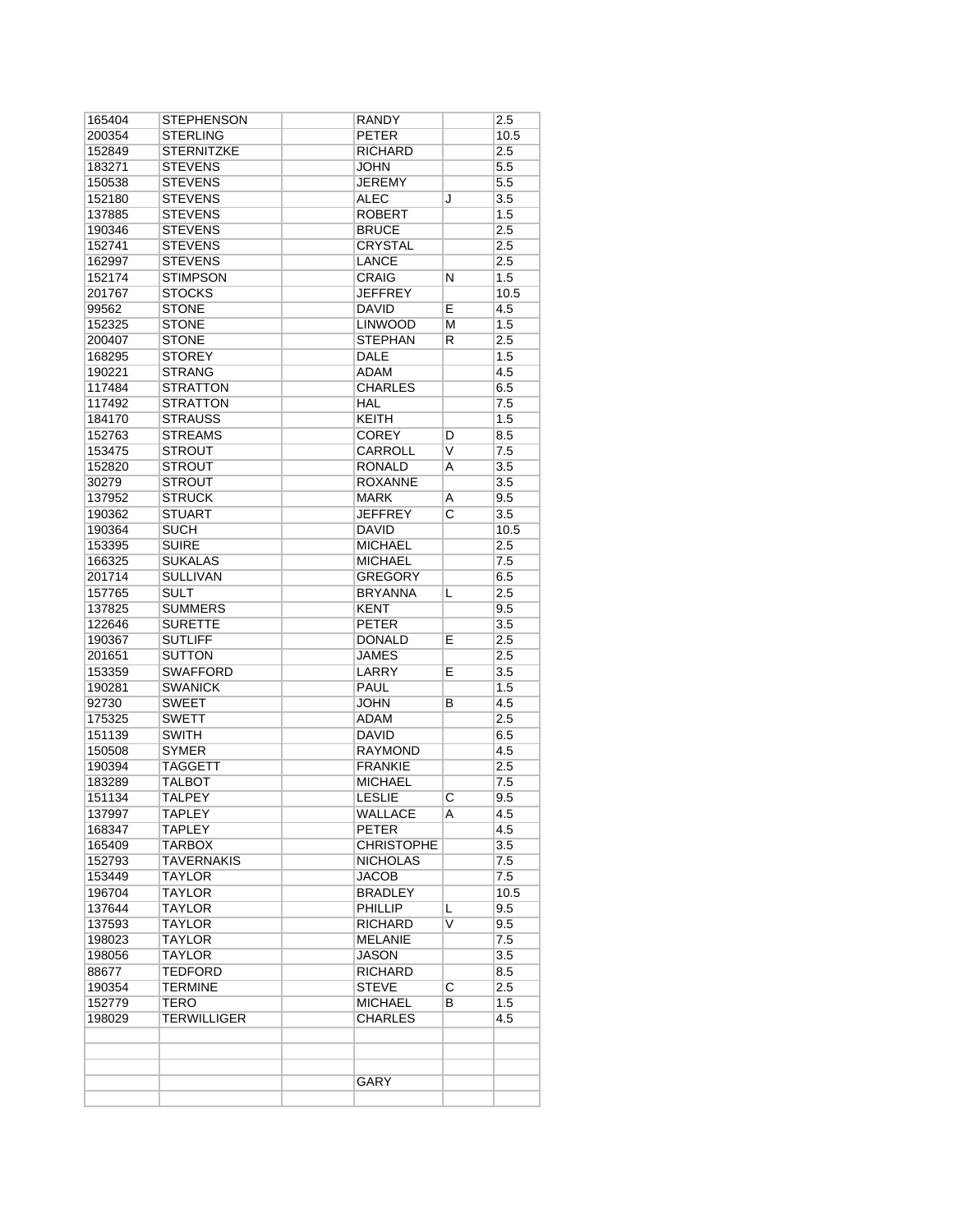| 190248 | THERIAULT          |    | GEORGE           |                    | 1.5              |
|--------|--------------------|----|------------------|--------------------|------------------|
| 201709 | THERIAULT          |    | <b>EDMOND</b>    |                    | 0.5              |
| 190380 | <b>THIBEAULT</b>   |    | <b>PETER</b>     |                    | 7.5              |
| 190287 | THIBEAULT          |    | <b>NICHOLAS</b>  |                    | 10.5             |
| 153340 | THIBEAULT          |    | <b>RAYMOND</b>   | L                  | 1.5              |
| 68830  | <b>THIBODEAU</b>   |    | <b>ROY</b>       |                    | 6.5              |
| 168308 | <b>THIBODEAU</b>   |    | <b>MARK</b>      |                    | 5.5              |
| 190318 | THIBODEAU          |    | <b>DONNA</b>     |                    | 2.5              |
| 190261 | <b>THIBODEAU</b>   |    | <b>FERNAND</b>   |                    | 1.5              |
| 152844 | <b>THIBODEAULT</b> |    | <b>DERRICK</b>   |                    | 5.5              |
| 153440 | <b>THOMAS</b>      |    | <b>DAVID</b>     | W                  | 2.5              |
| 190242 | <b>THOMAS</b>      |    | <b>DONNA</b>     |                    | 1.5              |
| 201719 | <b>THOMAS</b>      |    | <b>MCKAY</b>     |                    | 3.5              |
| 122645 | <b>THOMAS</b>      |    | <b>MADELYN</b>   |                    | 0.5              |
| 157738 | <b>THOMAS</b>      |    | <b>BRIAN</b>     |                    | 5.5              |
| 151181 | <b>THOMBS</b>      |    | <b>BRANDY</b>    | L                  | 5.5              |
| 197926 | <b>THOMPSON</b>    |    | <b>JEFFREY</b>   |                    | 1.5              |
| 168264 | <b>THOMPSON</b>    |    | <b>CYNTHIA</b>   |                    | 7.5              |
| 137982 | <b>THOMPSON</b>    |    | <b>CYRUS</b>     | W                  | 3.5              |
| 168293 | <b>THOMPSON</b>    |    | <b>MEGAN</b>     |                    | 2.5              |
| 152172 | <b>THOMSEN</b>     |    | <b>ERIK</b>      | Е                  | 6.5              |
| 152346 | <b>THORNTON</b>    |    | <b>REX</b>       | P                  | 0.5              |
| 202904 | <b>THURSTON</b>    |    | <b>RICHARD</b>   |                    | 5.5              |
| 165426 | <b>TIBBETTS</b>    |    | <b>JOSEPH</b>    | L                  | 0.5              |
| 128380 | <b>TIBBETTS</b>    | JR | <b>ROBERT</b>    | L                  | 2.5              |
| 201614 | <b>TINKER</b>      |    | <b>JEANNETTE</b> |                    | 5.5              |
| 202935 | <b>TOALDO</b>      |    | <b>TROY</b>      |                    | 4.5              |
| 151184 | <b>TOURTELOTTE</b> |    | <b>ROLAND</b>    |                    | 8.5              |
| 203001 | <b>TOWLE</b>       |    | <b>JOSHUA</b>    |                    | 5.5              |
| 122581 | <b>TOWNSEND</b>    |    | <b>MICHAEL</b>   |                    | 7.5              |
| 152344 | <b>TOWNSEND</b>    | JR | <b>GARTH</b>     |                    | 4.5              |
| 190390 | TOY                |    | <b>JEREMY</b>    |                    | 8.5              |
| 152825 | <b>TRACY</b>       |    | <b>LYLE</b>      |                    | 9.5              |
| 200355 | TRACY              |    | <b>MARK</b>      | J                  | 3.5              |
| 117508 | <b>TRACY</b>       |    | <b>ROBERT</b>    | L                  | 7.5              |
| 151158 | <b>TRASK</b>       |    | <b>JOSHUA</b>    |                    | 4.5              |
| 68831  | <b>TRASKO</b>      |    | JORDAN           |                    | 3.5              |
| 137799 | TRAVIS             | Ш  | <b>JOSEPH</b>    |                    | 3.5              |
| 122587 | <b>TREPANIER</b>   |    | <b>MATTHEW</b>   |                    | 4.5              |
| 137562 | TRIPP              |    | <b>CHRIS</b>     |                    | 3.5              |
| 201742 | <b>TRIPP</b>       | Ш  | LLOYD            |                    | 3.5              |
| 152161 | <b>TRISCH</b>      |    | <b>GENE</b>      | A                  | 2.5              |
| 190272 | <b>TROUTMAN</b>    |    | CAROL            |                    | 6.5              |
| 152870 | <b>TROXELL</b>     |    | THOMAS           |                    | 3.5              |
| 150716 | <b>TUCCI</b>       |    | <b>STEPHEN</b>   |                    | $\overline{2.5}$ |
| 191203 | <b>TUCKER</b>      |    | <b>STEVEN</b>    | W                  | 2.5              |
| 137883 | TUCKER             |    | <b>SHAWN</b>     |                    | 3.5              |
| 151199 | TUDELA             |    | DARRELL          |                    | 8.5              |
| 137899 | <b>TUKEY</b>       |    | <b>DAVID</b>     |                    | 2.5              |
| 150715 | TUKEY              | JR | DANIEL           | E.                 | 2.5              |
| 190306 | TURGEON            |    | <b>NADINE</b>    |                    | 1.5              |
| 202971 | TURGEON            |    | <b>GILES</b>     |                    | 14.5             |
| 150515 | <b>TURMENNE</b>    |    | <b>PETER</b>     |                    | 4.5              |
| 174754 | TURNER             |    | TERRY            |                    | 3.5              |
| 122576 | TURNER             |    | <b>FREDERICK</b> |                    | 7.5              |
| 137822 | <b>TURNER</b>      |    | <b>BRUCE</b>     | $\overline{\rm c}$ | 2.5              |
| 137805 | <b>TUTTLE</b>      |    | <b>TROY</b>      | A                  | 3.5              |
| 202974 | TYSVER             |    | PAUL             |                    | 15.5             |
|        |                    |    |                  |                    |                  |
|        |                    |    |                  |                    |                  |
|        |                    |    |                  |                    |                  |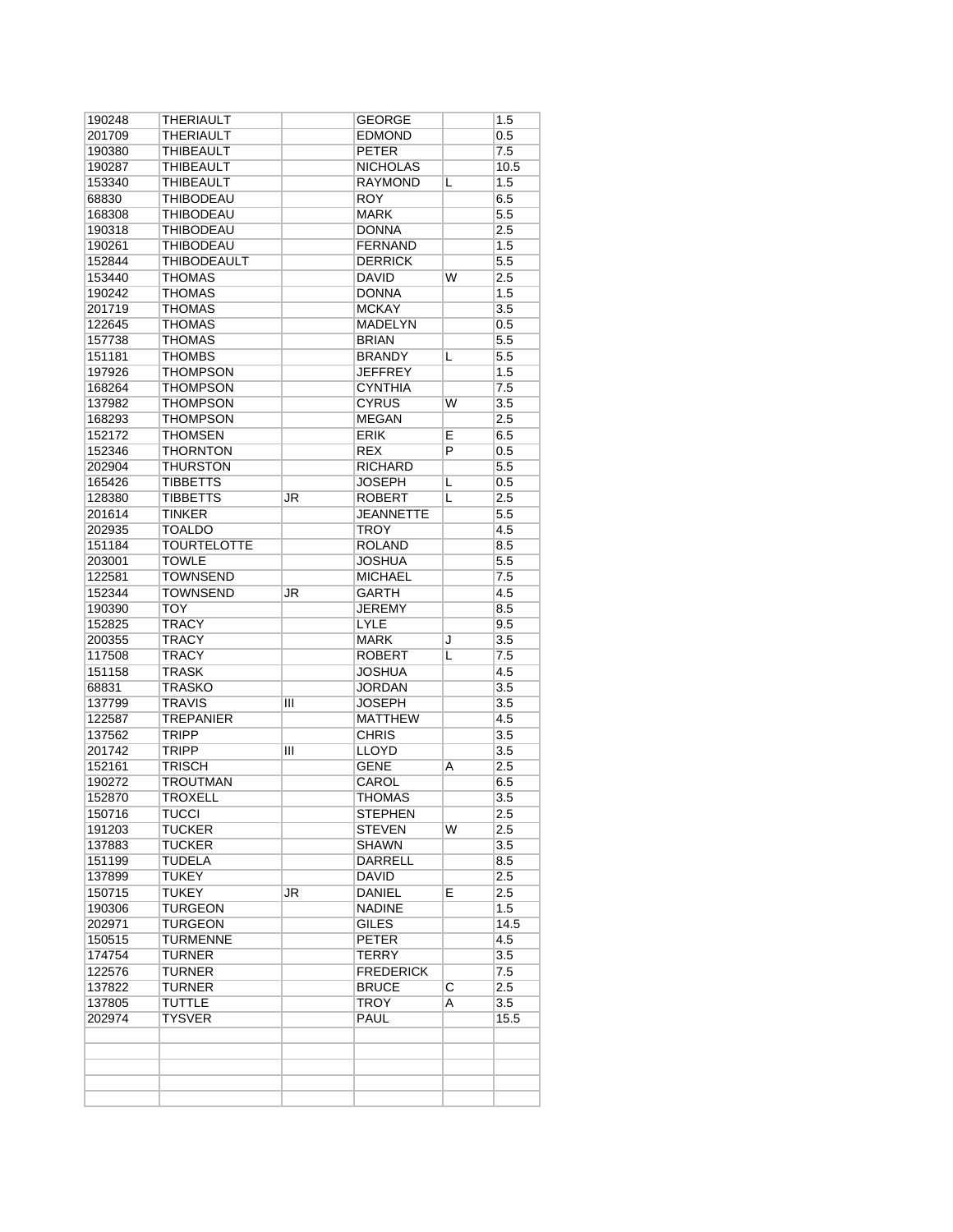| 165415           | UDY                      |           | JOEL                  |                         | 1.5              |
|------------------|--------------------------|-----------|-----------------------|-------------------------|------------------|
| 165473           | <b>UNDERHILL</b>         |           | <b>BENJAMIN</b>       | Α                       | 2.5              |
| 152326           | <b>UPTON</b>             |           | <b>KEVIN</b>          | $\overline{\mathrm{c}}$ | 1.5              |
| 122623           | <b>URQUHART</b>          |           | <b>WILLIAM</b>        | R                       | 6.5              |
| 139013           | <b>VACCHIANO</b>         |           | <b>STEPHEN</b>        |                         | 3.5              |
| 198075           | <b>VACHON</b>            |           | <b>JOHN</b>           | L                       | 2.5              |
| 201759           | VAILLANCOURT             |           | <b>JASON</b>          |                         | 11.5             |
| 198052           | <b>VAINIO</b>            |           | <b>RONALD</b>         | L                       | 3.5              |
| 183953           | VALENTE                  |           | <b>SHANNON</b>        |                         | 5.5              |
| 88679            | <b>VALENTE</b>           |           | <b>PETER</b>          |                         | 10.5             |
| 198055           | <b>VANCE</b>             |           | <b>JOSHUA</b>         |                         | 3.5              |
| 137699           | VANGILDER                |           | <b>ROBERT</b>         |                         | 5.5              |
|                  | VARNEY                   |           | <b>JAMES</b>          |                         |                  |
| 201678           |                          |           |                       |                         | 10.5             |
| 137687           | <b>VASHON</b>            |           | <b>TIMOTHY</b>        |                         | 2.5              |
| 184165           | <b>VASS</b>              |           | JONAS                 |                         | 2.5              |
| 122647           | <b>VEILLEUX</b>          |           | <b>LUCILLE</b>        |                         | 6.5              |
| 201700           | <b>VERNEY</b>            |           | <b>BRETT</b>          |                         | 1.5              |
| 122596           | <b>VEROSTICK</b>         |           | <b>MICHAEL</b>        |                         | 5.5              |
| 201779           | <b>VICKERY</b>           |           | <b>ROBERT</b>         |                         | 5.5              |
| 153350           | <b>VIGER</b>             |           | <b>KEN</b>            |                         | $0.5\,$          |
| 152862           | <b>VILASUSO</b>          |           | <b>ASHLEE</b>         |                         | 5.5              |
| 184185           | <b>VINING</b>            |           | <b>EDWIN</b>          |                         | 4.5              |
| 137803           | <b>VOGT</b>              |           | <b>MICHAEL</b>        |                         | 2.5              |
| 152788           | <b>VOISINE</b>           |           | <b>MICHAEL</b>        | J                       | 9.5              |
| 183283           | <b>WACOME</b>            |           | ALANNA                |                         | 3.5              |
| 151193           | <b>WADDELL</b>           |           | <b>GARY</b>           |                         | $\overline{3.5}$ |
| 88673            | <b>WADSWORTH</b>         |           | <b>DAVID</b>          |                         | 5.5              |
| 175321           | <b>WAKEFIELD</b>         |           | <b>DUSTIN</b>         |                         | 8.5              |
| 137975           | <b>WAKEFIELD</b>         |           | <b>FRANKLIN</b>       | G                       | 9.5              |
| 200395           | <b>WALDEN</b>            |           | <b>WILLIAM</b>        |                         | 8.5              |
| 153323           | <b>WALKER</b>            |           | <b>MURRY</b>          |                         | 5.5              |
| 137864           | <b>WALKER</b>            |           | <b>JESSICA</b>        | L                       | 1.5              |
| 198048           | <b>WALLACE</b>           | JR        | <b>DUANE</b>          |                         | 2.5              |
|                  |                          |           |                       |                         |                  |
| 152846<br>137571 | WALLACE<br><b>WALLER</b> |           | RONALD<br><b>DALE</b> |                         | 8.5<br>4.5       |
|                  |                          |           |                       |                         |                  |
| 134657           | WALLS                    |           | LANCE                 |                         | 11.5             |
| 198737           | <b>WARD</b>              |           | DANIEL                |                         | 4.5              |
| 103382           | <b>WARD</b>              |           | <b>BERT</b>           |                         | 4.5              |
| 137569           | <b>WARD</b>              |           | <b>JEFFREY</b>        |                         | 10.5             |
| 162993           | <b>WARDWELL</b>          |           | <b>JOHN</b>           |                         | 2.5              |
| 137981           | WARE                     |           | <b>MATTHEW</b>        |                         | 4.5              |
| 168317           | <b>WARMAN</b>            |           | <b>KENTON</b>         |                         | 3.5              |
| 183284           | <b>WASHBURN</b>          |           | <b>MICHAEL</b>        |                         | 4.5              |
| 198083           | <b>WATERHOUSE</b>        | <b>SR</b> | ALAN                  | G                       | 2.5              |
| 168342           | <b>WATSON</b>            |           | <b>KATHY</b>          |                         | 12.5             |
| 152310           | <b>WATSON</b>            |           | <b>RICHARD</b>        |                         | 3.5              |
| 151138           | WATSON                   |           | <b>DENNIS</b>         |                         | 3.5              |
| 200374           | WATSON                   | Ш         | <b>RUSSELL</b>        |                         | 2.5              |
| 157748           | WEBBER                   |           | <b>ALTON</b>          | $\overline{\mathsf{s}}$ | 3.5              |
| 198730           | WEBBER                   |           | PHILLIP               |                         | 1.5              |
| 165435           | WEBBER                   |           | <b>RICKY</b>          |                         | 2.5              |
| 153393           | <b>WEBSTER</b>           |           | <b>STANLEY</b>        |                         | 0.5              |
| 153346           | WEBSTER                  |           | <b>DEVIN</b>          |                         | 6.5              |
| 157752           | WEEKS                    | SR        | WILLIAM               | W                       | 3.5              |
| 165427           | WEEKS                    |           | <b>ROBERT</b>         | L                       | 0.5              |
| 81986            | <b>WEISS</b>             |           | <b>MORDEHAY</b>       |                         | 4.5              |
| 190397           | WELCH                    |           | <b>KENNETH</b>        |                         | $0.5\,$          |
|                  |                          |           |                       |                         |                  |
|                  |                          |           |                       |                         |                  |
|                  |                          |           |                       |                         |                  |
|                  |                          |           |                       |                         |                  |
|                  |                          |           |                       |                         |                  |
|                  |                          |           |                       |                         |                  |
|                  |                          |           |                       |                         |                  |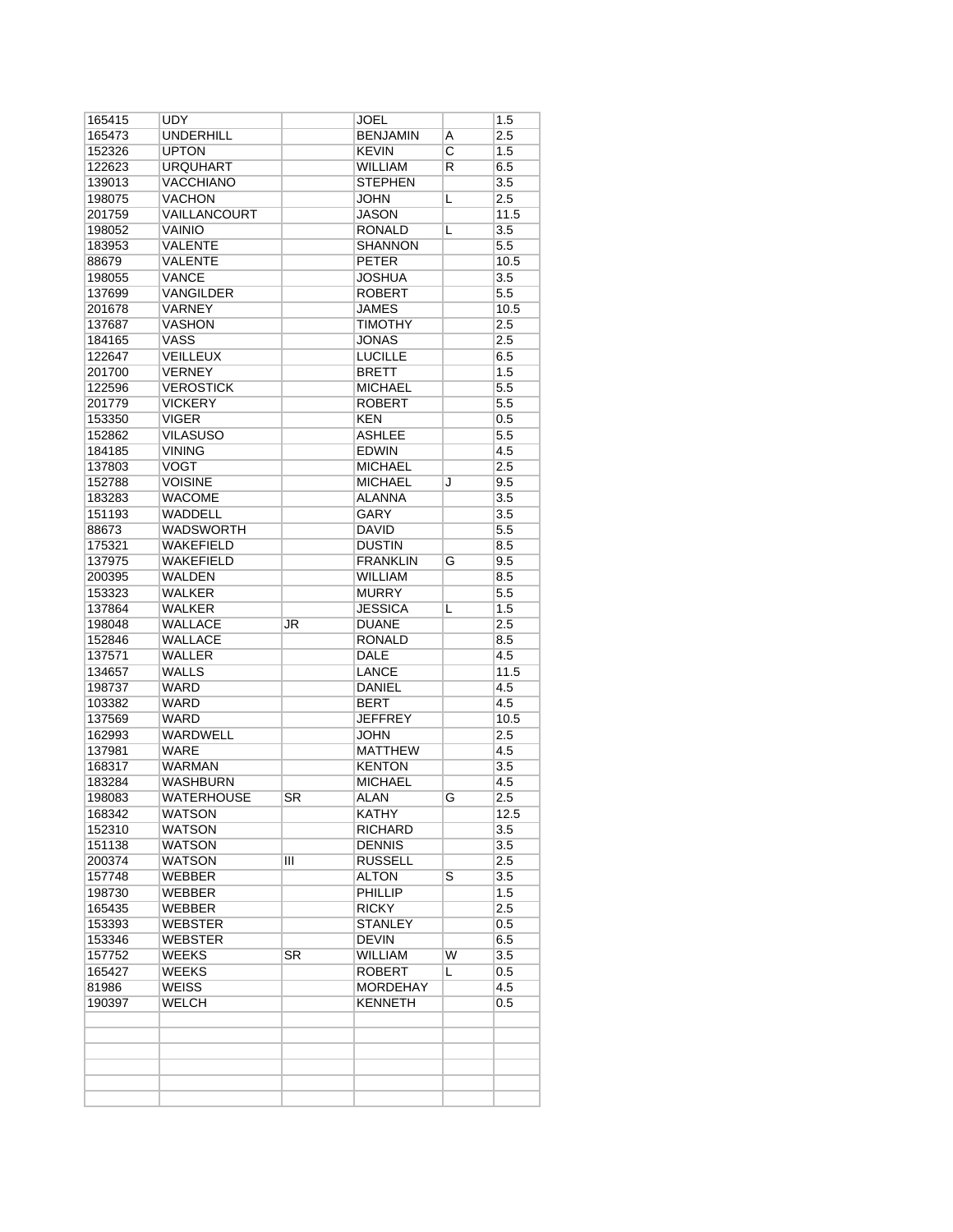| 175329 | WELCH             |    | <b>JOHN</b>       |    | 2.5              |
|--------|-------------------|----|-------------------|----|------------------|
| 168343 | <b>WELLINGTON</b> |    | ROBERT            |    | 2.5              |
| 168290 | <b>WELLINGTON</b> |    | RYAN              |    | 4.5              |
| 152858 | <b>WELLMAN</b>    |    | ANDREA            |    | 7.5              |
| 200422 | <b>WELLMAN</b>    |    | <b>SHIRLEY</b>    |    | 3.5              |
| 191243 | <b>WELLS</b>      | IV | <b>JOHN</b>       |    | 2.5              |
| 137829 | <b>WELLS</b>      | JR | <b>ADRIAN</b>     |    | 6.5              |
| 201613 | <b>WELLS</b>      |    | MARK              |    | 7.5              |
| 152171 | <b>WENTWORTH</b>  |    | WESLEY            |    | 6.5              |
| 122618 | <b>WENTWORTH</b>  |    | <b>JAMES</b>      | М  | 8.5              |
| 183269 | <b>WENTWORTH</b>  |    | <b>COLIN</b>      |    | 6.5              |
| 202949 | <b>WENTWORTH</b>  |    | <b>GORDON</b>     |    | 1.5              |
| 117482 | <b>WENTWORTH</b>  |    | <b>PETER</b>      | A  | 2.5              |
| 88652  | <b>WENTWORTH</b>  |    | <b>GARY</b>       |    | 3.5              |
| 137958 | <b>WENTWORTH</b>  |    | <b>IVAN</b>       | P  | 12.5             |
| 183944 | <b>WEST</b>       |    | <b>GEORGE</b>     |    | 5.5              |
| 162996 | <b>WEST</b>       |    | <b>DAVID</b>      | R  | 2.5              |
| 197152 | <b>WESTLEIGH</b>  |    | <b>NATHAN</b>     |    | 6.5              |
| 88656  | <b>WEYMOUTH</b>   |    | THOMAS            |    | 5.5              |
| 88663  | <b>WHALEN</b>     | JR | <b>ROY</b>        | L  | 9.5              |
| 183300 | <b>WHALEN</b>     |    | <b>RICHARD</b>    |    | 4.5              |
| 200401 | <b>WHEATON</b>    |    | <b>LOWELL</b>     |    | 4.5              |
| 200351 | <b>WHEATON</b>    |    | <b>GARY</b>       | G  | 2.5              |
| 152845 | <b>WHELDON</b>    |    | <b>CHARLES</b>    |    | 2.5              |
| 137739 | WHIPPLE           |    | AMANDA            |    | 4.5              |
|        | <b>WHIPPLE</b>    |    |                   |    |                  |
| 138000 |                   |    | <b>ROBBIN</b>     |    | 4.5              |
| 200372 | <b>WHITCOMB</b>   |    | <b>DENNIS</b>     | М  | 3.5              |
| 190222 | <b>WHITE</b>      |    | <b>KENNETH</b>    |    | 9.5              |
| 191259 | <b>WHITE</b>      |    | <b>WILLIAM</b>    | R  | 5.5              |
| 137869 | <b>WHITE</b>      |    | <b>MICKEY</b>     |    | 4.5              |
| 122632 | <b>WHITE</b>      |    | <b>RONALD</b>     |    | 6.5              |
| 201724 | <b>WHITE</b>      |    | <b>LAWRENCE</b>   |    | 8.5              |
| 190286 | <b>WHITING</b>    |    | CAIN              |    | 6.5              |
| 190311 | <b>WHITNEY</b>    |    | <b>JEFFRY</b>     |    | 4.5              |
| 190368 | <b>WHITTEN</b>    |    | <b>MICHAEL</b>    |    | 8.5              |
| 201618 | <b>WHITWORTH</b>  |    | THOMAS            |    | 2.5              |
| 152176 | <b>WICKETT</b>    |    | <b>RICHARD</b>    | W  | 9.5              |
| 200405 | <b>WILCOX</b>     |    | <b>ERIC</b>       | Т  | 2.5              |
| 168271 | <b>WILDE</b>      |    | <b>JACK</b>       |    | 10.5             |
| 198079 | <b>WILLARD</b>    |    | <b>RHODA</b>      |    | 2.5              |
| 152556 | WILLARD           |    | <b>GREGORY</b>    |    | 1.5              |
| 99585  | <b>WILLETTE</b>   |    | <b>BRANDI</b>     |    | 2.5              |
| 151183 | <b>WILLIAMS</b>   |    | <b>PAUL</b>       | Α  | 6.5              |
| 183263 | <b>WILLIAMS</b>   |    | DANA              |    | $\overline{5.5}$ |
| 153353 | <b>WILLIAMS</b>   |    | <b>RALPH</b>      |    | $\overline{2.5}$ |
| 137672 | <b>WILLIAMS</b>   |    | RANDY             | S  | 4.5              |
| 190320 | WILLIAMS          |    | HARRY             | E  | 2.5              |
| 137770 | <b>WILLIARD</b>   |    | <b>KRISTOPHER</b> | W  | 4.5              |
| 198039 | <b>WILLSON</b>    |    | <b>MATTHEW</b>    |    | 3.5              |
| 201725 | <b>WILSON</b>     |    | JEFFREY           |    | 2.5              |
| 201763 | <b>WILSON</b>     |    | <b>NORMAN</b>     |    | 3.5              |
| 137711 | <b>WILSON</b>     |    | <b>BRUCE</b>      |    | 3.5              |
| 152361 | WILSON            |    | <b>SAMUEL</b>     |    | 7.5              |
| 150513 | <b>WILSON</b>     |    | <b>JAMES</b>      |    | 2.5              |
| 153355 | <b>WINDSOR</b>    |    | JOSHUA            | L. | 5.5              |
| 88680  | <b>WINGS</b>      |    | <b>JOCK</b>       | O  | 1.5              |
| 191264 | WINKel            |    | JUSTIN            |    | 7.5              |
|        |                   |    |                   |    |                  |
|        |                   |    |                   |    |                  |
|        |                   |    |                   |    |                  |
|        |                   |    |                   |    |                  |
|        |                   |    |                   |    |                  |
|        |                   |    |                   |    |                  |
|        |                   |    |                   |    |                  |